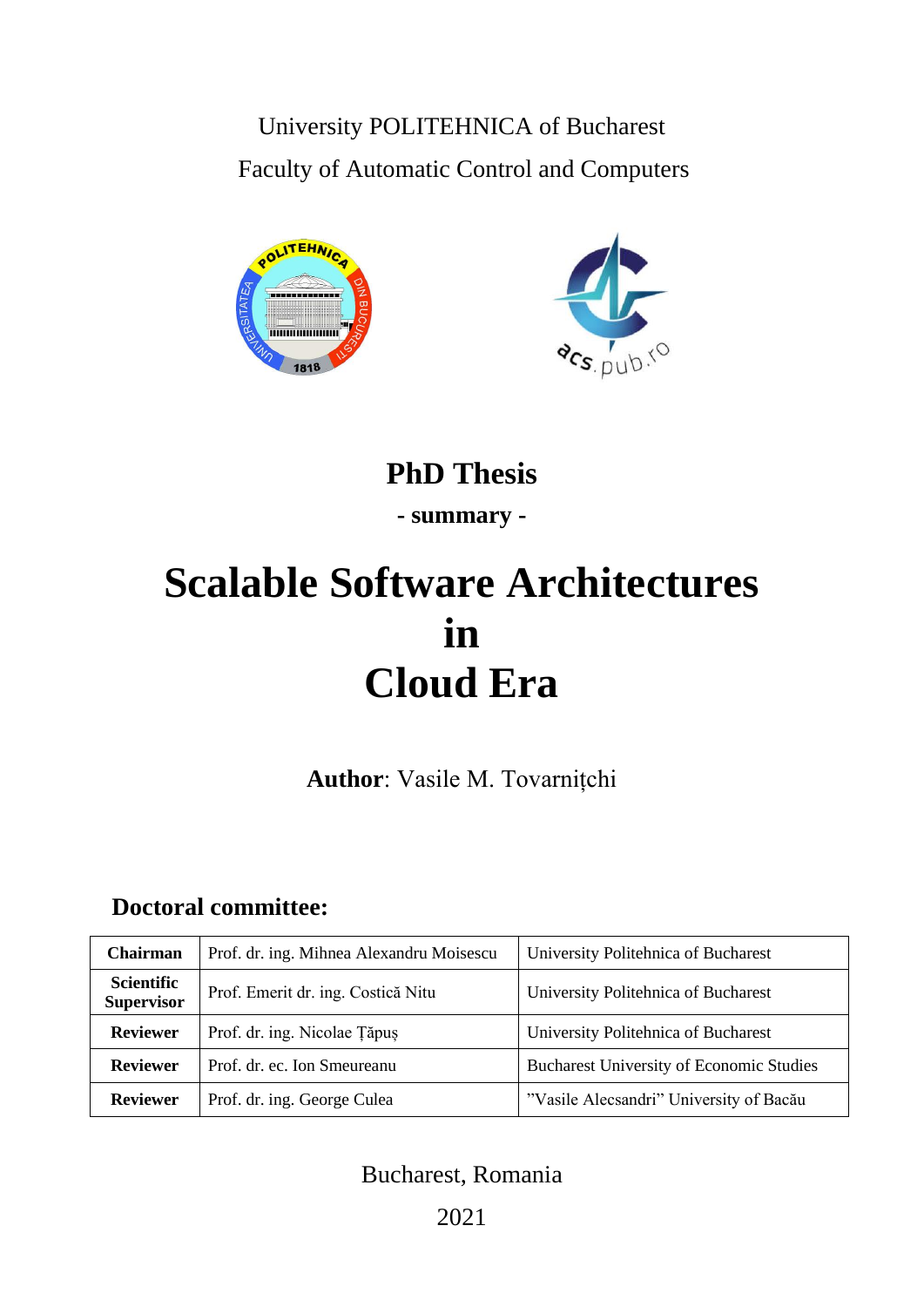## **Contents**

| 2   |                                                                                                       |  |  |  |
|-----|-------------------------------------------------------------------------------------------------------|--|--|--|
| 2.1 |                                                                                                       |  |  |  |
|     |                                                                                                       |  |  |  |
| 2.3 |                                                                                                       |  |  |  |
|     |                                                                                                       |  |  |  |
|     |                                                                                                       |  |  |  |
|     |                                                                                                       |  |  |  |
| 3   |                                                                                                       |  |  |  |
| 3.1 |                                                                                                       |  |  |  |
| 3.2 | Applications virtualization through Containerization. Functions virtualization: Serverless solutions7 |  |  |  |
| 3.3 |                                                                                                       |  |  |  |
|     |                                                                                                       |  |  |  |
|     |                                                                                                       |  |  |  |
| 4.1 |                                                                                                       |  |  |  |
|     |                                                                                                       |  |  |  |
| 4.2 |                                                                                                       |  |  |  |
| 4.3 |                                                                                                       |  |  |  |
| 4.4 |                                                                                                       |  |  |  |
|     |                                                                                                       |  |  |  |
|     |                                                                                                       |  |  |  |
|     | 4.4.3 Event-based interoperability between distributed components. Integrity and consistency of       |  |  |  |
|     |                                                                                                       |  |  |  |
| 5   |                                                                                                       |  |  |  |
| 5.1 |                                                                                                       |  |  |  |
|     |                                                                                                       |  |  |  |
|     |                                                                                                       |  |  |  |
|     |                                                                                                       |  |  |  |
|     |                                                                                                       |  |  |  |
|     |                                                                                                       |  |  |  |
|     |                                                                                                       |  |  |  |
| 6.1 |                                                                                                       |  |  |  |
|     |                                                                                                       |  |  |  |
|     |                                                                                                       |  |  |  |
|     | 7 Proposal of scalable software architecture for an intelligent environmental monitoring system 23    |  |  |  |
|     |                                                                                                       |  |  |  |
|     |                                                                                                       |  |  |  |
|     |                                                                                                       |  |  |  |
|     |                                                                                                       |  |  |  |
| 7.3 |                                                                                                       |  |  |  |
|     |                                                                                                       |  |  |  |
|     |                                                                                                       |  |  |  |
|     |                                                                                                       |  |  |  |
|     |                                                                                                       |  |  |  |
| 8.  | Environmental monitoring software system implementation details. Experimental aspects 28              |  |  |  |
| 8.1 |                                                                                                       |  |  |  |
|     |                                                                                                       |  |  |  |
|     |                                                                                                       |  |  |  |
|     |                                                                                                       |  |  |  |
|     |                                                                                                       |  |  |  |
|     |                                                                                                       |  |  |  |
|     |                                                                                                       |  |  |  |
| 8.3 |                                                                                                       |  |  |  |
|     |                                                                                                       |  |  |  |
|     |                                                                                                       |  |  |  |
|     |                                                                                                       |  |  |  |
| 9.1 |                                                                                                       |  |  |  |
|     |                                                                                                       |  |  |  |
| 9.2 |                                                                                                       |  |  |  |
| 9.3 |                                                                                                       |  |  |  |
| 9.4 |                                                                                                       |  |  |  |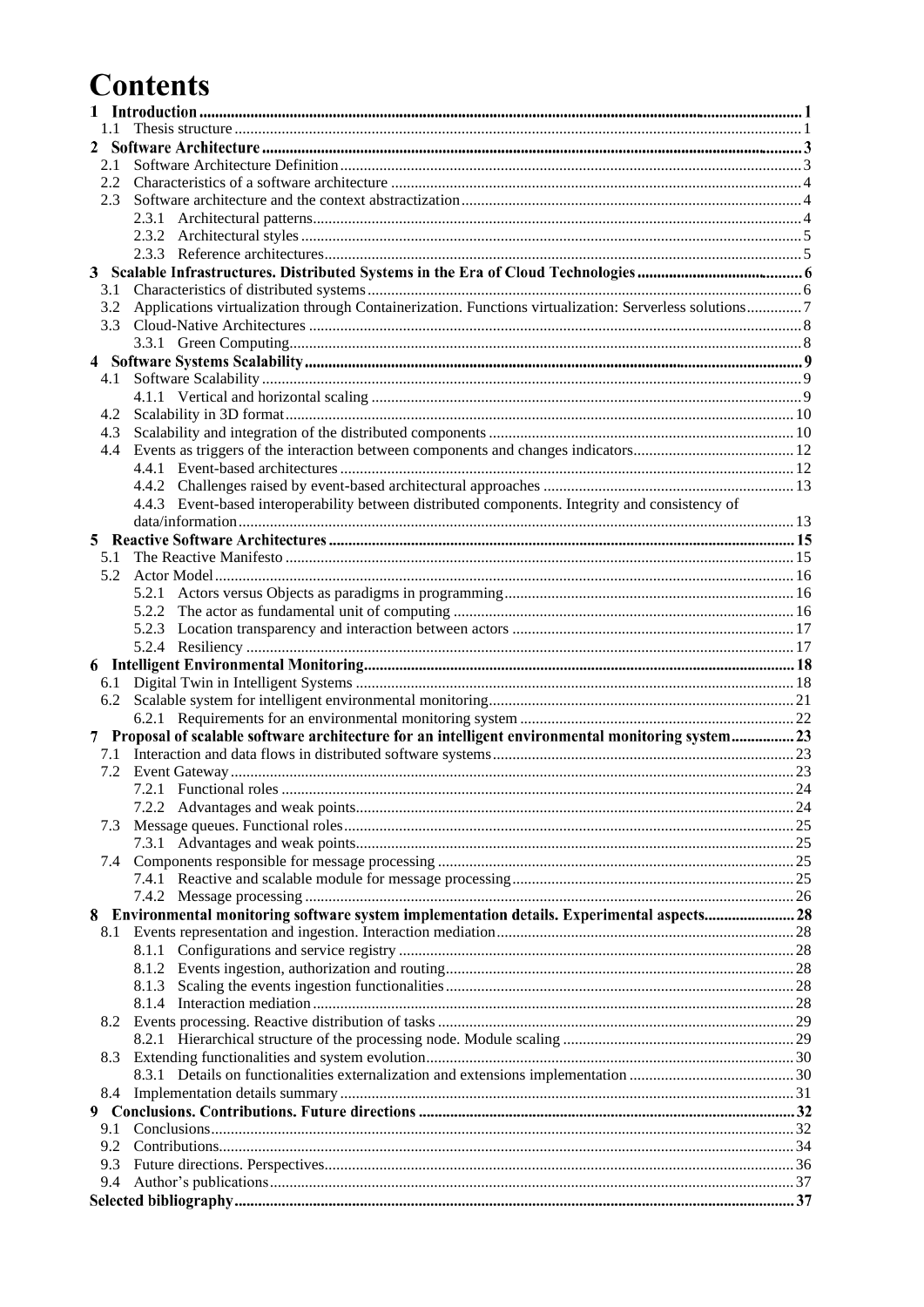## <span id="page-2-1"></span>**Chapter 1. Introduction**

Humanity influences, but it is also deeply influenced by digital technologies, which are largely based on approaches related to distributed systems. Beginning of the 21st century is marked by a significant increase in the pace of innovation and development of digital technologies, but, at the same time, by the increasing demands of users of those technologies. These, among others, refer to higher and higher performances, even with tendencies to have "real-time" functionalities. In this regard, researchers and engineers have come up with new proposals for specialized concepts and techniques for data handling at various stages. The need of special approaches for event processing in the context of distributed systems comes from the need to process data as soon as they are acquired.

The software components of computer systems are no longer rigid, monolithic, operating independently, but are much more robust and flexible, able, if necessary, to exchange data with other software components, even remotely.

Improving and evolving trends in hardware components, the maturation of Cloud Technologies, as well as the evolution of algorithms and techniques for processing huge volumes of data, require the development of information system architectures in order to facilitate the optimal use and the efficient handling of data.

This work comes with a contribution in this regard, proposing several techniques, concepts and software architecture approaches that can be applied to the design and implementation of a software system involving the management of increased volumes of data, aiming at the following main principles: scalability, extensibility, resilience.

The elements developed in this thesis are materialized by proposing a reference software architecture given the context of an environmental monitoring system that has been confirmed by an experimental implementation.

#### <span id="page-2-0"></span>**1.1 Thesis structure**

The thesis is structured into 9 chapters. **[Chapter 1](#page-2-1)** – Introduction **[Chapter 9](#page-33-1)** – Conclusions, contributions and future directions **[Bibliography](#page-38-1)**.

**[Chapter 2](#page-4-1)** includes the presentation of the software architecture field, as well as the presentation of the author's view regarding its role in development of a software system from the perspective of ensuring the system scalability and extensibility. The relevant elements of a software architecture are described, and definitions proposed by the author. It presents in an original way the relevant elements regarding the software architecture, as well as the significance of the activities related to this field over a software system throughout its entire lifespan. The details of a software system are highlighted on which the initial architectural decisions have a decisive effect on the quality attributes of the system, but especially those related to scalability and extensibility.

**[Chapter 3](#page-7-1)** is dedicated to distributed systems, an approach that is not lacking in the design of modern complex computer systems. It includes a presentation of the current approaches of accessing computing resources in the form of services, based on concepts and methods coagulated around Cloud Technologies. Modern ways of operating physical resources are presented through the use of dedicated software tools, but also advanced techniques that abstract the computing infrastructures necessary to implement the concrete functionalities of the software components.

The author's view is presented regarding the significance of the conceptual separation between software components - which, before implementation, require the development of an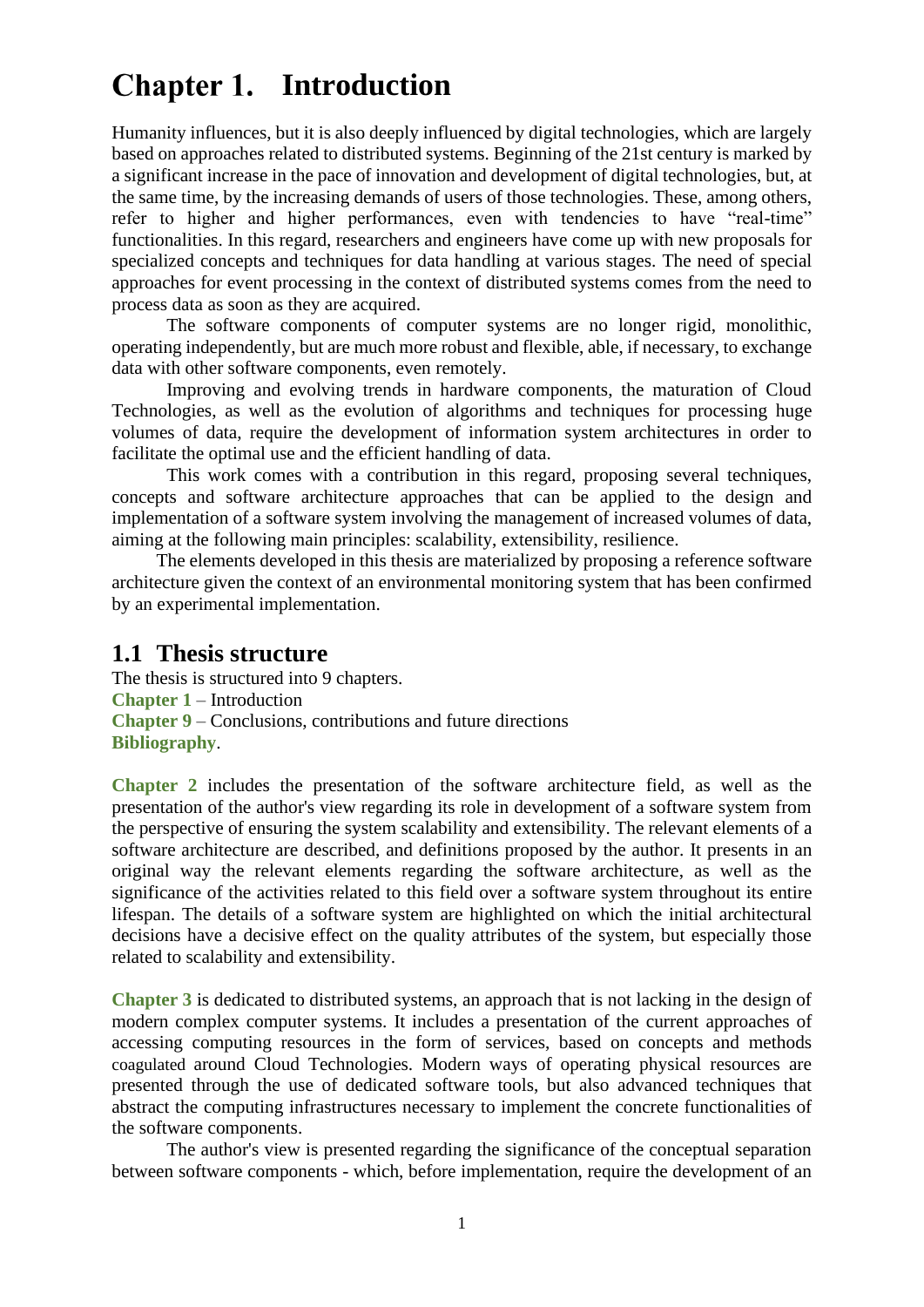appropriate architecture - and infrastructure components, so that the development and operation of software components is absolutely agnostic towards any infrastructure-specific detail.

It is shown the author's view on modern trends for the design of software systems related cloud-native architectures.

**[Chapter 4](#page-10-2)** includes the detailing of the various perspectives and modalities currently used in practice for the design and implementation of software components that provide a high scalability of a software system. The author also emphasizes that a modern computer system must be designed in such a way that it can be extended and modified as to ensure that it can evolve over time. It shows the methods and techniques that allow the implementation of computer systems based on software architectures considered evolutionary. From these perspectives, the need to develop a software architecture is highlighted, so that certain specific aspects of a computer system that are implemented according to appropriate architectural principles and approaches would decisively determine its main quality attributes.

The significance of abstracting specific details of interaction between the components of a software system that is reflected in its ability to be scaled and extended is emphasized. Event-based architectures are also being detailed, which form the basis for the implementation of modern IT systems with the following goals - to be scalable, extensible and resilient.

**[Chapter 5](#page-16-1)** is dedicated to detailing reactive software systems in connection with the use of the actor model. The specific approaches are highlighted in terms of the goals of the thesis that allow the implementation of a scalable, resilient and extensible IT system. *The Reactive Manifesto* is described as a current formalization of the principles according to which a modern reactive software system can be designed.

It is shown that the actor model is a suitable way to implement an extremely scalable, resilient and evolutionary software system.

**[Chapter 6](#page-19-1)** includes the detailing of smart systems concepts highlighting the significance of using such approaches in a monitoring system. Again, the emphasis is put on abstracting the context and focusing on the elements that are important in terms of the details of the monitored environment. As an evolved way of abstracting physical reality for an environmental monitoring system, it is proposed to be used *digital twins* approaches and the modern concept of *intelligent digital mesh*.

Given the possibilities and strengths of the actor model, it is proposed to model and implement *digital twins* using actors.

A conceptual software architecture for an environmental monitoring system is proposed and described.

**[Chapter 7](#page-24-2)** includes the detailed description of the reference architecture proposed by the author for a scalable environmental monitoring software system. It is a continuation of the previous chapter and includes a detailed description of the levels formulated from the perspective of satisfying the functionalities and requirements stipulated in defining the reference architecture and involving the use of techniques identified during current research.

**[Chapter 8](#page-29-5)** is dedicated to the experimental part and the presentation of the results of implementing the proposed software architecture. The chapter includes the presentation of some technical implementation details considered relevant from the perspective of the details developed and proposed within the thesis.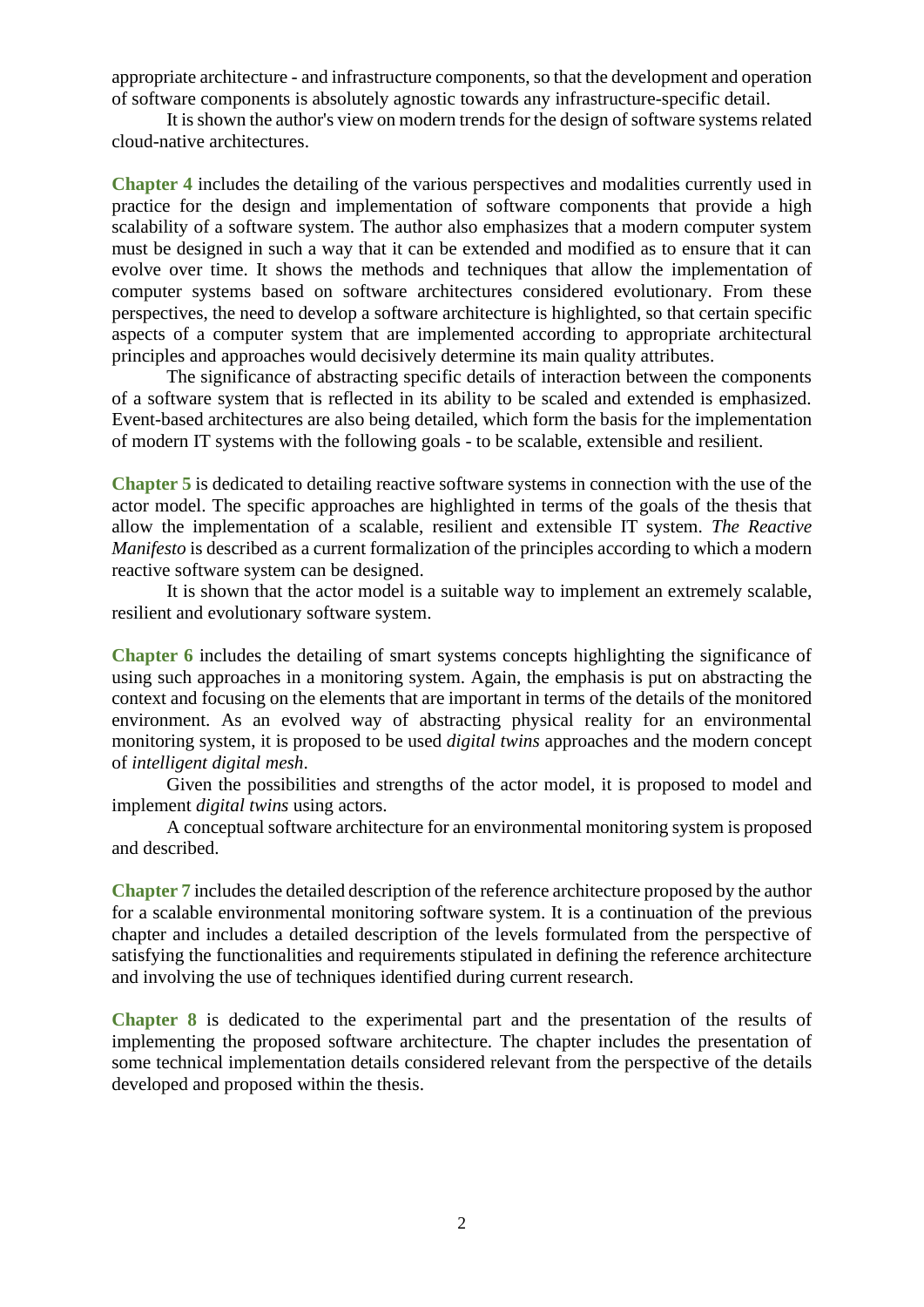## <span id="page-4-1"></span>**Chapter 2. Software Architecture**

Today's computer systems have reached enormous complexities and dimensions, and the main challenges are no longer determined only by algorithms and data structures. Thus, when designing a system, especially involving the use of specialized distributed components, it is necessary to identify and assess effective solutions and approaches specific to the field of applicability related to the architecture of the future system and will determine its evolution and success. In particular, software systems are directly dependent on the software architecture developed for them in the early stages of the project. Lifespan, evolution, efficiency, maintenance, effort through which system changes can be made, etc., depend on the designed architecture.

#### <span id="page-4-0"></span>**2.1 Software Architecture Definition**

The development of an architecture under different forms of representation represents the basic reference for the implementation of the functional requirements and the certainty of the maintenance in time of the construction in operational form. A complex computer system has a lot of elements, attributes, properties that must be taken into account in the design phase, so an architecture can prove to be successful in the end or vice versa - a total failure.

The emergence of this field coincides with the development of the works of David L. Parnas [PARNAS1972] who describes "modularization" as one of the methods to increase the flexibility of the system on the one hand and to streamline the implementation time on the other. Edsger W. Dijkstra proposed modeling a system by breaking it into segments that communicate with each other through messages [DIJK1968].

Architecture, by this definition, includes details about the *system*, its *organization* and its *fundamental elements* as a formalization (in the sense of abstraction) of specific goals and details. The system always relies on an (*embedded*) architecture, whether or not it has been defined a priori.

The software architecture emphasizes the significance of the structure of the components from the perspective of the interaction between them in terms of principles and rules that will govern the relationship between the components concerned, but also their evolution and, implicitly, the whole system over time [TOGAF]. This evolution involves both modifying the existing components as a result of optimization or of new requirements, and adding new components with distinct roles, which leads us to separate properties of software systems – *extensibility* and *evolution*.

A correct delimitation of the components within a system, as well as a clear and comprehensive definition of their input and output interfaces, streamlines the implementation and maintenance of the system, but also the activities related to extensibility, scalability and its further evolution.

The process of developing the software architecture involves identifying the relevant components and the links between them (**[Fig. 2.1](#page-4-2)**), but the elements that do not affect the system in terms of structure, properties and behavior are avoided. This omission of "less relevant" details implies a certain level of abstraction, which allows us to simplify and manage the process of developing the architecture even for extremely complex systems.



<span id="page-4-2"></span>*Fig. 2.1 - Software Architecture area*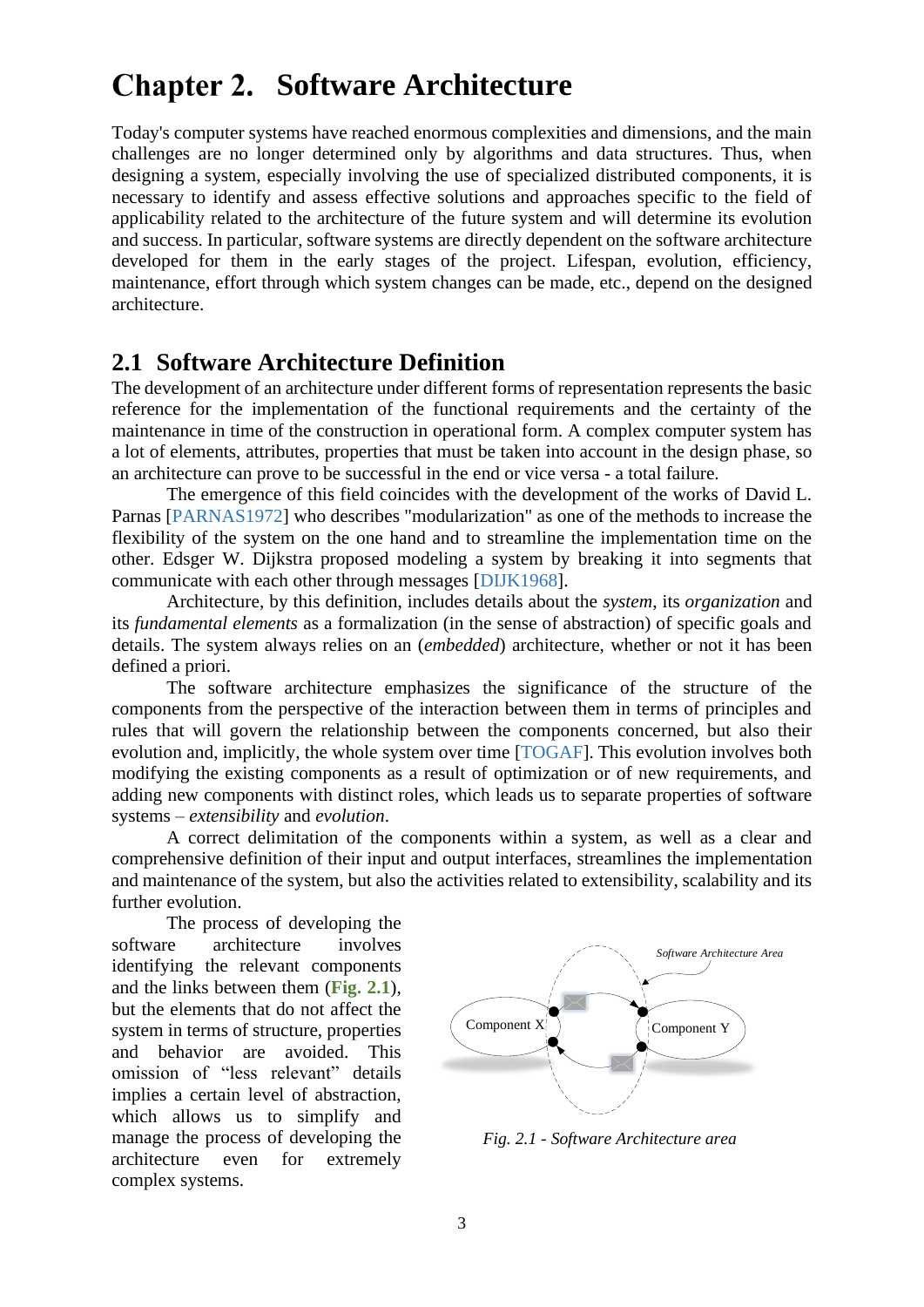*The software architecture represents the description in a certain form of a set of strategic decisions, related to the development of the detailed structure of the software system in terms of elements that abstract the active components of the system, as well as the interaction principles between them in order to outline the general image of a whole system or some relevant part of it.*

#### <span id="page-5-0"></span>**2.2 Characteristics of a software architecture**

A computer system consists of a collection of components that work collaboratively in order to achieve a well-established goal, but which cannot be accomplished by each component independently. The architecture focuses on the elements that facilitate the interaction between these components [BASS2003], while the particular, internal elements that do not influence the exterior of the component are not considered architectural elements.

A software system is considered to meet two types of requirements cumulatively:

- 1) *functional* those that lead to the achievement of goals, namely what the system must do by implementing the functions with the system behavior. The result of implementing the functional requirements is contained in the system components.
- 2) *non-functional* those that are not included in the final result but influence it. These requirements are also called *quality attributes* - such as scalability, reliability, availability, maintenance, performance, extensibility, etc.

Non-functional requirements can be grouped into two categories:

- *operational* those that can be tracked while using the system through various metrics - performance, security etc.
- *evolutive* scalability, elasticity, flexibility, extensibility etc.

### <span id="page-5-1"></span>**2.3 Software architecture and the context abstractization**

### <span id="page-5-2"></span>**2.3.1 Architectural patterns**

Software architecture also requires a "creative" aspect, as it is largely based on previous practical experience in designing and implementing software components and systems. Current experience in the field shows that after identifying distinct elements in a sufficiently common granularity within a system, it is very likely that someone has already encountered and found *solutions* to some similar *problems* in a similar *context*. Thus, formalizations on solving a type of problem, which involve performing steps in a certain order and which can be reproduced, have been called *patterns*.

Since in the opinion of the author of this thesis a pattern does not provide *solutions*, but *indications* to reach a certain solution, the definition below can be formulated.

### *A pattern is a set of reproducible steps, validated and documented in a consistent form, for*

*a common problem in a similar context.*

Regardless of the issues covered, a pattern must ensure that the non-functional requirements of the system architecture are met, in order to facilitate the maintenance and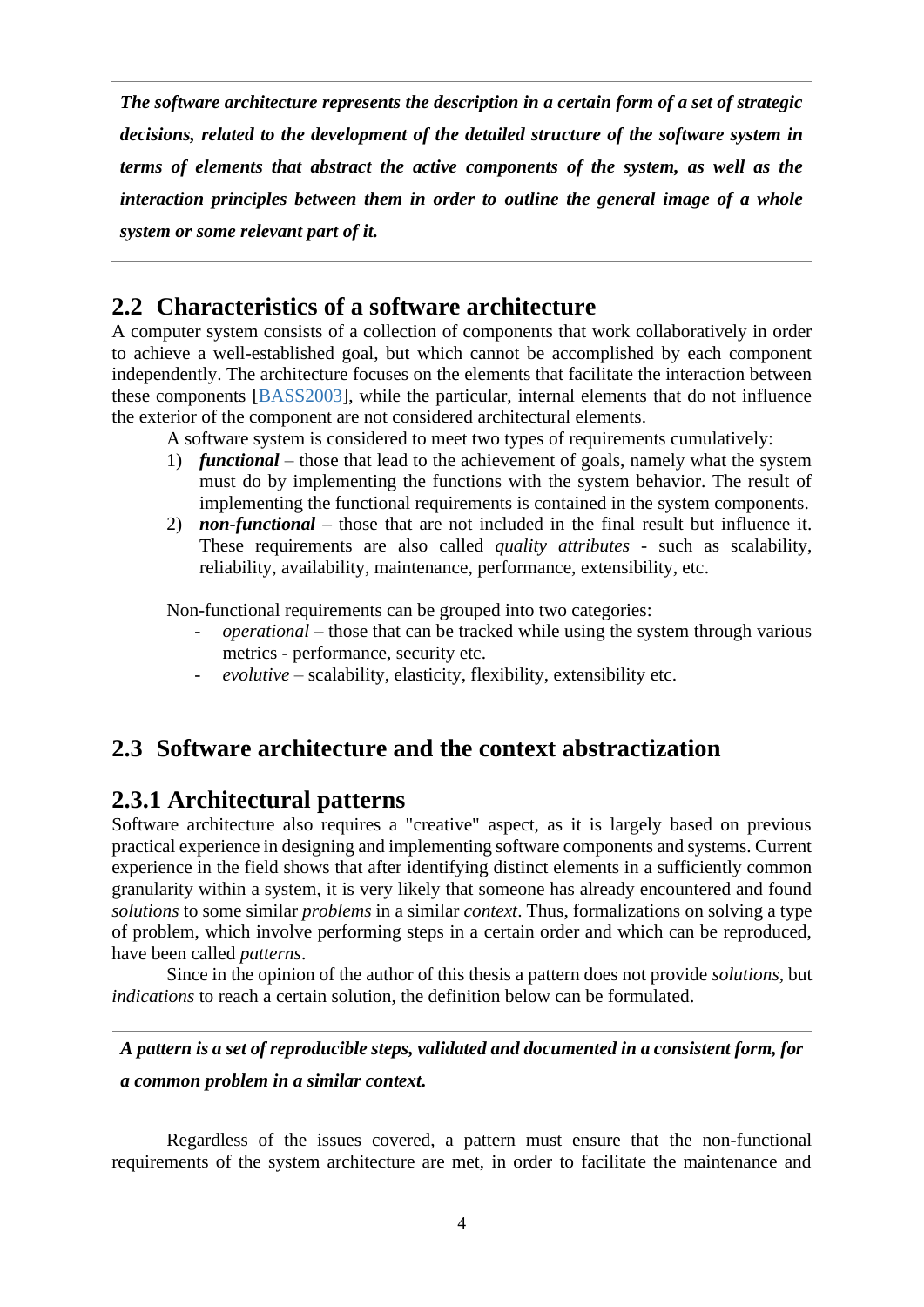evolution of complex systems. **For an optimal result, the congruence between goals, context and the chosen solution is very important.**

#### <span id="page-6-0"></span>**2.3.2 Architectural styles**

Unlike system architecture, which is the image of the essential elements of the system and the connections between them, an architectural style represents the formalization of aspects of certain specific architectures [PERRY1992]. The architectural style determines the implementation of a certain set of components and the relationships allowed between those components, thus determining the system behavior. According to [KALE2019], "*an architectural style is based on the logical arrangement of software components*".

Since an architectural style has a more restricted purpose, the general system architecture can include several styles. Architectural styles are formalizations that ignore the hardware part of the system, at the same time being imperceptible for the end user. They are used by those directly involved in the implementation of the components of the software system and, in principle, do not diminish the implementation effort, but at least ensure a conceptual coherence of the technical details of the software system.

#### <span id="page-6-1"></span>**2.3.3 Reference architectures**

Modern software systems are also built by using dedicated software components. Given their complexity and diversity, the need has arisen to manage the integration and interoperability issues. Thus, formalized approaches have emerged that can be used as a reference. These include *reference architectures* that represent a model or architectural sketch for an entire system in a particular domain [ANGEL2012].

Reference architectures and concrete architectures evolve and are improved as a result of their application in practice. There is a continuous circular relationship between them over time [BASS2003] (**[Fig. 2.2](#page-6-2)**).

In the system evolution process, the effect of the changes from the basic approaches propagates to the final approaches (**[Fig. 2.3](#page-6-3)**).



*Fig. 2.2 - Circular relation between architectural approaches*

<span id="page-6-2"></span>

<span id="page-6-3"></span>*Fig. 2.3 - Architectural approaches and change effect*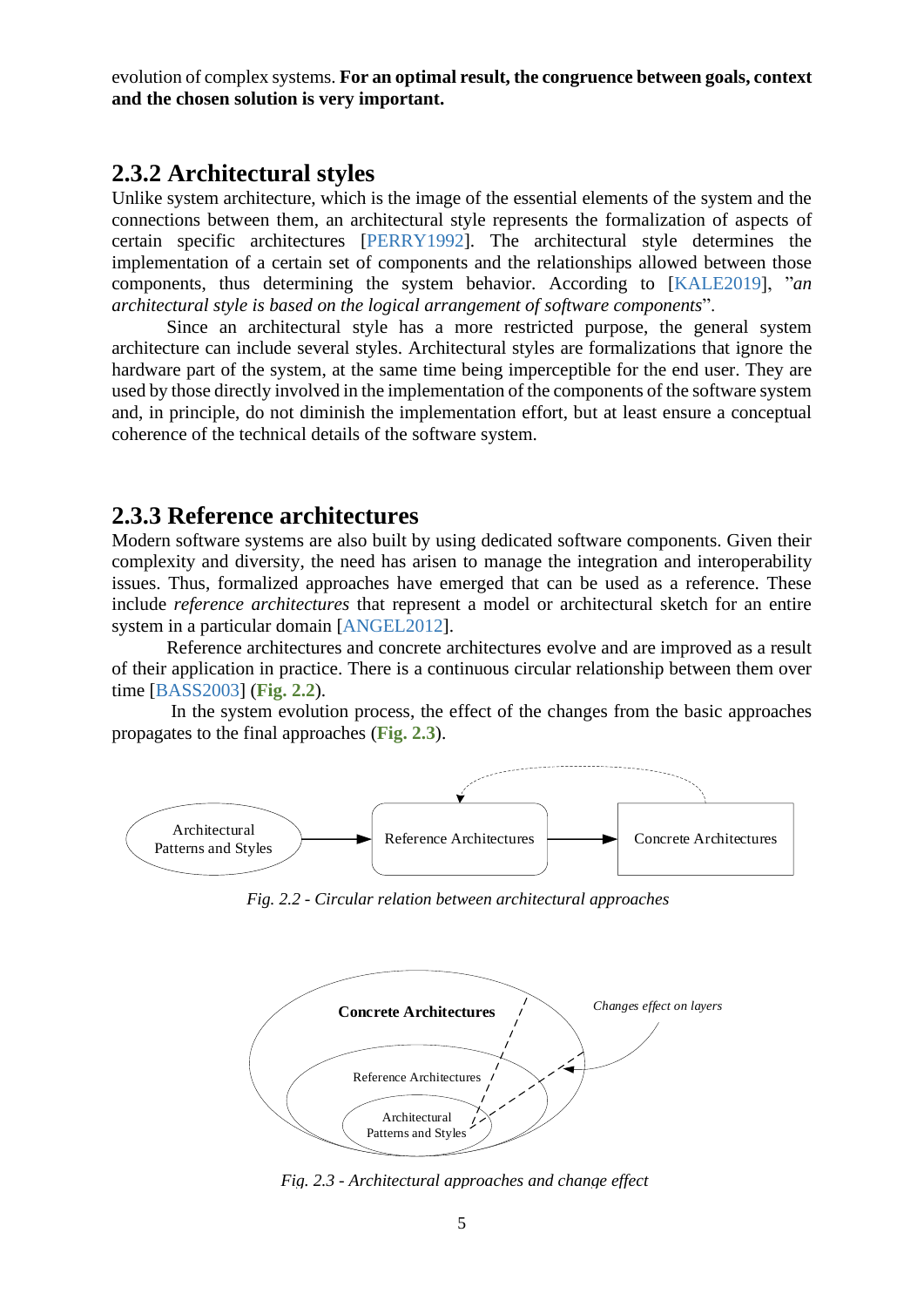## <span id="page-7-1"></span>**Chapter 3. Scalable Infrastructures. Distributed Systems in the Era of Cloud Technologies**

The efficiency, performance, reliability and many other important characteristics of modern distributed systems are deeply dependent on software components that, on the one hand make possible the interaction between dispersed components, but on the other hand come with a high level of abstraction of computing resources (network and addresses/locations, protocols, threads etc.).

*A distributed system represents a collection of autonomous but interconnected components that interact through specific methods and involve sharing resources collaboratively in order to achieve a well-defined goal.*

The resources of a distributed system represent the purpose of the interaction between the components. These can be hardware, software or data. The role of the components is to allow the use of system resources in a coherent and transparent way, so that the end user does not perceive that those components are physically and conceptually divided and/or distributed.

## <span id="page-7-0"></span>**3.1 Characteristics of distributed systems**

The purpose of distributed systems is clear, namely to achieve a specific goal by using several interconnected components, but they also hide a number of aspects [COUL2001], [TAN2007] "invisible" to the end user, which must be addressed seriously by engineers from the initial phases of the project:

- *Heterogeneity*. Distributed systems consist of several elements, which differ according to the functions and roles they perform within the system.
- *Security.* The number of elements and vulnerability points in a distributed system is directly proportional to the number of distributed components of which the system is composed.
- *Reliability and Fault Tolerance*. The lack of a single possible point of failure represents a major advantage of distributed systems, but it increases the complexity of system deployment and maintenance, especially given the heterogeneity aspect of components.
- *Extensibility.* Another major feature of distributed systems is the ability to replace the existing components, to completely abandon some or vice versa - to add others with new features and roles. This feature underpins the concept of *Open Systems*, which implies that a system can be extended and modified in multiple ways [TOVARNITCHI2012]. Open systems contribute to the creation of more complex systems – systems of systems [TOVARNITCHI2012], facilitating the use of heterogeneous systems.
- *Scalability and Performance.* Performance is among the main features pursued and observable in the system operation, representing a significant quality attribute for all software applications [TOVARNITCHI2021].
- *Concurrency and Resource Sharing*. The concept of distributed system, by default, assumes the reuse of components or functionalities of components by several "beneficiaries", but this poses some challenges – it must be ensured that the elements concerned can be used *concurrently*.
- *Transparency*. Transparency refers to the "masking" of physical localization and specific properties of the components in relation to the "beneficiaries" (components, external systems, etc.).

Other aspects of distributed systems where transparency can be applied are:

- o *Transparency of scalability* [COUL2001].
- o *Transparency of concurrency* [TAN2007].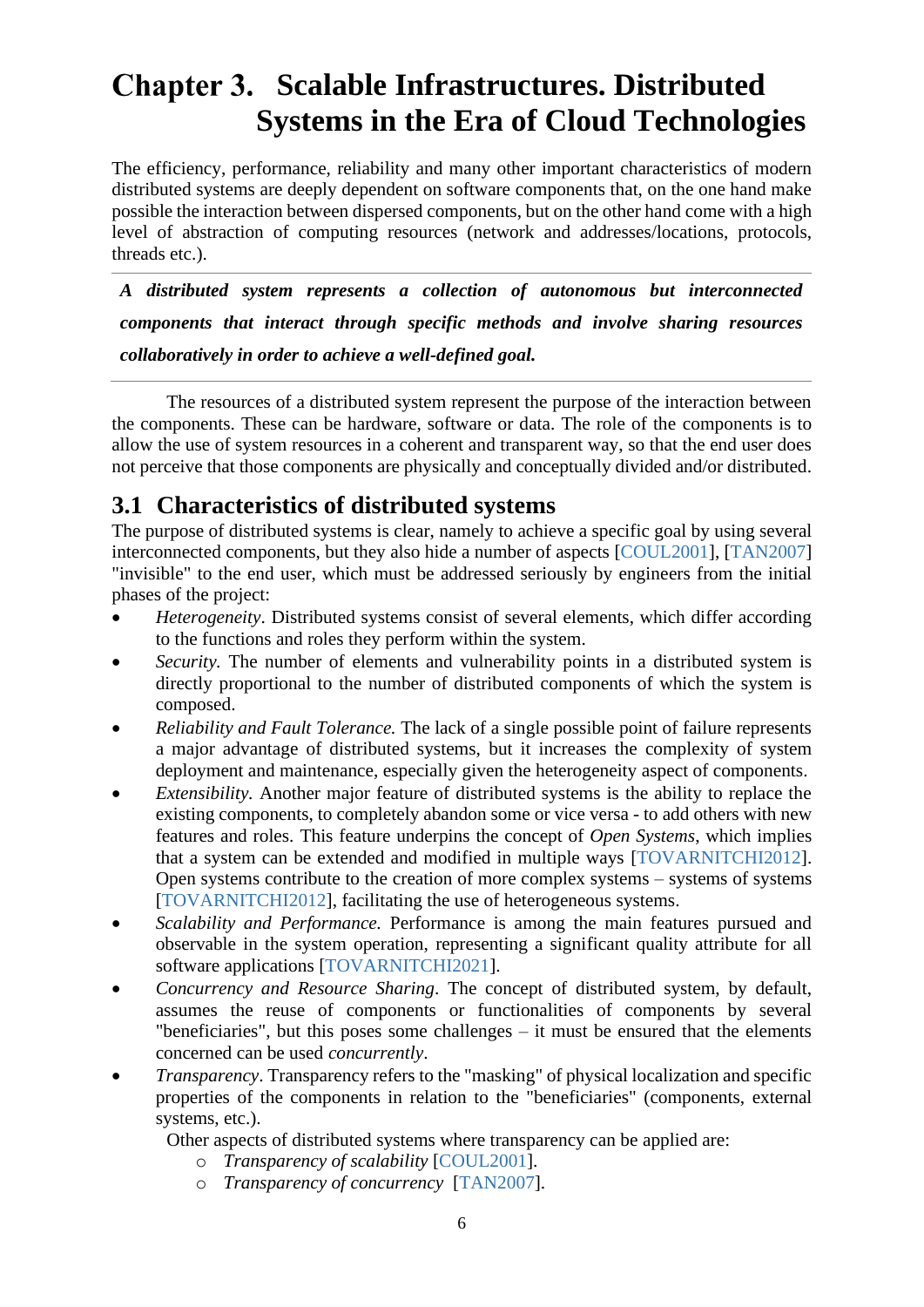#### <span id="page-8-0"></span>**3.2 Applications virtualization through Containerization. Functions virtualization: Serverless solutions**

A particular modern form of virtualization is *containerization*, which is materialized through the use of so-called *containers*. The approach involves the virtualization of the operating system, which technically involves sharing the kernel of the operating system [SCHOLL2019].

Experience of current practices of applications development proves that final results are much better when programmers focus on writing the code, applying or developing algorithms or techniques to solve the problem in the best and most efficient way, without worrying about the operational aspects of the software components developed.

One of the current techniques for the fast delivery of such scalable infrastructure services is called *Serverless Computing*, where resources are fully managed by the service providers and mostly automatically. The basic idea is represented by the separation between the application itself, as a result of the development effort, and the operating part of the necessary infrastructure. Platform independence, implicit and non-intrusive scaling, with an emphasis on the optimal use of computing resources, are the elements that characterize this technique.

The serverless technique comes with an additional level of abstraction by separating the code execution (in the meaning of final result) from the location where it is actually executed. That model can be likened to a reactive architecture (discussed in **[Chapter 5](#page-16-1)**) based on events (discussed in **[Chapter 4](#page-10-2)**) [SCHOLL2019], where the function execution is triggered by a specific event via remote API call [SHAHRAD2019].



*Fig. 3.1 – System virtualization: traditional system (left) versus virtualized system (right)*



*Fig. 3.2 – Application virtualization: containers (left) and serverless (right)*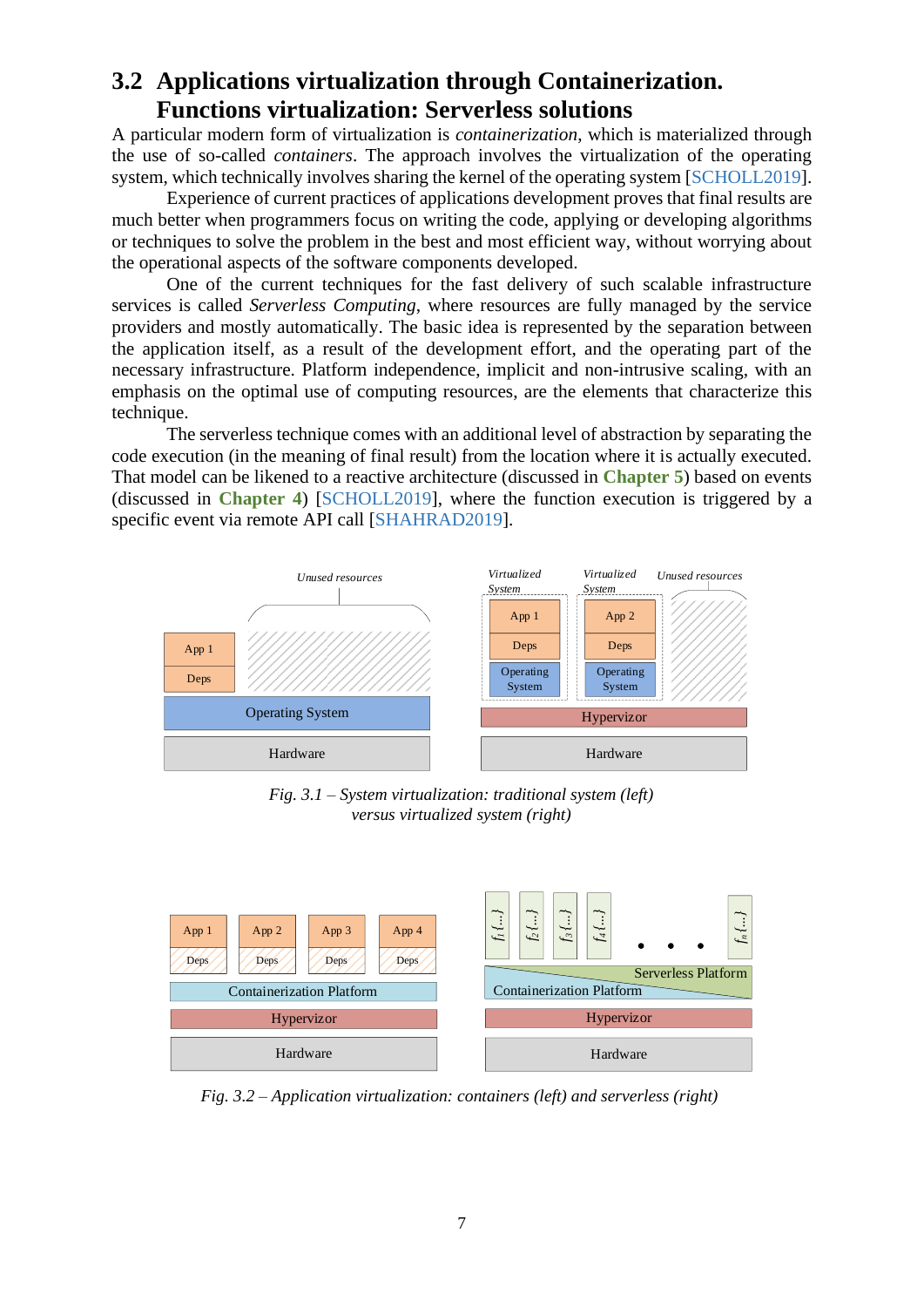#### <span id="page-9-0"></span>**3.3 Cloud-Native Architectures**

The design of information systems has been profoundly influenced by the increasing complexity of business requirements, which can be seen in the way they have been implemented.

Recently, in the context given by the huge diversity of digital technologies, a new concept was formalized - *Cloud-Native Applications* (maintained by *Cloud Native Computing*  Foundation<sup>1</sup>), which involves a set of features - technical and architectural - that must meet a computer solution in order to provide an unitary operation mode, regardless of the platform on which they run. Such applications can be run identically in public, private, or hybrid cloud solutions.

**The cloud-native approach is considered to be a technique that unifies the software architecture with the system architecture.**

#### <span id="page-9-1"></span>**3.3.1 Green Computing**

Classical methods of provisioning computing resources involve their a priori "reservation" and, most often, their continuous operation, even if they are not actually fully used. According to [BORAH2015] , the average annual use is 10%, which is extremely inefficient.

One issue that is being taken seriously today is the *Green Computing* approach - the efficient use of resources and therefore of the energy – the decrease in  $CO<sub>2</sub>$  and other greenhouse gases – which contributes to slowing the global warming. An extremely significant element, since it is estimated that the IT&C industry is responsible for  $2\%$  of total  $CO<sub>2</sub>$ emissions and for about 3% of global energy consumption [WEBB2008]. Recent studies show that by 2025, 4.5% of global energy consumption will go to data centers<sup>2</sup>. Being aware of the importance of the consequences of increasing energy consumption, major Cloud service providers (Google<sup>3</sup>, Microsoft<sup>4</sup>, Amazon<sup>5</sup> etc.) are moving towards the use of energy from renewable sources, undertaking to decrease the  $CO<sub>2</sub>$  footprint.

Therefore, the result of applying cloud-native techniques has an extremely significant impact both economically, technically, operationally and ecologically.

<sup>1</sup> <https://www.cncf.io/> (accessed on March 2021)

<sup>&</sup>lt;sup>2</sup> <https://parkardigital.com/greener-computing-with-serverless-architecture/> (accessed on March 2021)

<sup>3</sup> <https://www.google.com/about/datacenters/renewable/>(accessed on March 2021)

<sup>4</sup> <https://blogs.microsoft.com/blog/2020/01/16/microsoft-will-be-carbon-negative-by-2030/> (accessed on March 2021)

<sup>5</sup> <https://sustainability.aboutamazon.com/environment/sustainable-operations/renewable-energy> (accessed on March 2021)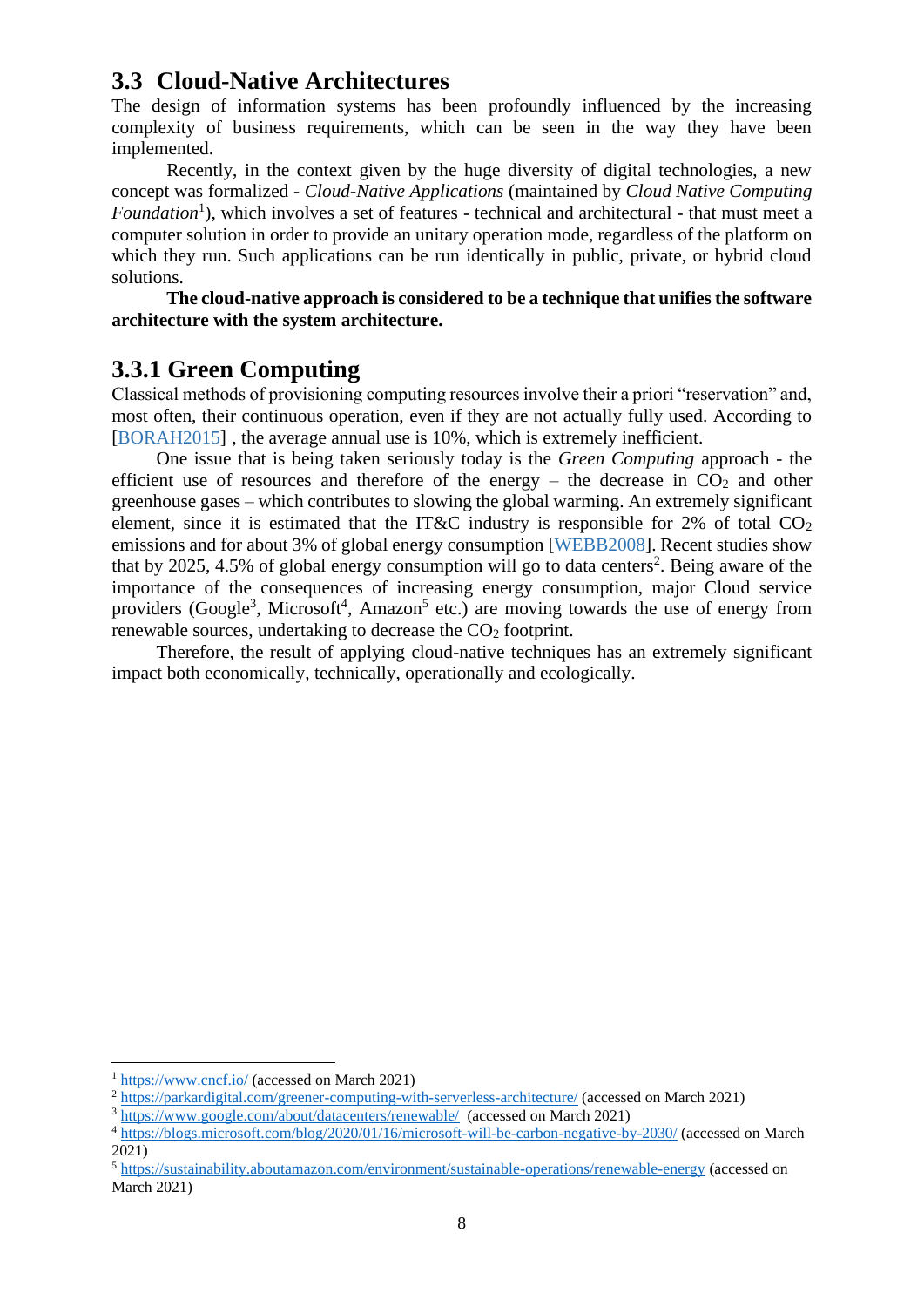## <span id="page-10-2"></span>**Chapter 4. Software Systems Scalability**

A significant attribute and noticeable by the users of a computer system is the system performance. This can be improved in several ways, but one way is to scale the system – resources or processes.

### <span id="page-10-0"></span>**4.1 Software Scalability**

*Scalability* is an "ability" of the system that is an important attribute of computer systems, often mentioned and undertaken when it comes to their characterization and/or description, especially its significance has increased in the context of modern systems – determined by ever-increasing size and requirements. Scalability determines performance, but also has an important role in ensuring the reliability, quality of services and extensibility of systems.

*A software system is considered to be scalable, if, following the increase in the demand for* 

*functionalities supported by the constituent components, it continues to work properly.*

## <span id="page-10-1"></span>**4.1.1 Vertical and horizontal scaling**

*Vertical scaling* involves increasing the volume of computing resources involved (such as processors/cores, memory, storage space) per computing unit (either physical or virtual). This approach can also be called *monolithic* or having a *static* character.

*Horizontal* scaling involves altering the system structure in the meaning of adding or removing one or more new nodes (physical or virtual machines / computing units), an action that will be transparent for the end user, that's why we can call it *dynamic*.

Horizontal scaling is performed by using distributed resources, which reduces the degree of dependency towards possible errors that may occur during the execution of certain operations within the system.

| <b>Vertical scaling</b>                           | <b>Horizontal scaling</b>                       |
|---------------------------------------------------|-------------------------------------------------|
| Mainly used as a support for monolithic software  | Allows the use "on demand" of the necessary     |
| systems                                           | resources for distributed software components   |
| High performance, consistent data                 | Acceptable performance, inconsistent data       |
| Local communication (between processes)           | Remote communication (network calls)            |
| High probability of error in case of malfunctions | Possibility to implement techniques in order to |
| (single point of failure)                         | increase the resilience of the system when      |
|                                                   | encountering failures                           |
| Limited scaling                                   | Scaling (theoretically) unlimited               |





*Fig. 4.1 - Vertical scalability Fig. 4.2 - Horizontal scalability – (theoretically) unlimited*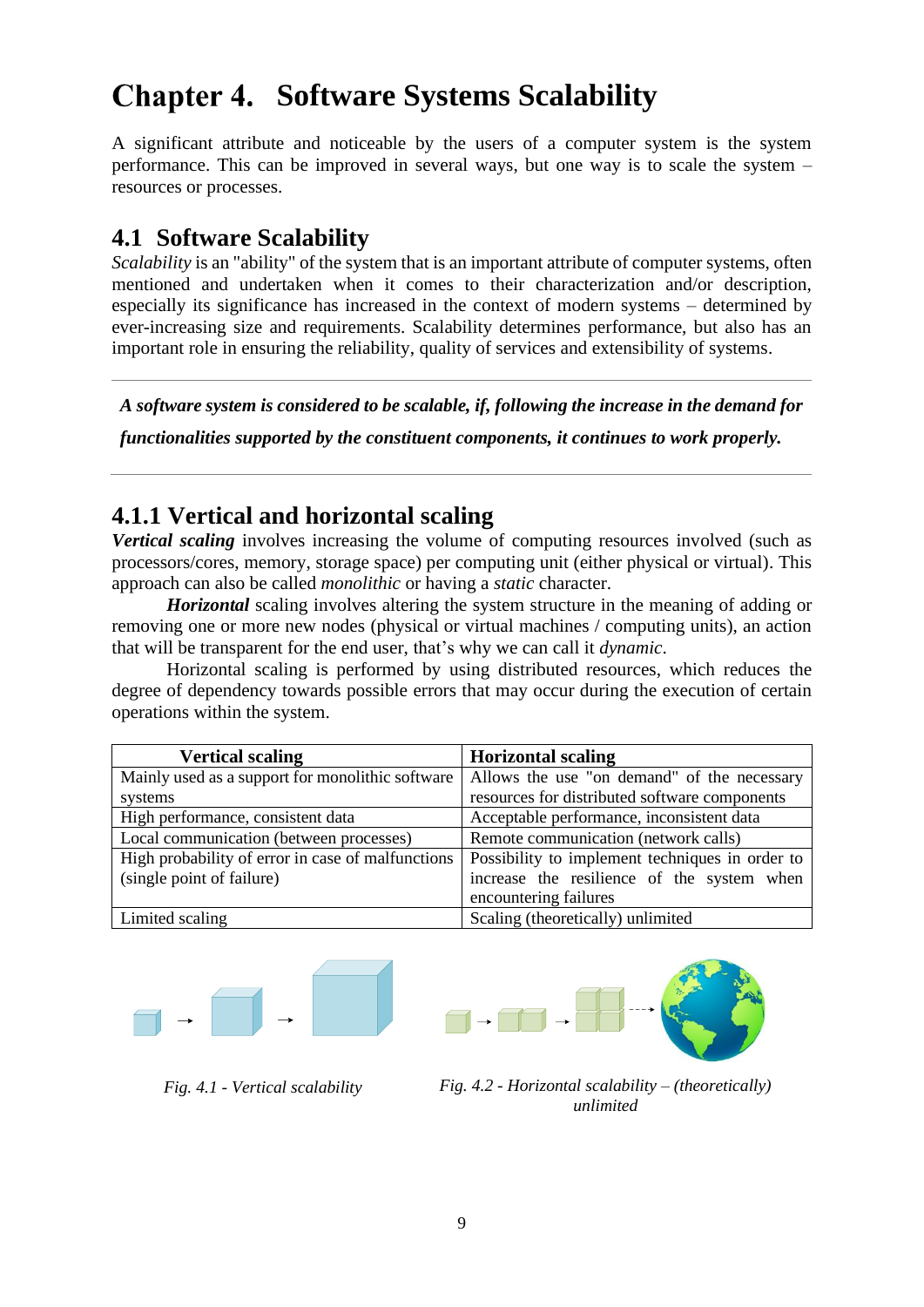Scalability must be addressed in the design and development phases of the system architecture, because later changes of the level of system scalability, if possible – only with a need for additional resources (time, developers and other details with financial impact). It is recommended that in the analysis phase of the quality attributes of the future system, if scalability is identified as a relevant criteria, to identify in the system those resources that can later be resized and the system does not explicitly imply the use of that resources with a fixed size [BASS2013].



*Fig. 4.3 - System load – response time relation*

<span id="page-11-2"></span>As the demand on the system increases, so does its response time - the time when requests are processed (**[Fig. 4.3](#page-11-2) / a**). This increase becomes steep at some point, at which point the system performance decreases significantly, and may lead to situations where some requests are processed late, with errors or not at all.

By contrast, in case of system scaling, its capacity increases in terms of its ability to cope with an increased number of demands (**[Fig. 4.3](#page-11-2) / b**), represented by moving the curve that reveals the demand / time-response relationship to the right and maintaining the system operation within acceptable parameters.

#### <span id="page-11-0"></span>**4.2 Scalability in 3D format**

One of the limitations of a monolithic software system is its scalability. **The limitations of an information system are included in its architecture - the way how the constitutive components are designed and defined, as well as the integration between them.**

Abbott and Fisher popularized a three-dimensional scalability approach - x, y, z - each based on distinct scalability features. Formally, this model was called the *Scale Cube* [ABBOTT2009].

Following the approach proposed in the *Scalability Cube model*, we can say that scaling methods are also multiple, and the scalability of a computer system depends directly on its architecture (see **[Chapter 2](#page-4-1)**). Each of the three scalability directions can be applied simultaneously, starting from the goals pursued and taking into account the advantages and disadvantages of each method. Thus, in case of scalability on the *z axis*, we can have multiple identical instances - scalable on the *x axis*, and the system in this case is scalable on the *(x, z)* direction. We can have instances of microservices (specialized) - scaling on the *y axis*, simultaneously with replicated instances of the same microservices, but dedicated for separate sets of data - scaling on the *z axis*, and the system in this case we consider to be scalable on the  $(y, z)$  direction. The point with the coordinates  $(0, 0, 0)$  is the representation of a system that is not scalable at all; the opposite point, on the other hand, represents the "infinite" scalability – we can say that the system is scalable on all axes.

#### <span id="page-11-1"></span>**4.3 Scalability and integration of the distributed components**

The basic factors that differentiate the numerous architectures of computer systems, basically lie in the particularities of integration between components, and in case of an implemented computer system, the efficiency of integration between components largely determines its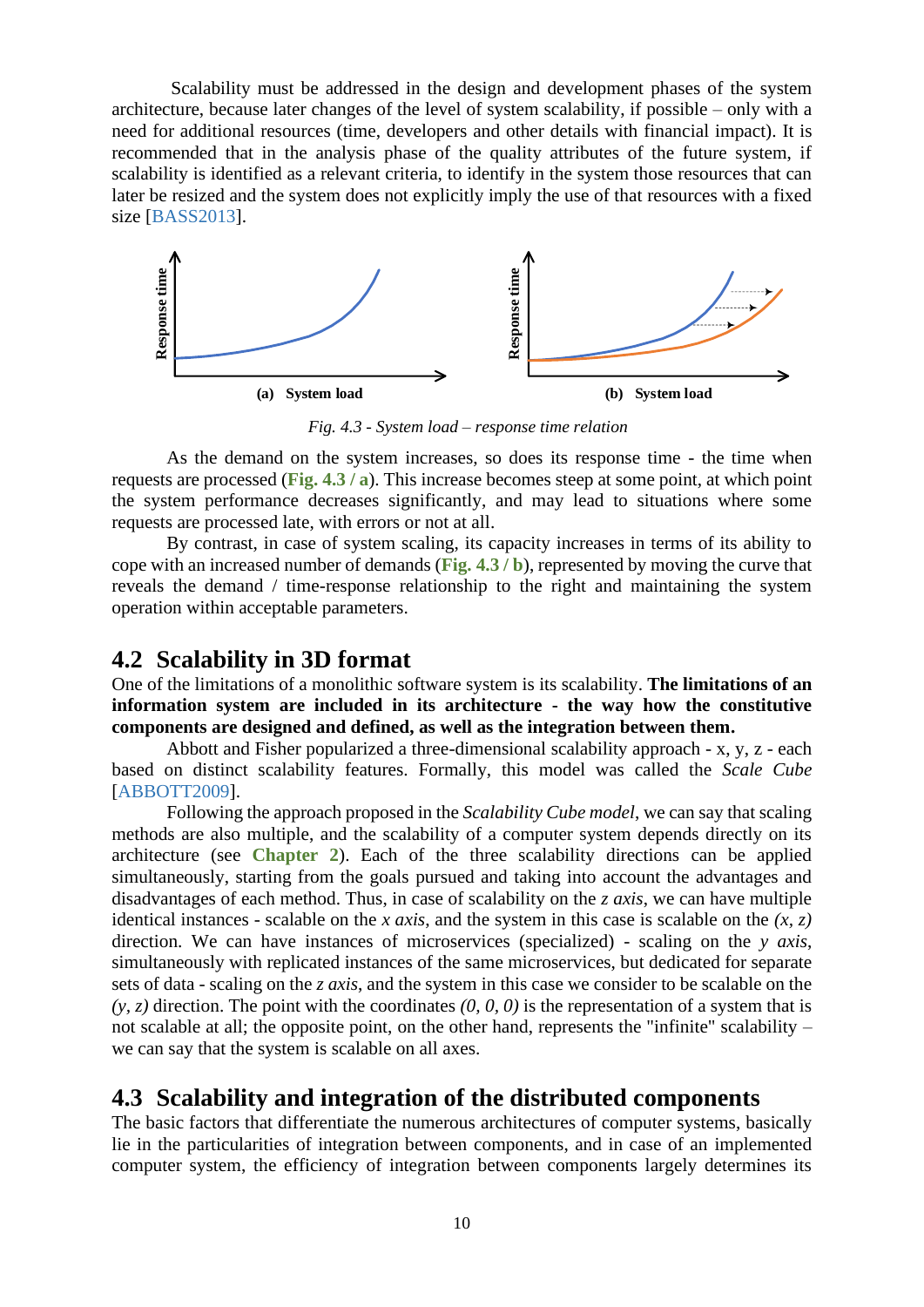essential quality attributes, whereas the operation of the components within the system depends on the effectiveness of "collaboration" between them. The significance of the integration aspect between the system components, but also the integration with external components, is given by the specialization on the components functionalities and, implicitly, the increase in their heterogeneity.

*From architectural point of view, the integration between the components of a system is aimed at cooperative exchange of data between them in various forms and refer to the collaboration between those, represented by: (i) the connections between the components (in the sense of dependency), (ii) the interaction and (iii) restrictions (in the meaning of rules) on communication between those components.*

**Connections (i)** between components can be of two types:

- 1. *Static*. We call the connections static, when the relationship between the components is explicitly defined in the system implementation. In such relationships, the dependency between components can only be changed by altering the application.
- 2. *Dynamic*. Dynamic we call the connections that can be changed at any time during execution. Such links are mainly used in distributed environment. Dynamic connections increase the flexibility of the system through independent operation and separate modification of components.

**Interaction (ii)** between components can be done in two ways:

- 1. *Synchronous*. It assumes that both components are active at the same time, and the initiating component of the interaction remains "pending" until it receives a response from the other component. This method also involves a temporal dependency between the components.
- 2. *Asynchronous*. The interaction between the components can be done separately in time. This mode allows the parallel execution of tasks, decoupling components in time, increasing the system performance and robustness.

**Restrictions (iii)** on communication between the components can be various and are primarily related to the specifics of the functional aspects of the system, but also to the connections and the interaction type between the components. These are reflected in the protocols and/or semantics through which the communication takes place.

Interoperability can be considered to have two aspects, respectively:

- 1. *Syntactic.* Details of the structure and format of the messages must be agreed by the components involved in the communication.
- 2. *Semantic.* It is important to correctly interpret the content and to understand the meaning of the message in a particular context.

The components or modules of a computer system have the role of embedding certain functionalities. This undertakes that the details of internal logic are kept hidden, so from this perspective, from the outside, the components are seen as black boxes and the functionalities are exposed to the outside by calling the *interfaces*.

The components of a distributed system can be considered as being **distributed in space**.

 In case of asynchronous interaction, when the message processing can be done differently in time, we can say that we have components **distributed both in space and in time**.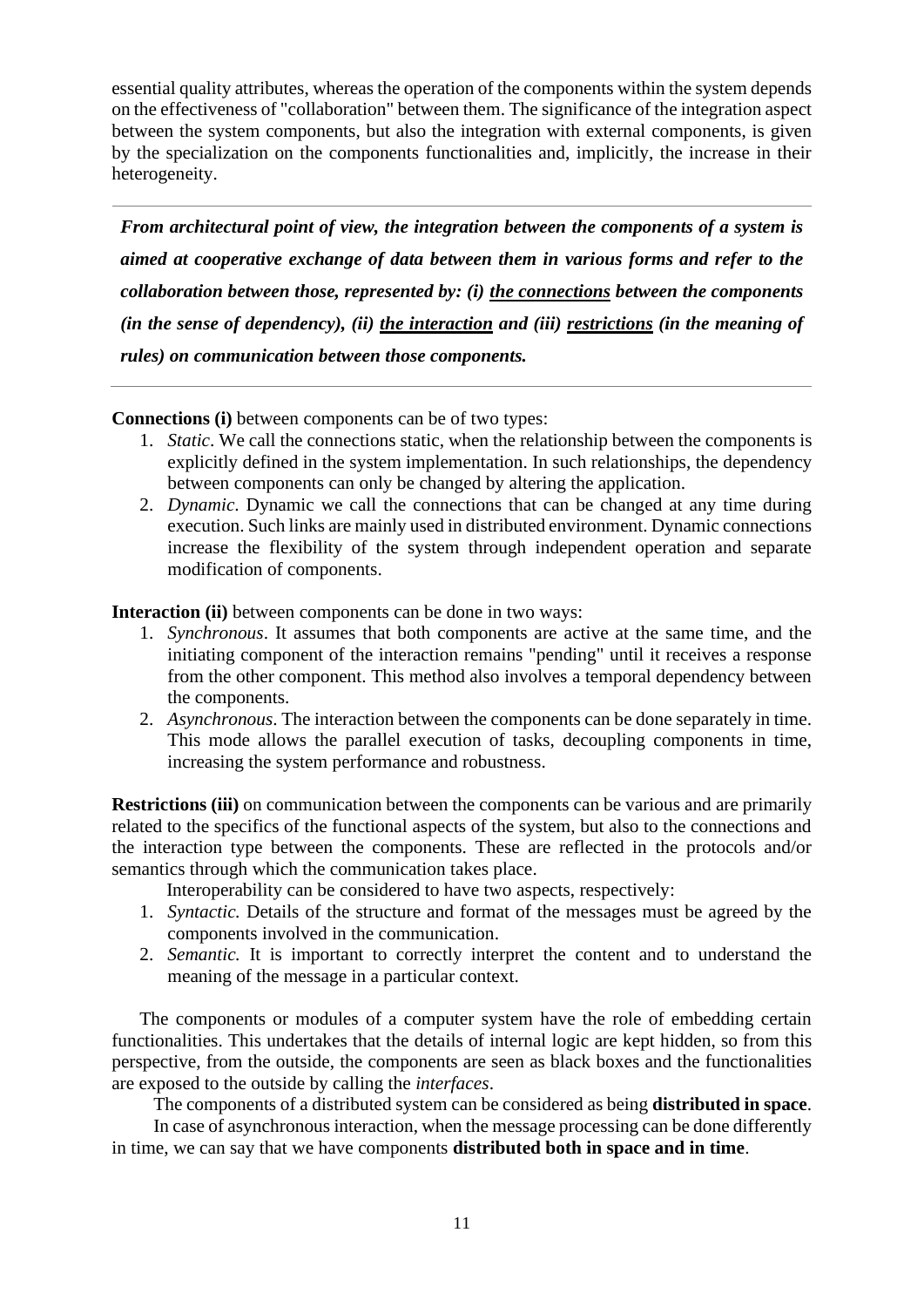*The interface of a component represents the syntactic specification of inputs and outputs.*

*From technical point of view, the interfaces represent structural elements of the components, having the role of entry/exit gates with clear and exact specifications, which can be identified and located and facilitate the integration of components through collaborative exchange of data/messages according to the well-known and mutually agreed rules.*

#### <span id="page-13-0"></span>**4.4 Events as triggers of the interaction between components and changes indicators**

As an alternative to the explicit invocation [GARLAN1993], such as the *request-response* method, Garlan and Shaw mention another integration technique, which they call implicit invocation, based, on one hand, on "announcing" one or more events, and on the other hand the "announcement of interest" in the form of *subscriptions* to that type of events.

*An event represents an abstraction of an accomplished fact that signals the quantifiable* 

*change in the state of an entity – either physical or digital – that occurs in a certain context.*

**Events can be regarded as ways of discreet representation of signals in terms of changes in a certain environment (in real, but also in digital world). Thus, the relevant details regarding the context of the changes are modeled as digital entities and transmitted in certain forms of representation as notifications to stakeholders.**

#### <span id="page-13-1"></span>**4.4.1 Event-based architectures**

Most characteristics of information systems, in order to meet the required needs of users, are determined by the quality attributes of the system, which depend directly on its architecture.

By implementing the communication logic around events (being essentially asynchronous), each component can perform its tasks in the best possible way, independently and without being blocked, and in case of errors, those are isolated locally.

Systems with an event-based architecture are composed of decoupled components, usually with rather narrow and well-defined purposes and which receive and process events asynchronously [RICHARDS2015].

The loose coupling that is provided by the event-based interaction approach comes with a number of advantages including an increased system scalability.

As the consumer's actions are reactions to certain events signaled by the manufacturer, they represent the basis of a reactive behavior (see **[Chapter 5](#page-16-1)**). Reactive systems are considered to have event-based architectures [LAIGNER2020].

Event-based interaction is one of the essential methods for exchanging information in the context of Cloud technologies, ensuring that solutions are more agile and scalable.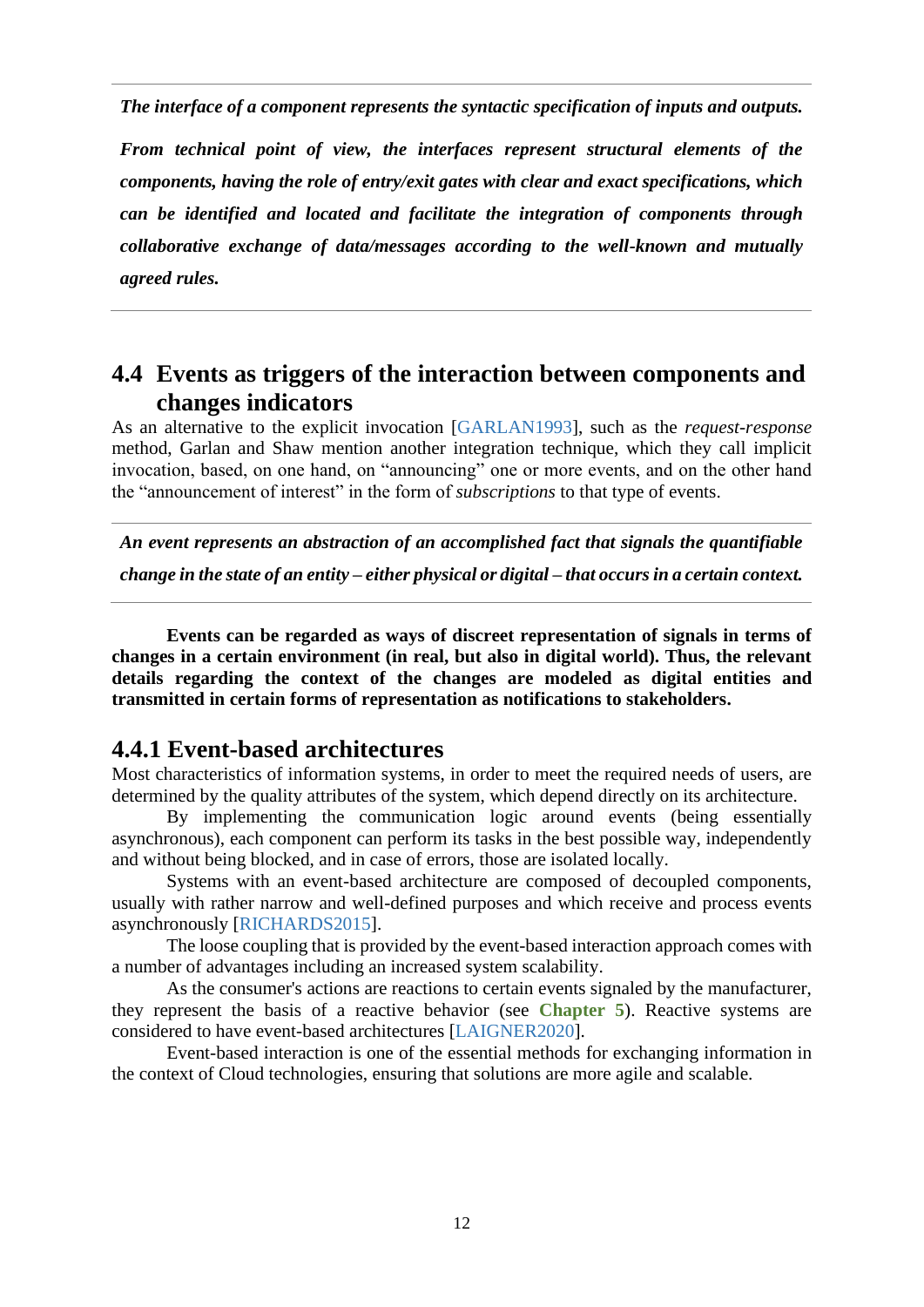*Software architectures, where the specific actions of the components are triggered in response to an event or series of events, are called event-based software architectures.*

Event-emitting components work independently from consumers, and don't even know their recipient. **Events facilitate the decoupling in time and space of the components involved in communication**, and their processing is not conditioned by interaction [DEBS2006]. The result will be scalable and extensible distributed systems, regardless of complexity.

#### <span id="page-14-0"></span>**4.4.2 Challenges raised by event-based architectural approaches**

- *Data consistency*. Asynchronous event processing and loose coupling of components leads to low mutual control of the interaction, which can have negative consequences on the proper operation of the system from the perspective of the correct handling of events.
- *Architectural complexity***.** Reliable processing of all events involves the use of several types of specialized components, each having a separate role throughout their life cycle.
- *Interoperability*. Given the heterogeneity of the components used in the architecture of such a system, it is necessary to take a series of approaches that, starting from the context, facilitate the cooperation between the components involved in the interaction in the easiest way.
- *Non-determinism***.** Event-based systems are also considered reactive systems [LAIGNER2020], and since later are characterized as being inherently nondeterministic [KAISLER2005], we can say that event-based systems also come with a high level of non-determinism.
- *Resources calibration*. In the process of operating an event-based system, there are two unknown details, the solutions for which, in fact, also represent some of the significant advantages of the system architecture. The first refers to the fact that the volume or flow of the message perceived by the system cannot be determined a priori, in design phase. However, when designing the system architecture, taking into account these details that are difficult to estimate, it is necessary that the modules in the application that can be directly affected, to be designed by taking into account techniques such as *elasticity* and *scalability*. The second unknown is given by the evolution of the system over time - *evolutionary architectures*, determined by the emergence of new types of events that entail the need for new features in the system to be treated properly. This need is covered by a feature that we will call *extensibility*, which involves the *system evolution* in terms of adding new features to the system or modifying the existing ones.

#### <span id="page-14-1"></span>**4.4.3 Event-based interoperability between distributed components. Integrity and consistency of data/information**

An important detail to consider when designing the integration is the use of a reusable structure in terms of the semantics of the information involved in the interaction between the components. This structure makes possible the easy and flexible integration and collaboration between all the components within the system. Representing a form agreed by all parties involved in the communication, it can lead to a fluent collaboration, absolving us of the need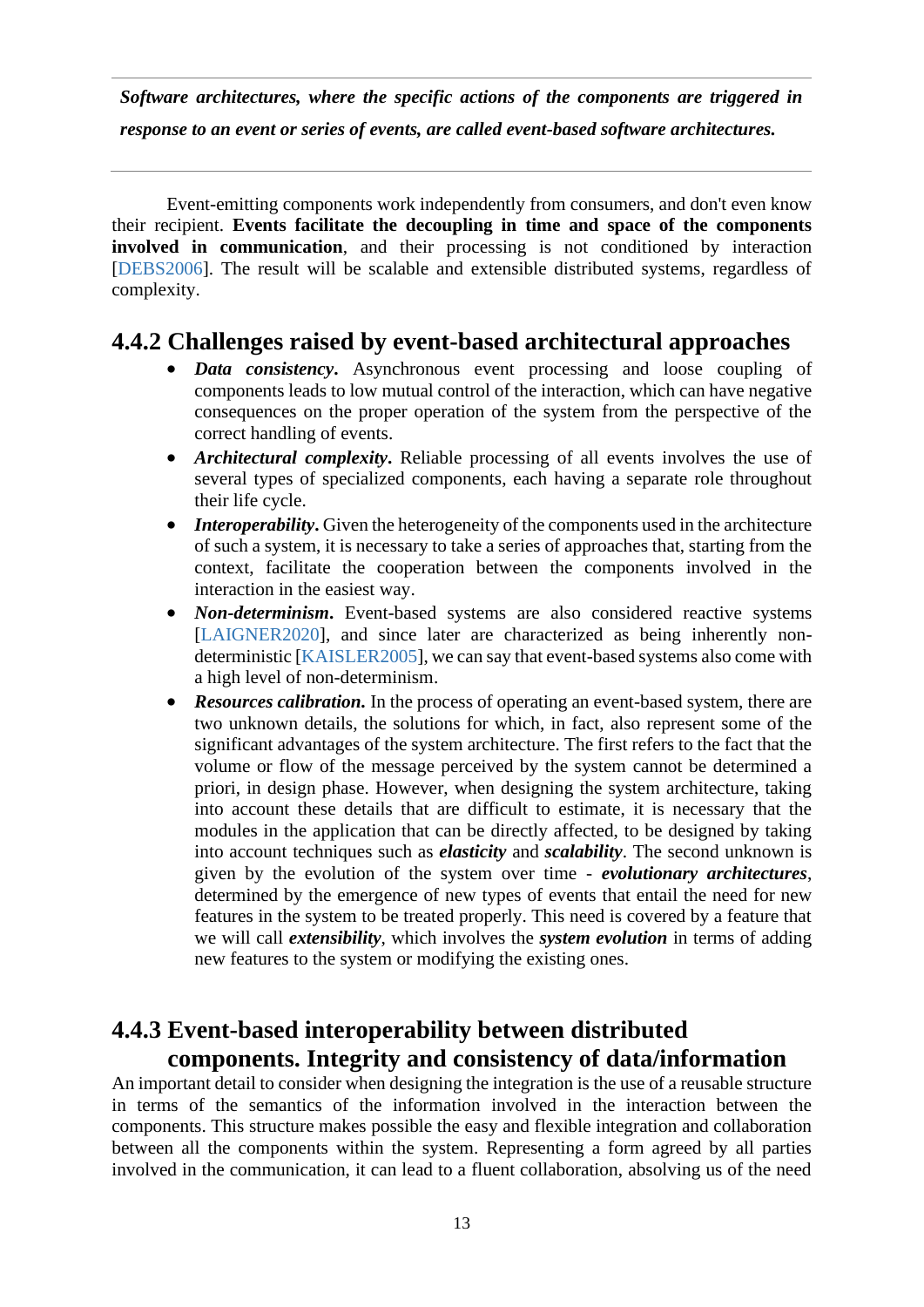to manage multiple data structures. The use of a standardized form decreases the time for taking decisions and taking action, without the need to translate the signaling structures of the events issued by the producer. We can obtain a smaller volume of data transferred through the communication channel and an optimized use of storage space if they require persistence.

In an environmental monitoring system, the essential emphasis is focused on observing the dynamics of the components of which it is formed as a whole. Reformulated, the monitoring involves observing changes over time of certain attributes or properties of some components. The way of signaling the changes is abstracted in the form of issuing events as a way of presenting the relevant information about what happened. From this perspective, the event is the signaling of a change that took place in the past, of an accomplished fact, which must be accepted and treated as such by triggering a (re)action or ignored.

An event in itself, strictly as a carrier of information, whatever its significance, has no value, thus the details of the context in which it took place are important. The context is represented, first of all, by the *moment* and the *place* where the event was produced [CRISTEA2013]. These meta-data are essential in a monitoring system for placing the event in *time* and *space*.

**Place of occurring** (*space*) of the event is represented by the identifier of the event producer (which can be a reference, a unique name etc.).

**Moment of time** (*time*) in which the event happened is provided by the producer or, in the absence of value, by convention, is considered the time when it is received by the consumer.

A significant attribute of the event is its **unique identifier**. Considering that an event crosses several components until it is "consumed", it is essential to be able to identify it accurately and uniquely.

Another indispensable attribute for event distribution and processing is the **type of event**. Events of the same type have the same structure and semantics and usually signal the same type of changes.

In order to represent the details of the event, it has been proposed for use the *CloudEvents*<sup>6</sup> specification. A unitary specification, such as CloudEvents, facilitates the interoperability between the distributed software components by providing a representation scheme with a common structure for consumers and event producers, disregarding the technology used for implementation. In the context of the large number of Cloud services offers and the huge diversity of dedicated software components and solutions, a common approach to event representation, routing and treatment allows the simplified integration of distributed software components, which is agnostic to the platform.

<sup>6</sup> <https://cloudevents.io/> (accessed on March 2021)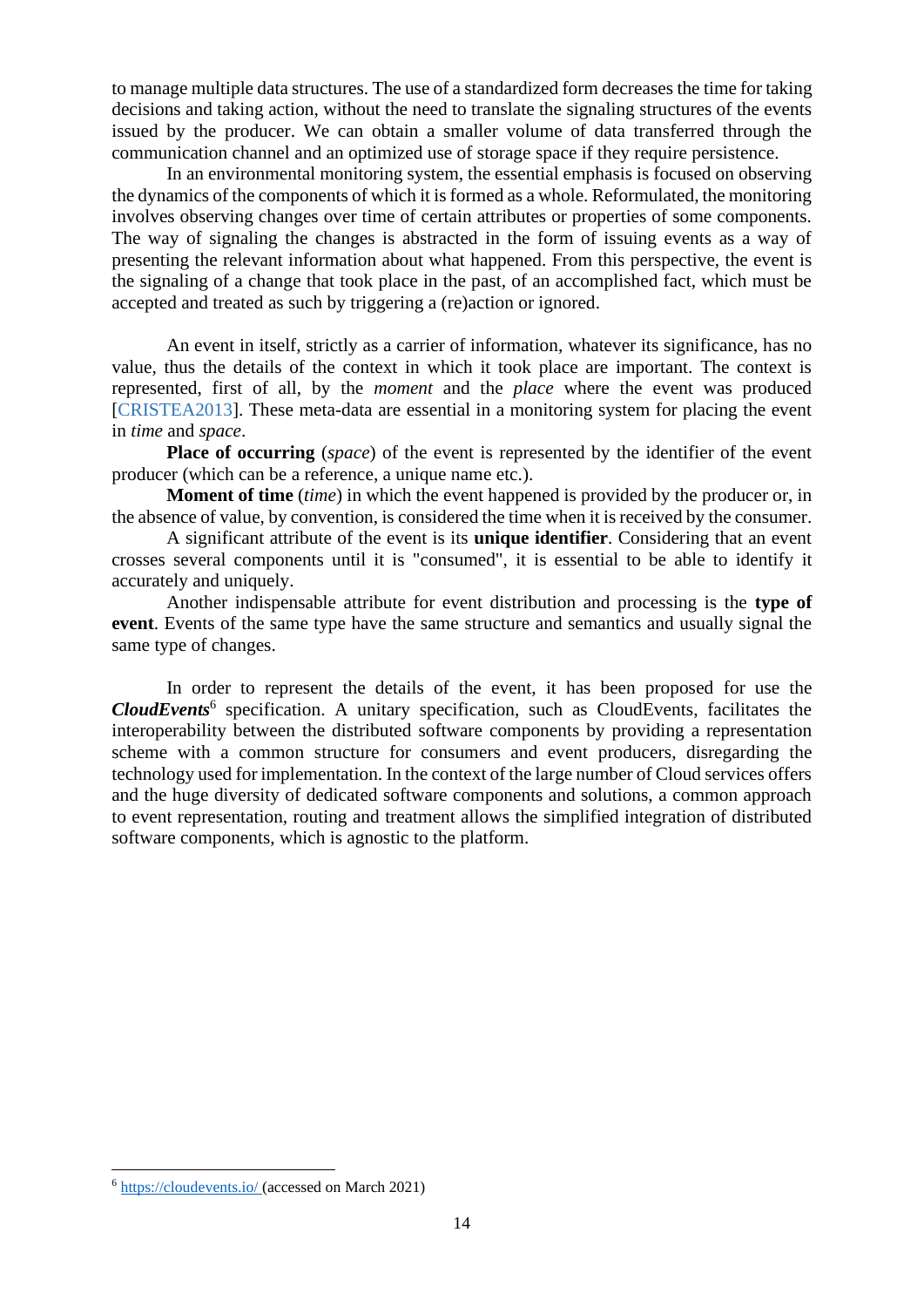## <span id="page-16-1"></span>**Chapter 5. Reactive Software Architectures**

The concept of *reactive system* was proposed as an approach [HAREL1985] that encompasses components with two distinct aspects – behavioral and implementation, and unlike classical (regular) systems, called transformational, which operate on input/output principle, "*reactive systems are repeatedly prompted by the outside world and their role is to continuously respond to external inputs*"*.* 

This initial definition, however, was not limited to a digital system. Later, Gérard Berry extended this concept in the context of software systems [BERRY1989]. According to him, three types of applications are differentiated:

- 1. *Transformational –* the input data is read and processed, and then the results are returned;
- 2. *Interactive –* they interact with users or other applications at their own pace;
- 3. *Reactive –* those that maintain a continuous interaction with its environment, but at the pace dictated by the environment and not by the application itself.

Reactive applications must be "able" (in the meaning of appropriate technical measures) to support a variable number of tasks due to the unpredictable volume of data involved. Realtime applications can generally be considered as reactive applications.

Since the vast majority of modern software systems involve their simultaneous use by multiple users, we are dealing with competing/simultaneous activities. Technically, these activities require a concurrent demand for system resources and depend directly on their availability. As an architectural approach, as mentioned above (see **[Chapter 4](#page-10-2)**), it is advices to use techniques that facilitate the scalability of the system. Concurrency can be of two types:

- 1. *Local* at the level of a single component;
- 2. *Distributed* involves the interaction generated by processes running within two or more independent components.

## <span id="page-16-0"></span>**5.1 The Reactive Manifesto**

In order to satisfy (somehow) the current requirements in the design and implementation of modern software systems, a series of principles have been proposed according to which a "*robust, resilient and flexible system*" [REACTMAN], can be built, all being systematized into a specification called *The Reactive Manifesto*.

The basic principles of this manifesto, confirmed, moreover, each separately as essential in any system, are:

- 1. *Responsiveness* a series of measures must be taken to keep the system available so that its functionalities are fulfilled within a given time frame.
- 2. *Resiliency* in case of some problems, the system must remain responsive without the user being aware of those problems.
- 3. *Elasticity* in case of a variable flow of requests to the system, it may react by proportionally changing the volume of resources required to fulfill the tasks.
- 4. *Message-driven* by applying the method of asynchronous communication through messages, the components ensure an increased autonomy from each other, but at the same time facilitate application of the principles of isolation and location transparency. Decoupling components and message-based communication increase the level of scalability, flexibility and robustness of the system, facilitating more granular control over its elements and interoperability between components.

#### A system that meets the above criteria is called *Reactive System*.

Through a controlled latency a system can be considered *receptive*. The architectural aspects through which the receptivity of a system can be ensured are *resiliency* and *elasticity*.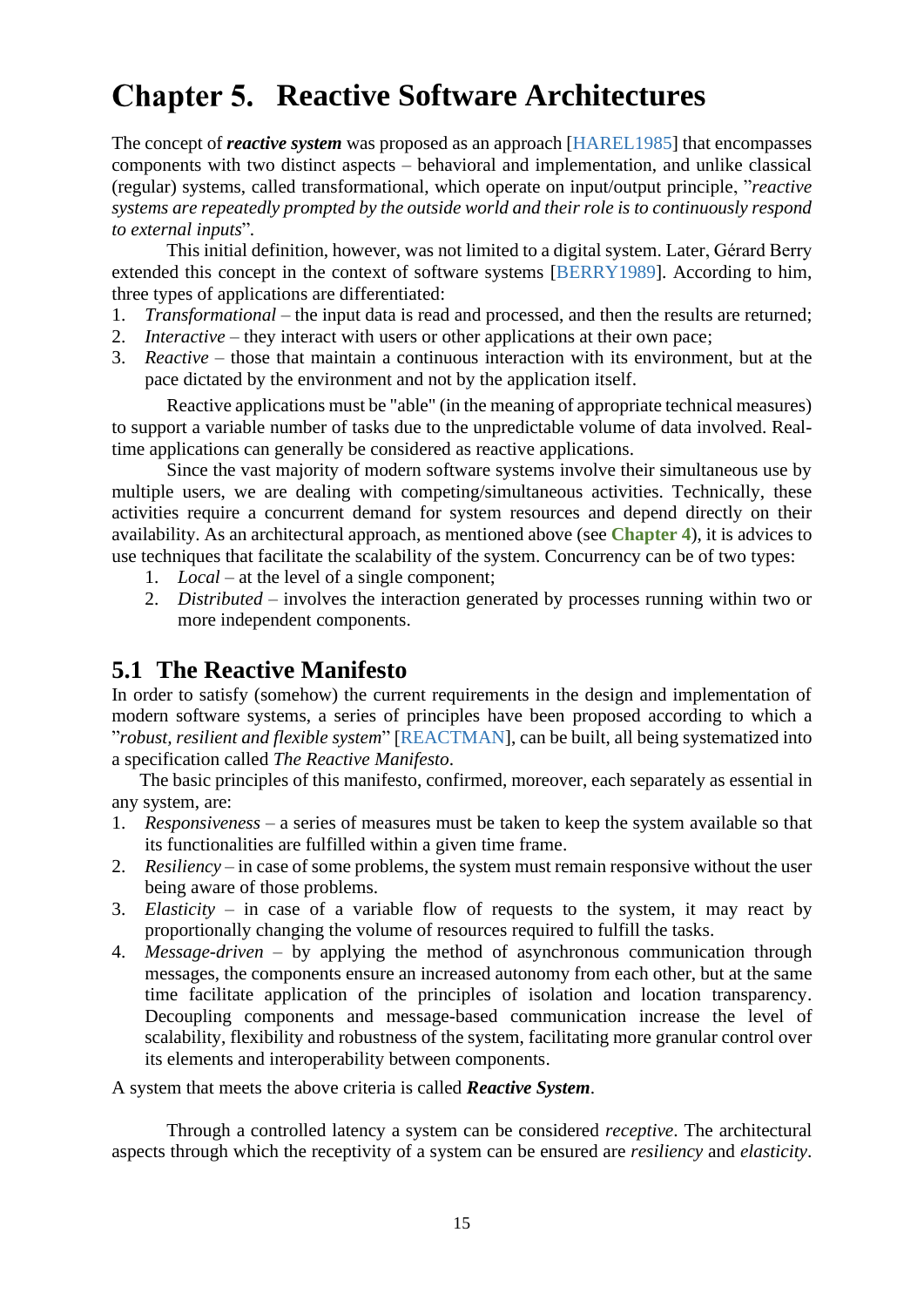These two characteristics are interdependent, but both are determined by the interaction type. Thus, an asynchronous interaction, message-driven, is the basis of a reactive system.

*Reactive systems can be considered as the implementation of a particular architectural style, which involves dividing the system into several components, but which work collaboratively and coherently as a whole, are receptive to environment stimuli and elastic to their variable volume, as well as resilient in case of possible errors.*

*Reactive architectures refer to the reactive systems design process.*

"Reactive Principles" represent a particular set of technical, primarily architectural, approaches that facilitate the construction of coherent systems in heterogeneous distributed environments. The architecture of a reactive software system facilitates the implementation of a complex system, composed of a large number of components with distinct functionalities, but which work collaboratively as a whole and which react in a coordinated way to stimuli from the external environment. A reactive system remains functional in situations of rapid increase of ingested data volumes, the necessary computing resources being ensured by specific scaling techniques.

## <span id="page-17-0"></span>**5.2 Actor Model**

The *actor model* has been formalized in the form of a methodology that can be used as a theoretical and practical tool to address complex issues of concurrency in computing systems [HEWITT1973]. An *actor* represents the universal computing primitive unit with which the actor model operates.

For software systems that require functionalities involving concurrent or parallel activities, or interactions in distributed, scalable environment, the actor model provides the theoretical support needed to abstract these aspects, which significantly simplifies not only their implementation, but also their maintenance and evolution.

### <span id="page-17-1"></span>**5.2.1 Actors versus Objects as paradigms in programming**

In Object Oriented Programming (OOP) the fundamental units of computing are modeled as objects. In the approach proposed by Carl Hewitt, when we design a system or, at a more granular level, some modules/components according to the Actor Model principles, "anything represents an actor". Objects interact through the explicit call of the method that exposes the necessary functionality, can expose properties (internal variables) to be read or modified from the outside. Actors, in contrast to objects, interact exclusively through the exchange of messages, they do not directly expose their internal state to be read or modified from the outside, but only through messages and as a result of decisions taken internally based on the current behavior of the actor, which, however, may change [AGHA1985].

### <span id="page-17-2"></span>**5.2.2 The actor as fundamental unit of computing**

As a computing unit, an actor consists of the following elements:

- *Processing* since it has certain tasks to fulfill;
- *State* must be able to memorize certain details, which are used in processing;
- *Communication* necessary from the perspective of interaction with other computing units.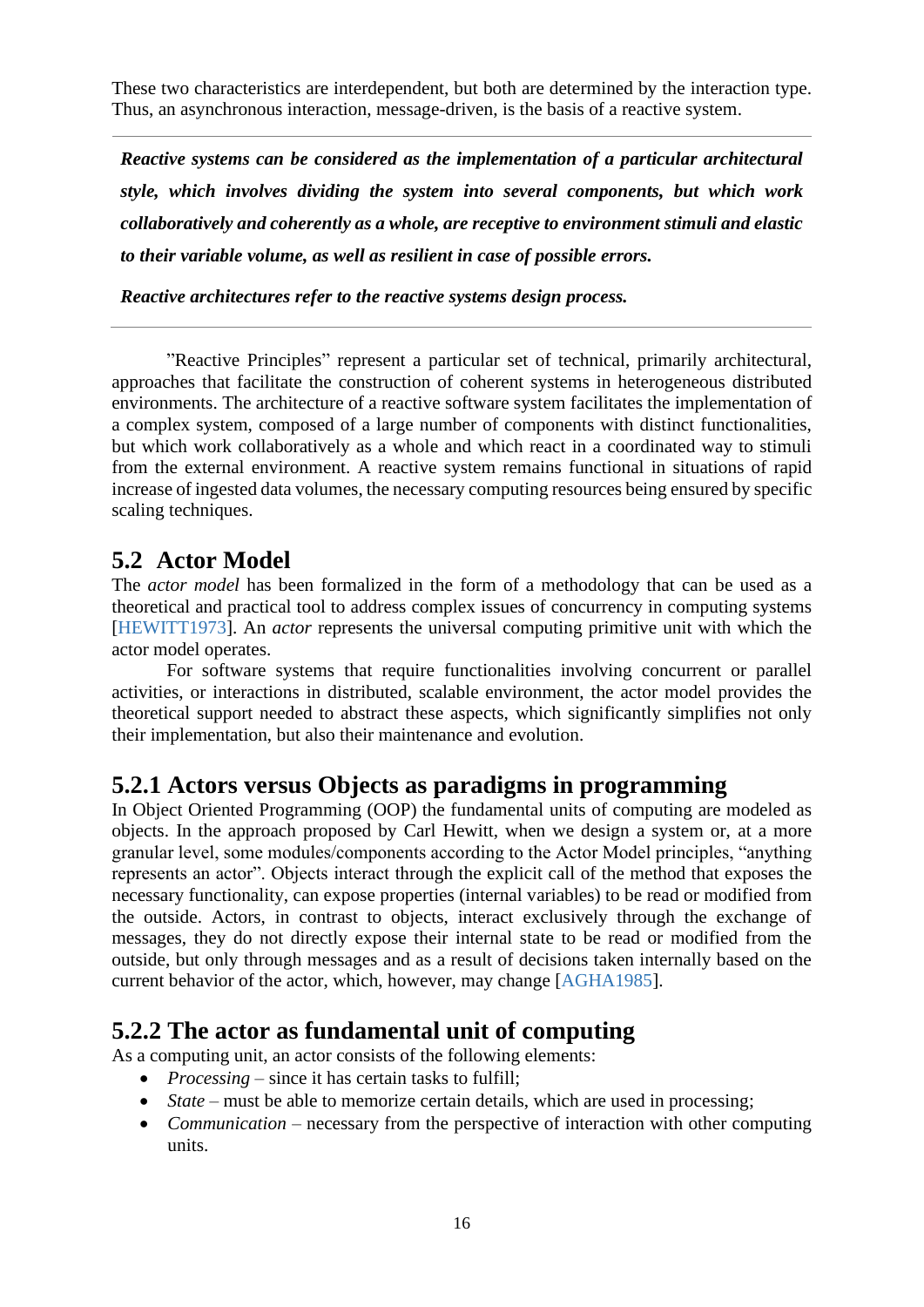In particular, an actor consists of mailbox, status, behavior, supervision strategy and references to child actors.

The state of an actor at a given time is represented by the values of the internal variables at that time, which are related to the internal logic and determine the **behavior of the actor** or, in other words, how the next message will be processed. There is no competition within an actor, which ensures that his state can only be altered by that actor, which guarantees a **consistent behavior**.

#### <span id="page-18-0"></span>**5.2.3 Location transparency and interaction between actors**

Physically, the components can be located locally or remotely, the interaction being made strictly by involving specific network elements. Logically, depending on certain domainspecific criteria, components can be considered local, even if they are physically remote, or remote, even if they are physically local (next to). Location transparency refers to the ability to communicate with a component in the same way, regardless of its location.

The interaction between actors is achieved exclusively through the asynchronous transfer of messages, and this is achieved only if the address of the recipient is known. Unique identifiers are used for actor's localization, generally valid and interpretable within the system or cluster. The physical location is not revealed or relevant, which provides a number of advantages already mentioned in distributed systems. Thus, the communication between actors is done by using the same semantics, regardless of their location.



*Fig. 5.1 - Actors hierarchies. Supervision and interaction*

#### <span id="page-18-1"></span>**5.2.4 Resiliency**

If the system faces certain situations that generate errors that it cannot deal with, then it becomes unstable, having negative effects on a whole series of important attributes, such as performance, level of quality of service, etc. In order to prevent such situations, certain measures are used to provide the resiliency and a high level of fault tolerance.

Resiliency has an approach that primarily involves receptivity to errors. In essence, a resilient system, in the case of an issue with a component, tries to "resuscitate" it, and if this is not possible, instantiates a new component that is able to take over its tasks.

Resiliency is part of the properties of the system related to its architecture, thus the necessary measures must be explicitly taken in the architecture development phase.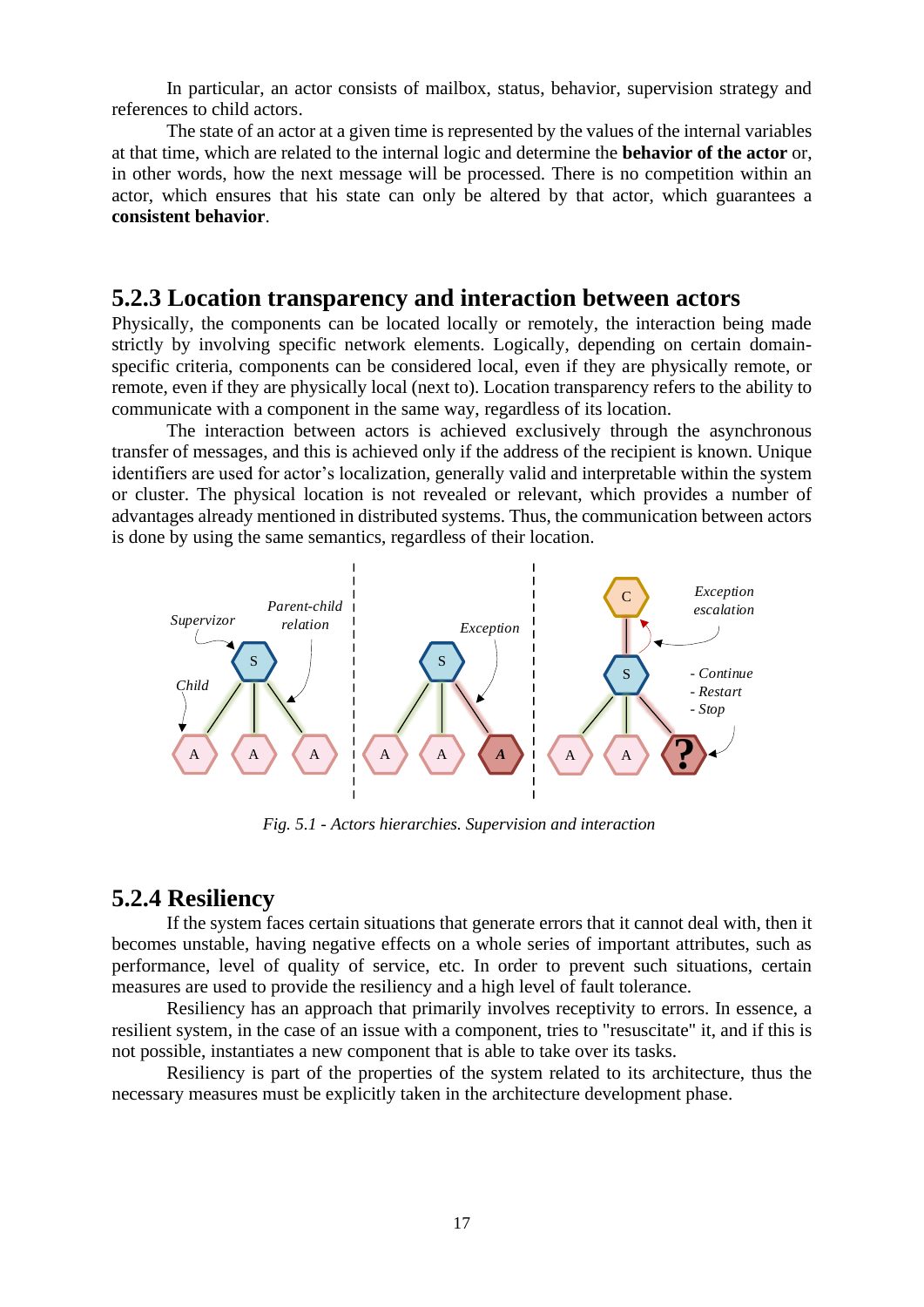## <span id="page-19-1"></span>**Chapter 6. Intelligent Environmental Monitoring**

Worrying state of the environment, through its accelerated degradation and the consequent effects, directly influences our health [KUM2013] (both physical and mental), climate, ecosystems and the interaction between them.

The environment is presented as an extremely complex system, with subsystems with very sophisticated interactions, with a multitude of indicators and variable parameters that, in their turn, are determined by a lot of factors. Monitoring solutions must allow the interpretation, in various forms, and the exact understanding of the causes of the events and phenomena monitored, which is the key element in taking decisions for possible actions to correct, prevent or remove certain unwanted events and/or phenomena.

#### <span id="page-19-0"></span>**6.1 Digital Twin in Intelligent Systems**

The advancement and maturation of digital technologies in the last decade have created favorable conditions for the design and implementation of information systems that involve interaction with objects and beings from the real world. These systems are called *Smart*. "*The most essential feature of smart environments is the ability to control devices remotely, even automatically.*" [COOK2005]

Environmental monitoring is characterized by the use of techniques, methods and technologies specific to the concerned environment, but all are based on the identification of phenomena in time and space. By integrating digital technologies in such processes, it results into the creation of so-called cyber-physical systems [DUMITRACHE2017]. Thus, accurate measurements can be performed in near real time, at a high level of automation, as well as by applying artificial intelligence techniques [CURRY2020].

The characteristic aspects that make a system smart (or even intelligent) and autonomous, inevitably increase its complexity, but, as shown above, in order to efficiently manage these details in all phases of system development - design, implementation, operationalization - the solution is the appropriate modularization of functionalities, an activity that must be taken into account starting with the design of the system architecture. One of the

essential approaches in this regard is the *Digital Twin*, where the key element consists in data and specific techniques/methods of handling it.

As a general-valid approach, the digital twin involves the interconnection of the virtual world with the physical one through the digital representation of an object in the real world [GRIEVES2014]. From the perspective of environmental monitoring, the digital twin represents the image of a physical device, as an element of abstraction of the main characteristics that form the scope of observation or manipulation. That representation is used to perceive, interpret and operate the state of the modeled device.



*Fig. 6.1 - Digital twin model*

Th. Borangiu et al. in the paper [BORANGIU2019] provides a concise and comprehensive description of the concept of digital twin: "*The holistic view of the real capabilities, status and features of an entity (equipment, process, product) including its digital representation, execution context, history of behavior, time evolution and status can be encapsulated in a digital twin – defined as an extended virtual model of a physical asset, process, product, that is persistent even if its physical counterpart is not always on line/connected; this extended digital model can be shared in a cloud database with other entities.*"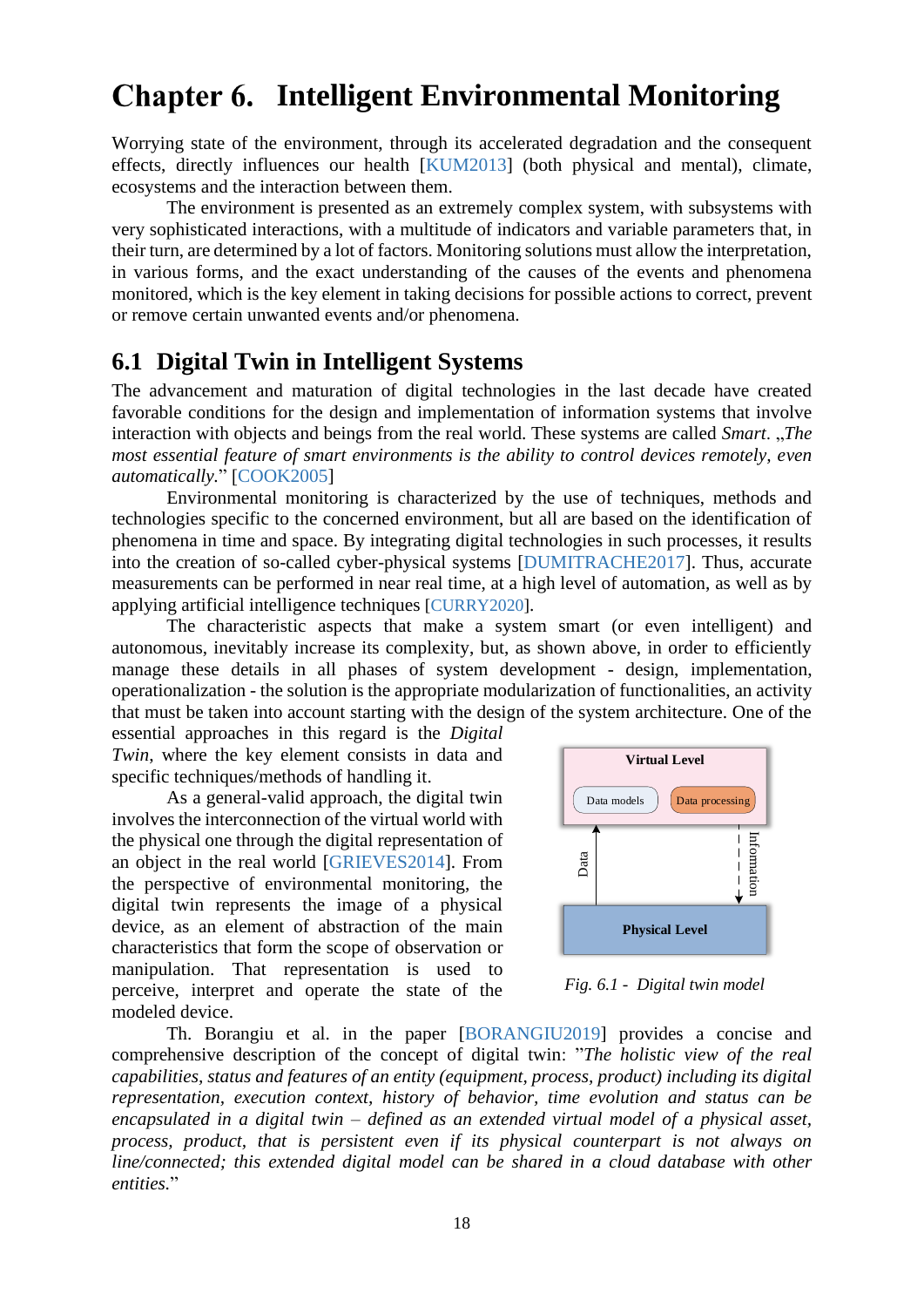Digital twins are used to abstract four-dimensional physical reality that differ in purpose or granularity:

- 1) objects, components, basic devices the individual digital representation of an entity in a system;
- 2) complex devices or components these can be seen as an aggregate structure, being composed of several elements of type (1), but as a whole one from the perspective of their operation;
- 3) processes which are intended for the digital representation of the behavior of modeled entities and can be seen as a representation of their dynamics in time and space, but also being dependent on context;
- 4) environments or systems and systems of systems the most complex, but also complete way of digital representation of an environment, through which its holistic image is built.

*The digital twin is the digital representation of an entity/object or of a group of entities/objects from the real world by representing accurately and updated in real time, in both directions, the values of the main attributes and characteristics pursued in the monitoring process.*

Digital twins are the interface between the real world and the digital world, providing a continuous connection, possibly in real time, between these two worlds, due to which the border between them becomes even less noticeable.

In the proposed system architecture, the roles of the digital twin are:

- to be the "image" of the physical device in the modeled system by the exact reflection of its status, represented by the last known values of the pursued attributes;
- to represent a single reference/access point in the context of accessing the values of the attributes both in terms of the current status (last values) and historical values;
- to represent a single point of contact if you want to interact with that device;
- to ensure the interaction between the physical device "from the field" with the digital part of the system;
- to react to specific events produced by the physical device;
- to complete the functionalities of the real devices by taking over and executing some tasks within the internally implemented functions or by the intermediate transfer/offload [TAPUS2013] to other specialized components either from inside the system or from outside;
- actioning of real devices in response to events received from them or the retransmission of commands to them as a result of decisions taken or events launched by other components involved in certain specific data flows.

Being a digital entity, the digital twin can be managed extremely easily like any other type of digital entity. Thus, it can be created, recreated and destroyed, persisted, moved or copied to another remote system. Unlike real entities, their digital replicas can be accessed concurrently by other components, and in addition access control policies or other specific methods can be applied to them in order to manage them in a controlled and secure way.

The digital replica of any device can be used to take over and perform some tasks and to expand its capabilities in terms of data processing and integration with other components. This approach is an important advantage from the device point of view, as its energy consumption can be considerably reduced [TAPUS2013], [TAPUS2019]. At the same time,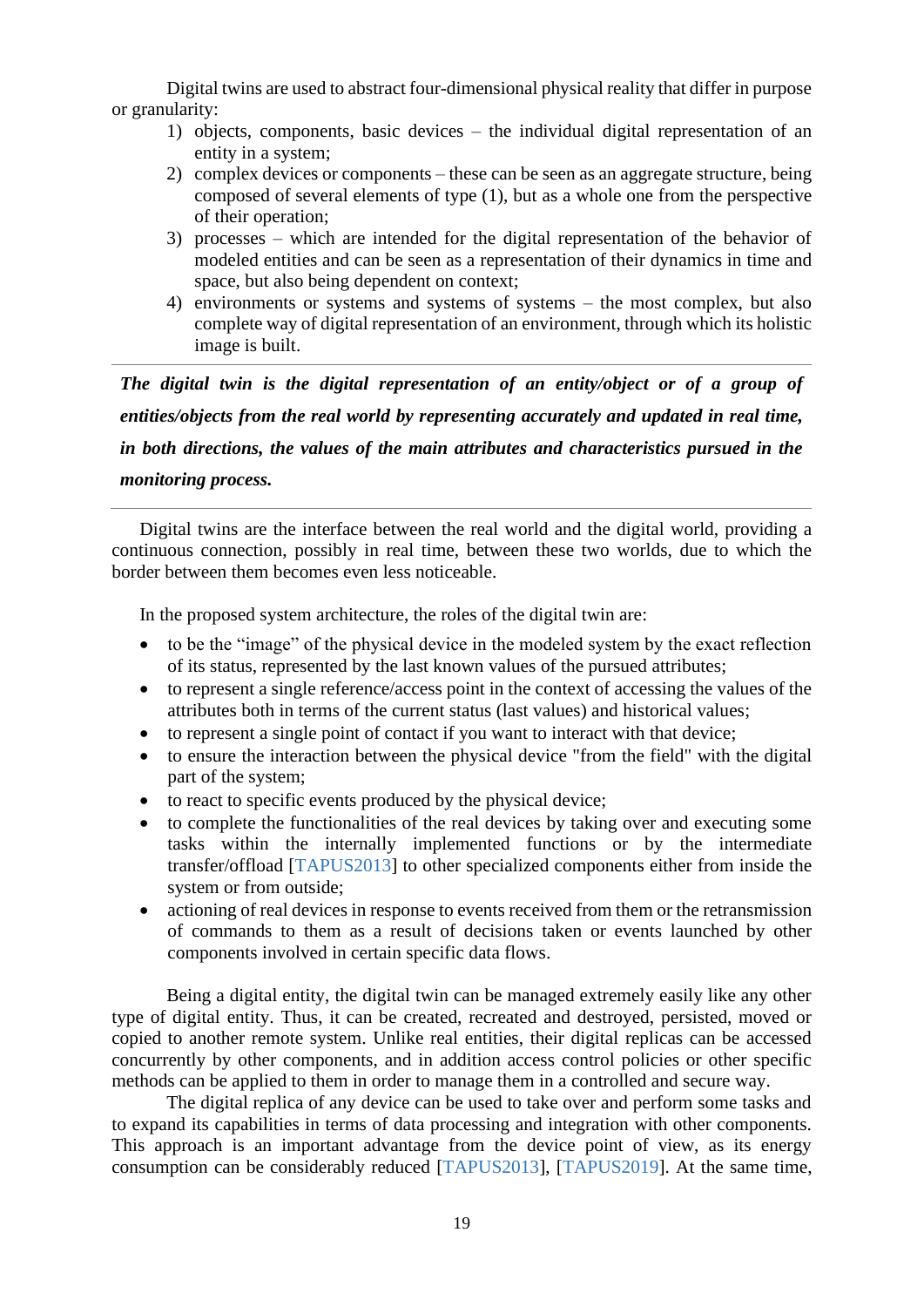tasks are performed on servers where processing power is not an issue and in a controlled way by the logic implemented in the digital twin. From the perspective of supporting digital services and resources in this regard, Cloud technologies provide the necessary solutions – allow the operationalization of scalable, resilient, high-performance, extensible, robust, flexible solutions.



*Fig. 6.2 - Conceptual architecture of a monitoring system which implies using of digital twins*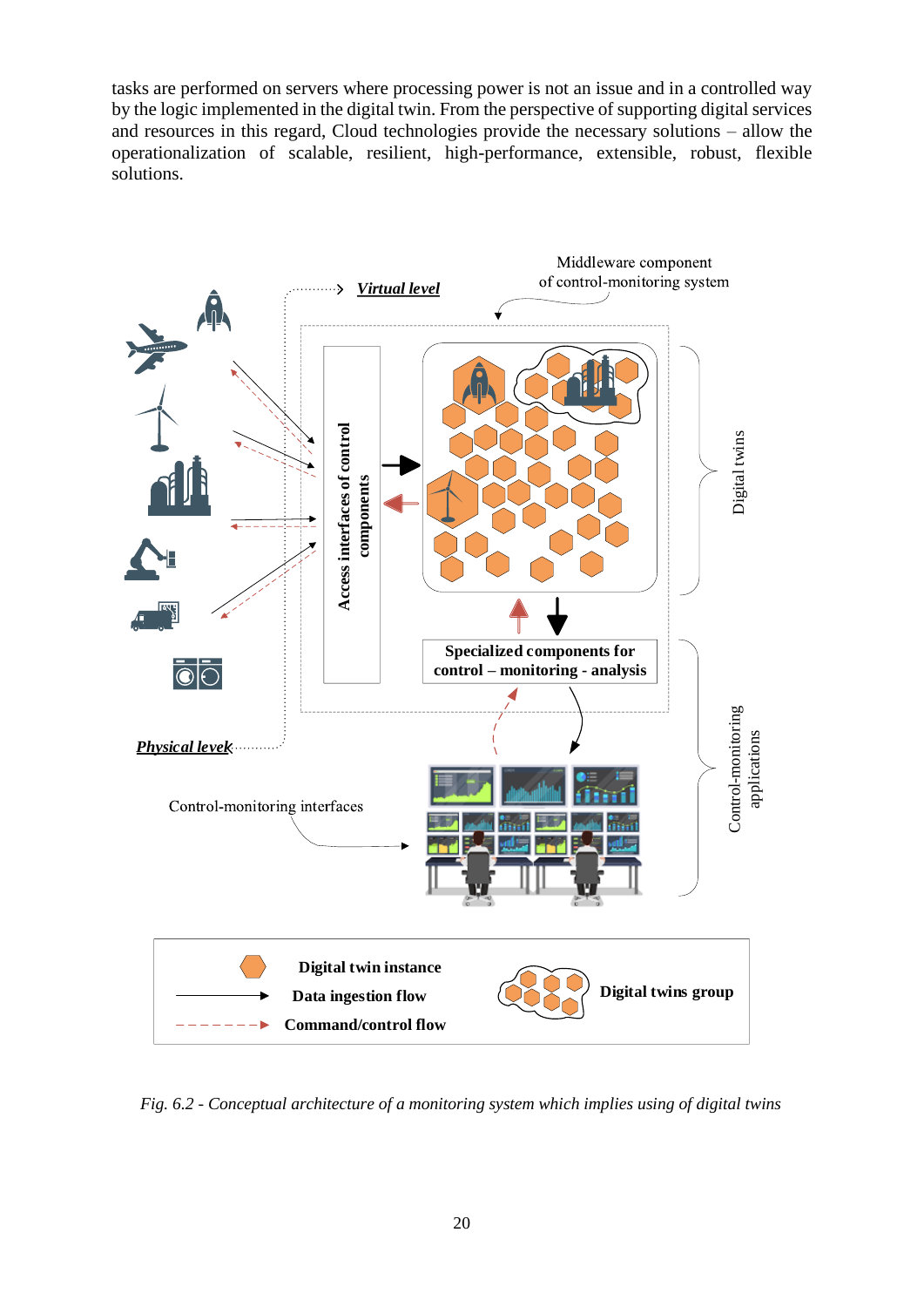## <span id="page-22-0"></span>**6.2 Scalable system for intelligent environmental monitoring**

The architecture of a system represents the view of the system architect on the environment but depending on a certain context. In order to be implemented, however, it must include the essential elements from the perspective of the specific issues of the given context, in a coherent and unitary way.

Automated monitoring processes require a digital infrastructure with an increased focus on aspects of efficient connectivity and interoperability between constitutive components. Thus, the architecture proposed for the monitoring system contains a set of specialized components that pass messages between each other, according to rules determined either by external factors (configurations, specific details present in the message structure, etc.) or by the primary purpose of the component, (for example persistence).

In current approach, a message can have one the following purposes:

- *State tracking* the message is used to retrieve relevant information and to keep it as a "current value" or "last known value";
- *Transient* the message may be distributed to a component external to the system for some particular purpose – the message leaves the system and is transmitted to another one;
- *Persistency* the message is captured in order to be saved (usually in the database) for future operations.

The message can represent a command or to signal the occurrence of an event, which will trigger the execution of certain operations related to the functionalities of that component. The basic method of interaction between components is the asynchronous transfer of messages. However, depending on the specifics of the functionality, the message may also go through some steps that run synchronously.



*Fig. 6.3 – Modules of a monitoring system*

From the perspective of the proposed architecture, we have the following general types of components:

- *Message producers* (P) the message can be generated either by an external component to the system or by an internal one;
- *Message ingestion* (I) those are responsible for such actions as component authorization (if applicable), syntactic validation of the message, redirecting to a temporary location;
- *Temporary storage* (T) components optimized for temporary and orderly message storage. A significant goal of these components, among others, is to decongest/depressurize the flow of messages;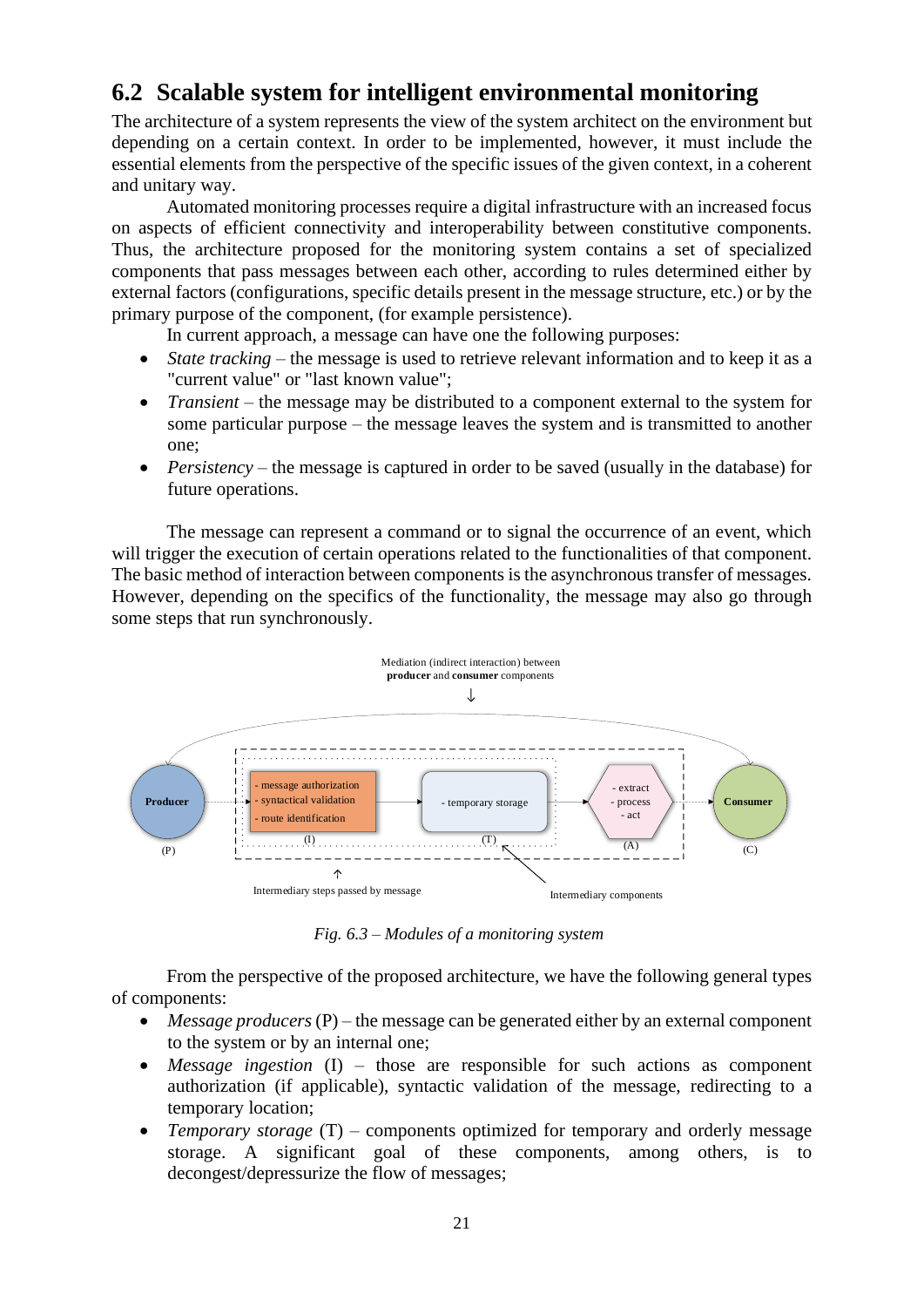- *Active components* (A) represents the "brain" of the system or the "smart/intelligent" part of it. Within these components, message processing or the supervision/management of message processing takes place if this aspect is delegated to specialized component;
- *Message consumer* (C) they can be represented both by internal and external components. In case of external components, the messages can also act as instructions/commands for the actioning/triggering purpose.

#### <span id="page-23-0"></span>**6.2.1 Requirements for an environmental monitoring system**

Below are listed the characteristics, set out by the author of this thesis and in [TOVARNITCHI2016], which must satisfy an intelligent distributed environmental monitoring system. The characteristics were also detailed in the works [TOVARNITCHI2017], [TOVARNITCHI2019A], [TOVARNITCHI2019B], [TOVARNITCHI2021].

Essential characteristics:

- provide flexible and efficient solutions for interconnecting distributed measuring devices (sensors) or actuators to central entities (servers);
- use efficient and reliable communication techniques, but standardized, between heterogeneous components, adapted to certain environments and needs;
- provide support for the storage, processing and analysis of a large volume of data, through the use of efficient algorithms and dedicated software components;
- is able to operate with a certain level of autonomy. The system can be set up so that in some situations it behaves according to certain rules, with exact successions of steps, depending on certain situations, without the need for intervention by the human operator;
- is able to operate at least reactively. Depending on the data that reaches the system, but also on other conditions, it can call other systems or can act remote devices;
- is able to integrate with other systems. It must expose software interfaces (APIs) through which it can be integrated with other systems according to strict and welldefined rules in order to benefit from the functionalities of other systems or to expose its own functionalities and data (see SaaS or PaaS paradigm - depending on the context). Integration methods are currently a very important issue, given that nowadays closed systems are less preferred compared to those that allow extensibility (open systems) [TOVARNITCHI2012];
- provide the possibility to use the services of data analysis systems in order to be able to harness the data and to provide support for the decisions taken by the system either automatically or not;
- provide visual interfaces through which a human operator can intervene upon the system or can monitor the situations that occur in the system in real time or after the occurrence in the system of some events;
- can cope with the variable needs of computing resources scalability. The number of distributed components that produce or require data may increase or decrease rapidly [TOVARNITCHI2021].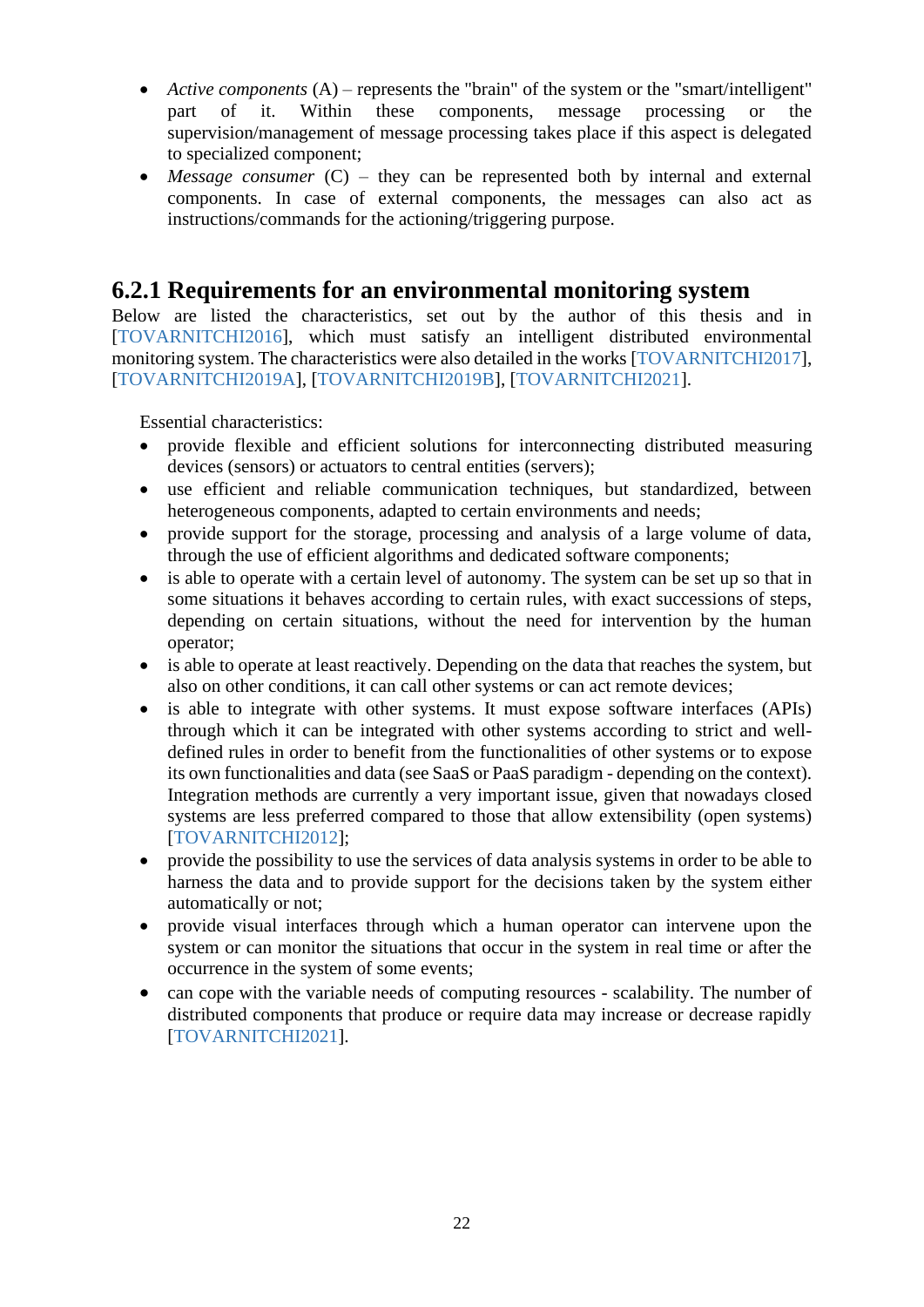## <span id="page-24-2"></span>**Chapter 7. Proposal of scalable software architecture for an intelligent environmental monitoring system**

In the software design stage, the basic concern involves the mandatory completion of the steps related to the identification of software components and the delimitation of their responsibilities. These steps decisively determine the deduction and formalization of the interactions between the identified components, as well as the way how the respective connections are to be handled so as to achieve the maximum coherence between components and with direct effect on achieving the ultimate goal for which the system is designed and implemented. Thus, depending on the responsibilities of each identified component in the system, appropriate patterns and principles will be selected that will govern the relationships between those components in an optimal way and will form the basis for a flexible, evolving, robust system.

Depending on the **origin**, **destination/purpose** and **direction** (sometimes) relative to the system - input or output - messages can be grouped into two types: *events* and *actions*.

An **event** is an accomplished fact, which refers to the past, upon which we cannot intervene, and we must treat it as such. Events can be related to a fact both outside and inside the system. They can act as a stimulus or trigger.

An **action** is an intention, an activity that is to take place in the future. It has an imperative role and can be considered a command - consequences of internal decisions taken as a result of the events received.

The base entities (in the meaning of components) with which a monitoring system operates can fall into one of the following two categories:

- *producers*
- <span id="page-24-0"></span>• *consumers*

### **7.1 Interaction and data flows in distributed software systems**

The components of a system can communicate directly with each other or through mediators – – intermediate components, with delimited roles and dedicated to aspects that are related to the semantics and syntax of communication, but also to the particularities related to: communication dynamics, restrictions imposed by the system architecture, infrastructure features, etc.

This system uses two types of mediating components:

- 1) Event Gateway;
- <span id="page-24-1"></span>2) Message Queues.

#### **7.2 Event Gateway**

Exposing a series of particular functionalities on one hand, and on the other hand incapsulating and hiding specific implementation details, is a common and necessary approach in the context of distributed system architectures.

The implemented Event Gateway component has the following features:

- operates on the basis of *HTTP*/*HTTPS* protocols or others compatible with them (e.g. *CoAP*);
- the supported interaction is based on the specifications of the REST approach [FIELD2000];
- the interaction is of request-response type and stateless;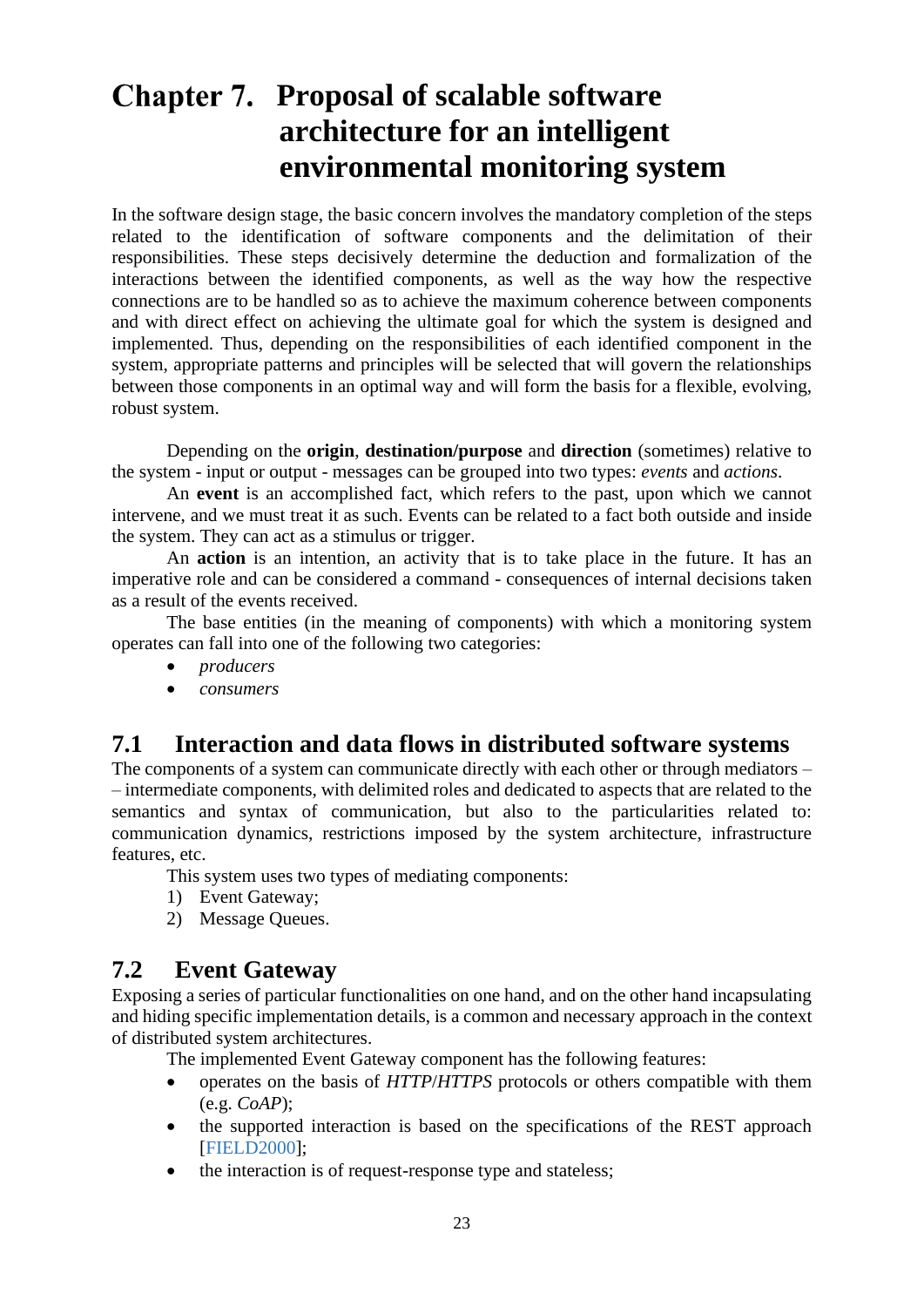- it is based on open standards (REST, JSON, etc.), which makes it accessible to be used and integrated easily and without restrictions;
- has the role of interface of the system with the external environment and represents the entry point of the messages into the system.

## <span id="page-25-0"></span>**7.2.1 Functional roles**

The designed system interaction with the external environment is characterized by an extremely high dynamic. Specifically, the dynamics is determined both by the variation of the number of third-party entities that interact with the system, but also by the variable rate of the volume of information involved in communicating with those entities. From this perspective, there is a need for a flexible, consistent, but primarily scalable component.

#### **I. Flexible and robust mediator**

Event Gateway is a loosely coupled component responsible for mediating the system interaction with the external environment and acts as an entry point of messages into the system, where the authorization of third party components takes place and where the messages are approved and routed to internal components for further processing. The component is agnostic to the technologies on which operate the external components that generate incoming messages.

#### **II. Router de nivel 7 (eng.** *Layer 7 Router***)**

The API Gateway component plays a significant role in handling the incoming messages. Depending on the business goals or on certain functional or technical aspects, ingested messages are to be redirected to internal distributed components for further processing.

#### **III. Reverse Proxy**

Exposure of the internal details of the system to the outside environment must be reduced to a minimum. Components responsible for message processing can be implemented in any technology, there is no restriction in this regard.

#### **IV. Message translator**

To simplify and generalize the use of the component, the ingested messages have a standard syntactic structure. Instead, after ingestion, they may undergo some adjustments or transformations, in order to be syntactically prepared for the subsequent internal components to which the messages are to be transmitted during the flow.

In the scientific literature, this approach is outlined in the form of a special pattern  $-$ *Anti-Corruption Layer*, formulated for the first time by Eric Evans in his well-known work in the field of software design - "*Domain-Driven Design*"or *DDD* [EVANS2003].

## <span id="page-25-1"></span>**7.2.2 Advantages and weak points**

The main advantages of using this software component are the following:

- *Financial*. Hardware gateways are significantly more expensive.
- *Flexibility*. They can be scaled and installed inside the system by intermediating the communication between internal components of the system (east-west traffic). They are loosely coupled and have a low dependency on external components, which allows them to be easily altered or completely replaced. It increases system security by authorizing third-party components and incapsulating the functionalities exposed by internal services;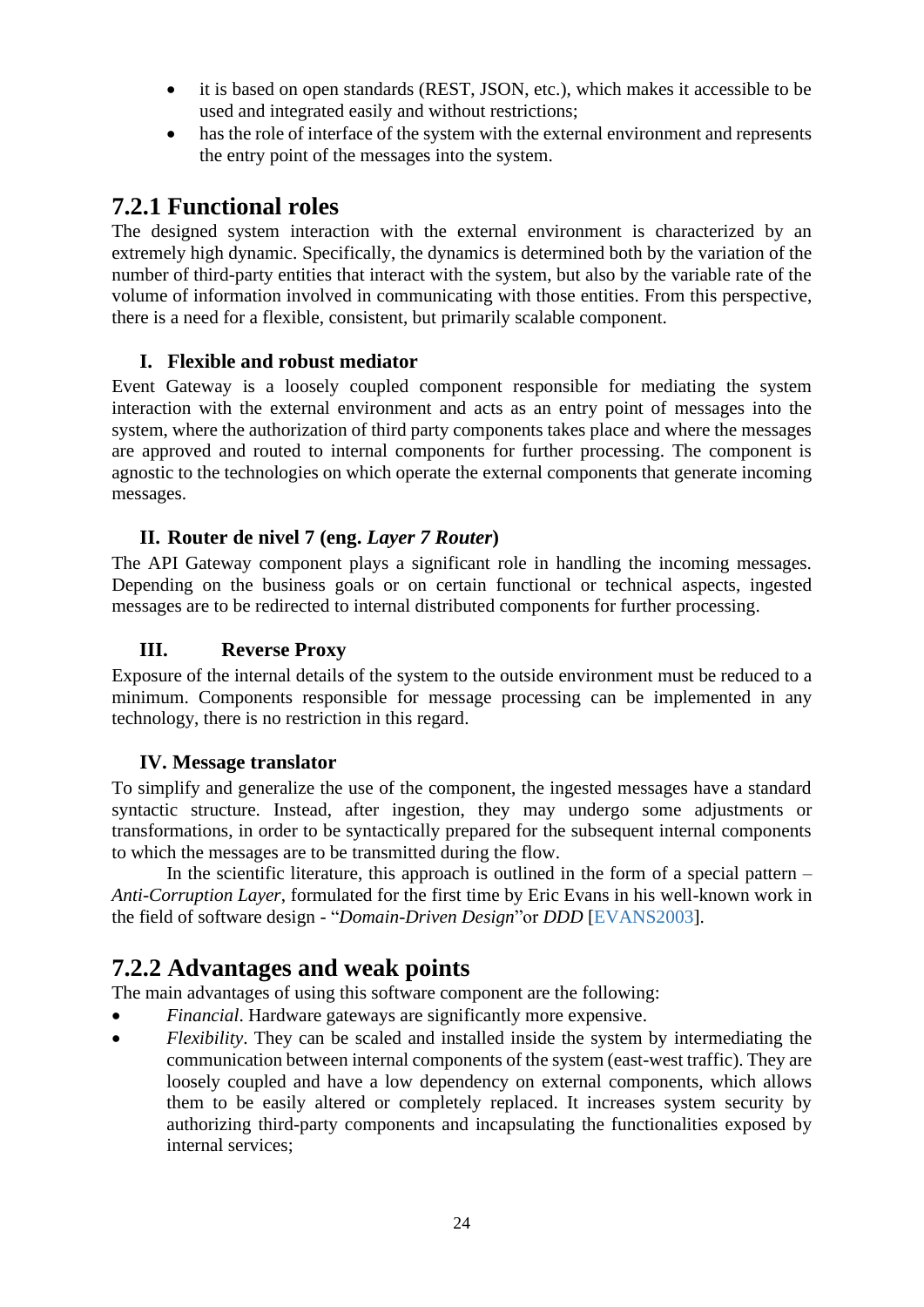• *Facilitates the architecture evolution*. Being robust and relatively easy to use, they can be reconfigured and adapted to new situations, approaches, techniques.

Although they bring a big plus in distributed architectures by decoupling in space the components involved in the interaction, they do not decouple them in time, which means that all the components involved must be available during the interaction.

## <span id="page-26-0"></span>**7.3 Message queues. Functional roles**

The components involved in asynchronous communication operate with messages also in a collaborative way. In order to allow the message to be processed at a later time, without the producer being waiting for the processing to complete, the message needs to be stored for a period of time by an intermediate component. The technical approaches in this case are multiple, from some general ones, such as files or databases, to more specialized ones – message queues.

### <span id="page-26-1"></span>**7.3.1 Advantages and weak points**

Among the advantages brought by message queues are:

- provides the location transparency;
- facilitates asynchronous generation/publication and consumption of messages;
- asynchronous notification of consumer;
- any message producing or consuming components can be removed or added at any time, which brings a significant flexibility to the system and significantly increases its ability to be scaled [BATES1998] and extended;
- brings a plus in abstracting the system functionalities;
- facilitates the separation of concerns.

The advantages brought by using message queues also come with some sensitive points:

- location transparency leads to increased latency in message flow;
- partially, fault tolerance must be addressed by the involved components;
- there is a risk that message will be processed multiple times or will be lost;
- communication is one-way;
- message order is not guaranteed from producing to processing.

#### <span id="page-26-2"></span>**7.4 Components responsible for message processing**

Once with the advancement of computing systems based on multi-core processor architectures, for design and implementation of software systems it has become indispensable to apply approaches that intensely exploit principles focused on concurrent and parallel processing.

### <span id="page-26-3"></span>**7.4.1 Reactive and scalable module for message processing**

The basic ways to ensure the scalability, extensibility and resilience is the proper modularization of the system and loose coupling through asynchronous interaction based on message exchange.

Actors and actor systems in such situations are appropriate from the perspective of the following characteristics:

- the default interaction is of asynchronous type;
- the message, within this implementation represents an immutable data structure, through which an event or an intention is abstracted. It requires processing and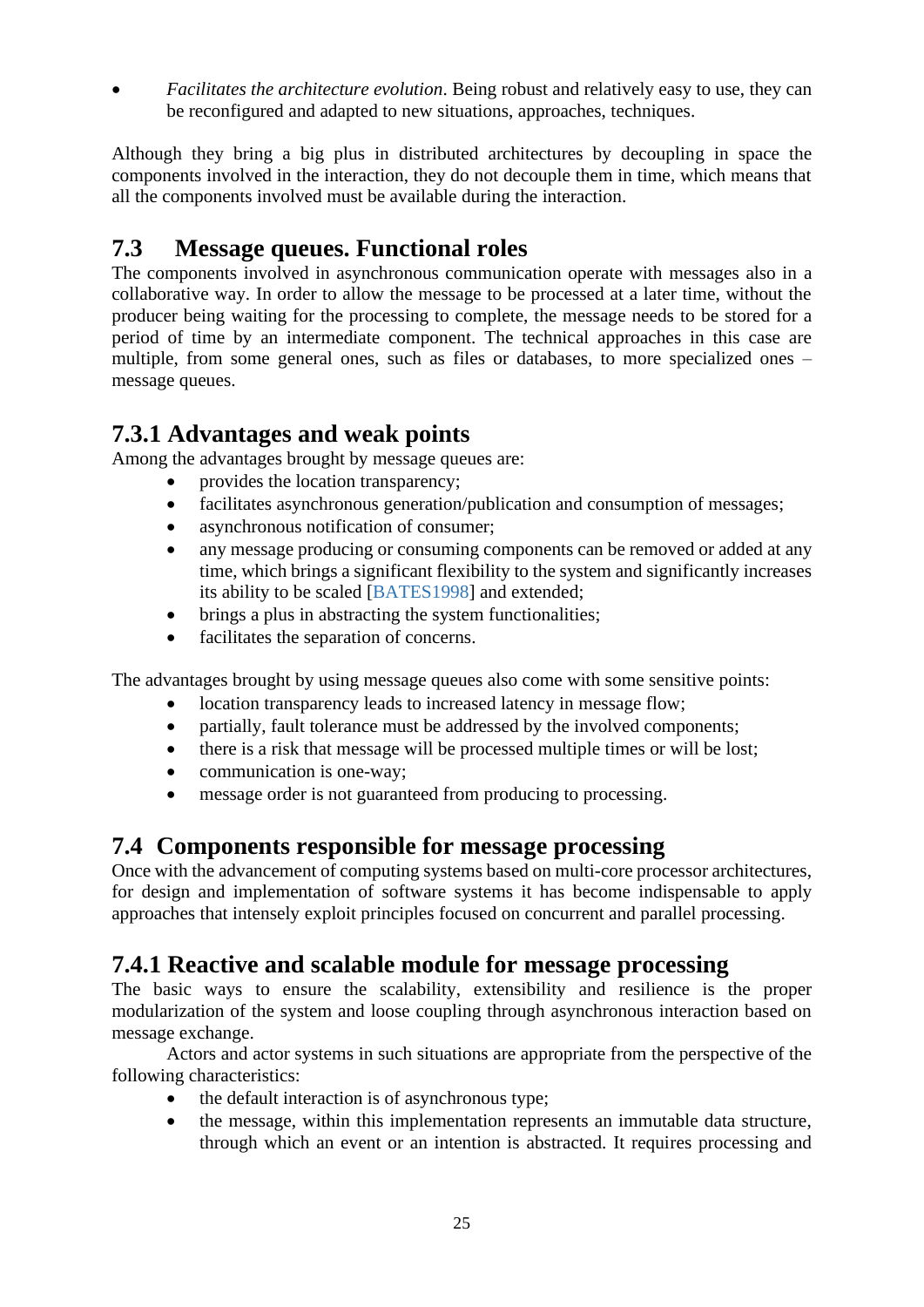possibly a certain reaction, but depending on the context, which is determined by the current state of the actor, resulting from previous actions and decisions;

- state encapsulation and adjustable behavior, depending on the context;
- due to the internal functioning details of an actor, there will be no concurrency within it, which gives us the guarantee that its internal state will be consistent and can be modified in a controlled and coherent way;
- messages are processed in the same order in which they were received;
- provides support for the implementation of techniques for supervising the execution of child actors, which increases the system resiliency;
- by implementing appropriate supervision policies, subordinate actors and hierarchies (which include child actors) can be "shut downed" thus completely freeing up the resources used (first of all memory) - scaling down;
- although technically there is a difference in the performance of a local or remote call over the network, in terms of the approach used in the programming model supported by the actor model there is no difference, as all actors, regardless of their physical location are considered as being part of the same system;
- bring an increased level of flexibility to the system by applying the principles known as microservice-based architectures – encapsulation of status and behavior, specialization on limited functionalities – scalability;
- the system can be extended by adding new hierarchies of actors, which allows the extension of the functionalities of the entire system - horizontal scaling;
- due to the asynchronous interaction mode and location transparency, these components can be easily scaled both vertically (using multiple processors/cores) and horizontally (components running on separate physical/virtual machines can be added to the system through the network) allowing the implementation of extremely elastic, extensible/evolutionary systems;
- supports several ways of distributing and routing messages adapted to various situations that may occur in the context of distributed components.

The balanced assignment of threads to actors that have in queue messages waiting to be retrieved for processing ensures the continuous and simultaneous use of all processor cores assigned to the actor system. **The continuous demand for cores and the uninterrupted use of threads, without keeping them pending or blocked, is "***the most efficient concurrent processing system we can hope for***."** [VERNON2015].

#### <span id="page-27-0"></span>**7.4.2 Message processing**

The approach chosen for digital representation of real world elements is related to the use of digital twins.

Actors representing the digital image of physical devices are responsible directly by coordinating actual processing of events (messages).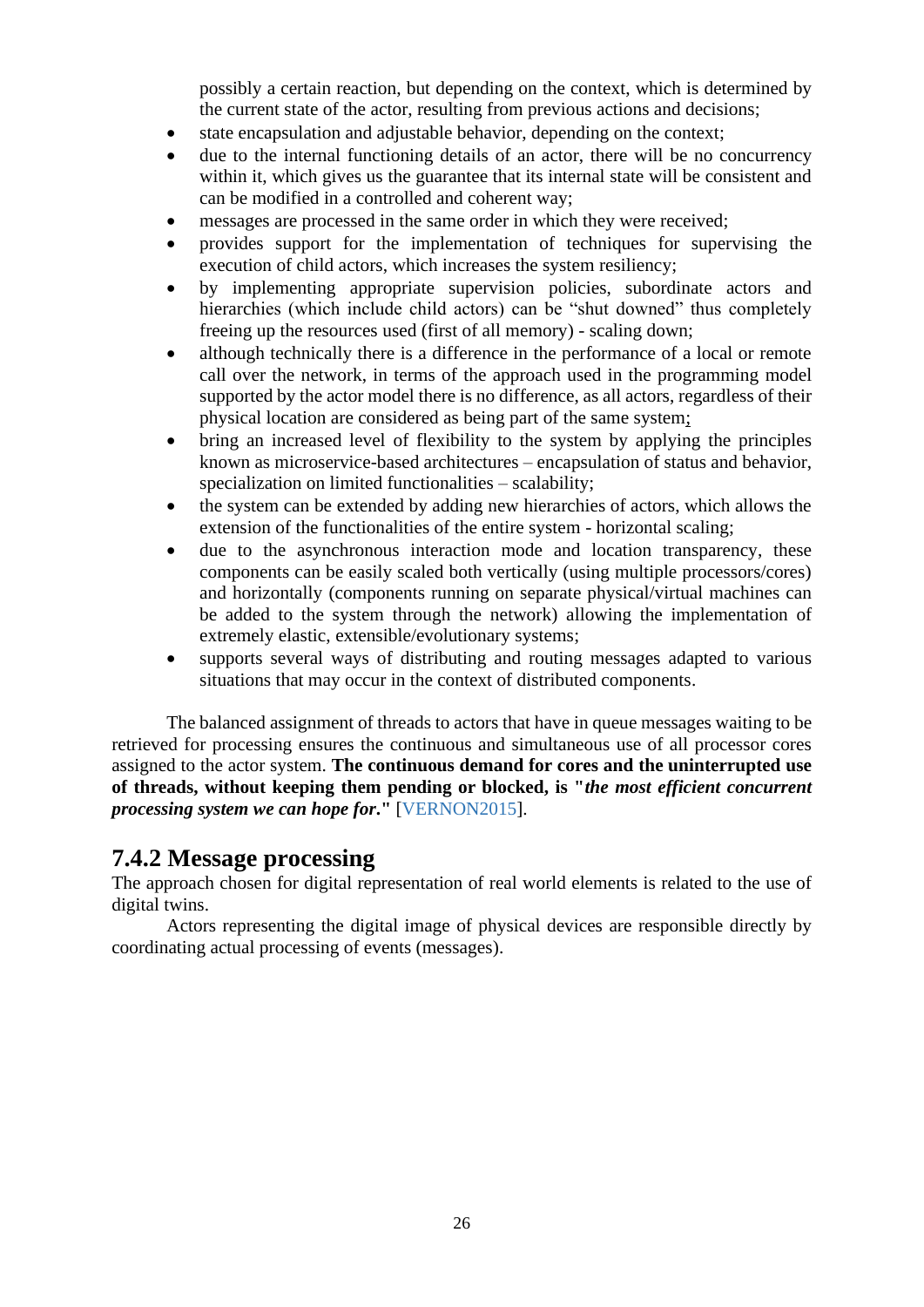

27 *Fig. 7.1 – System Architecture*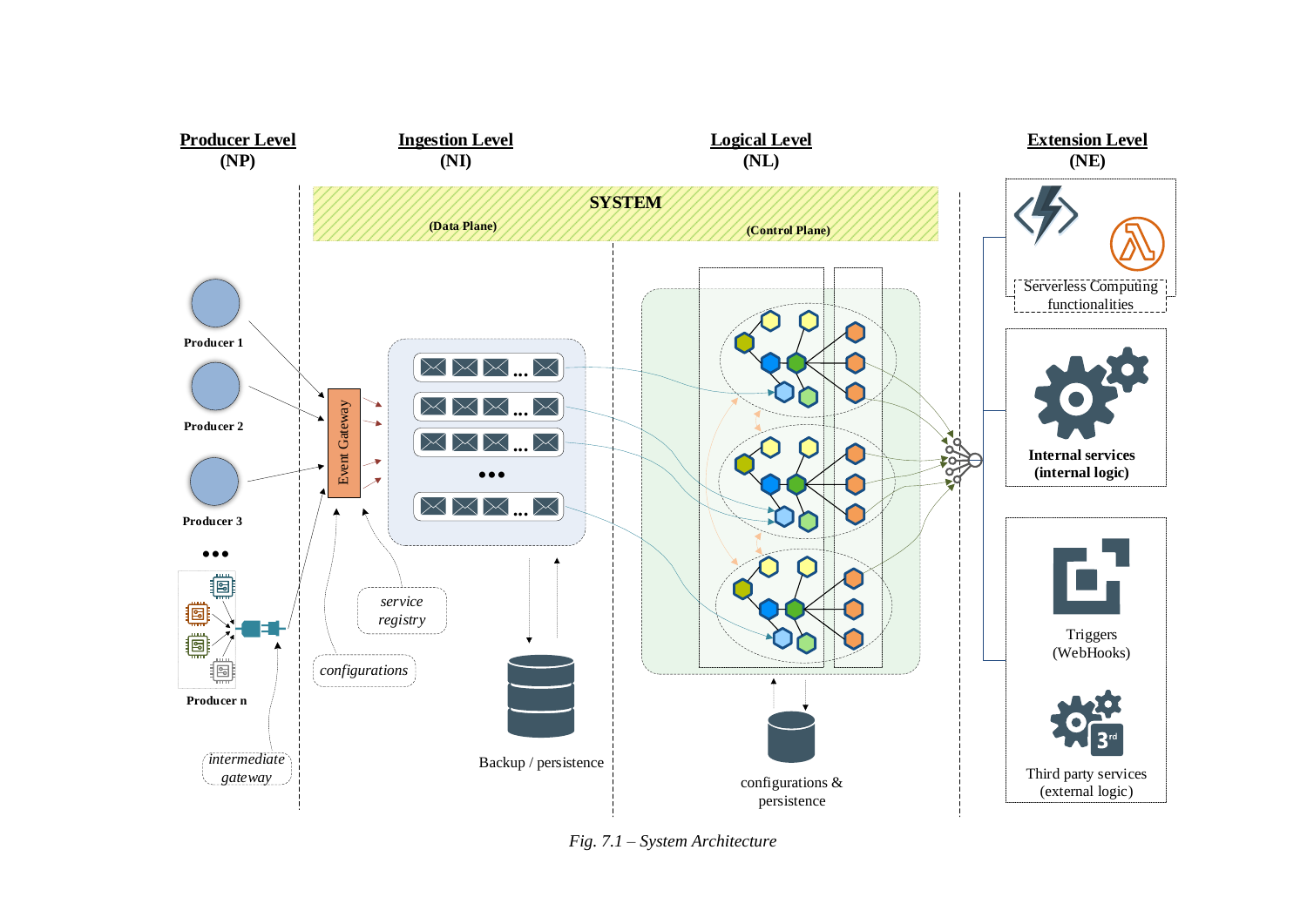## <span id="page-29-5"></span>**Environmental monitoring software system implementation details. Experimental aspects**

Choosing the right technologies for implementing the computer components identified in the architecture design phase of a complex software system are strategic decisions that will largely determine its quality parameters.

## <span id="page-29-0"></span>**8.1 Events representation and ingestion. Interaction mediation**

To describe the events and the context of their producing, as previously specified, the *CloudEvents* specification is proposed to be used. The relevant details, as specified, are represented in *JSON* <sup>7</sup> format.

#### <span id="page-29-1"></span>**8.1.1 Configurations and service registry**

The component behavior is given by the specific configurations, which also determine the routing of the events. Configurations include dynamic aspects of the system, which can be changed at any time, separately from the application, even during execution.

#### <span id="page-29-2"></span>**8.1.2 Events ingestion, authorization and routing**

From this perspective, the respective component imposes a set of access policies and rules for the message-producing components.

By using the EventGateway component, the entire complexity of internal components is abstracted, and the external components can benefit from their functionalities in a standardized manner, punctually adapted to the necessary technical requirements.

The EventGateway component enhances the agility of the system architecture, as it can be reconfigured, adapted, or replaced without affecting the rest of the components inside the system. In addition, due to its simple implementation, it can be easily adapted in order to correspond to new policies and functioning rules.

### <span id="page-29-3"></span>**8.1.3 Scaling the events ingestion functionalities**

The foundation of a reliable functioning is determined by the scalability of certain component. Scalability is ensured from two perspectives:

- *conceptual* consists in using approaches that provide the premises of scalability. The most important role here is the isolation by functionally decoupling the EventGateway from internal components, but also from external ones.
- *technical* implementing the approaches described in the previous chapters (see **[Chapter 4](#page-10-2)**) which include software or hardware solutions.

### <span id="page-29-4"></span>**8.1.4 Interaction mediation**

In the current implementation, the interaction specificity is established depending on the following two criteria:

• *interaction dynamics*, which requires that, in the situation where it is needed, one topic can be scaled independently from the others, so it must meet certain requirements in terms of performance;

<sup>7</sup> <https://tools.ietf.org/html/rfc8259> (accessed on March 2021)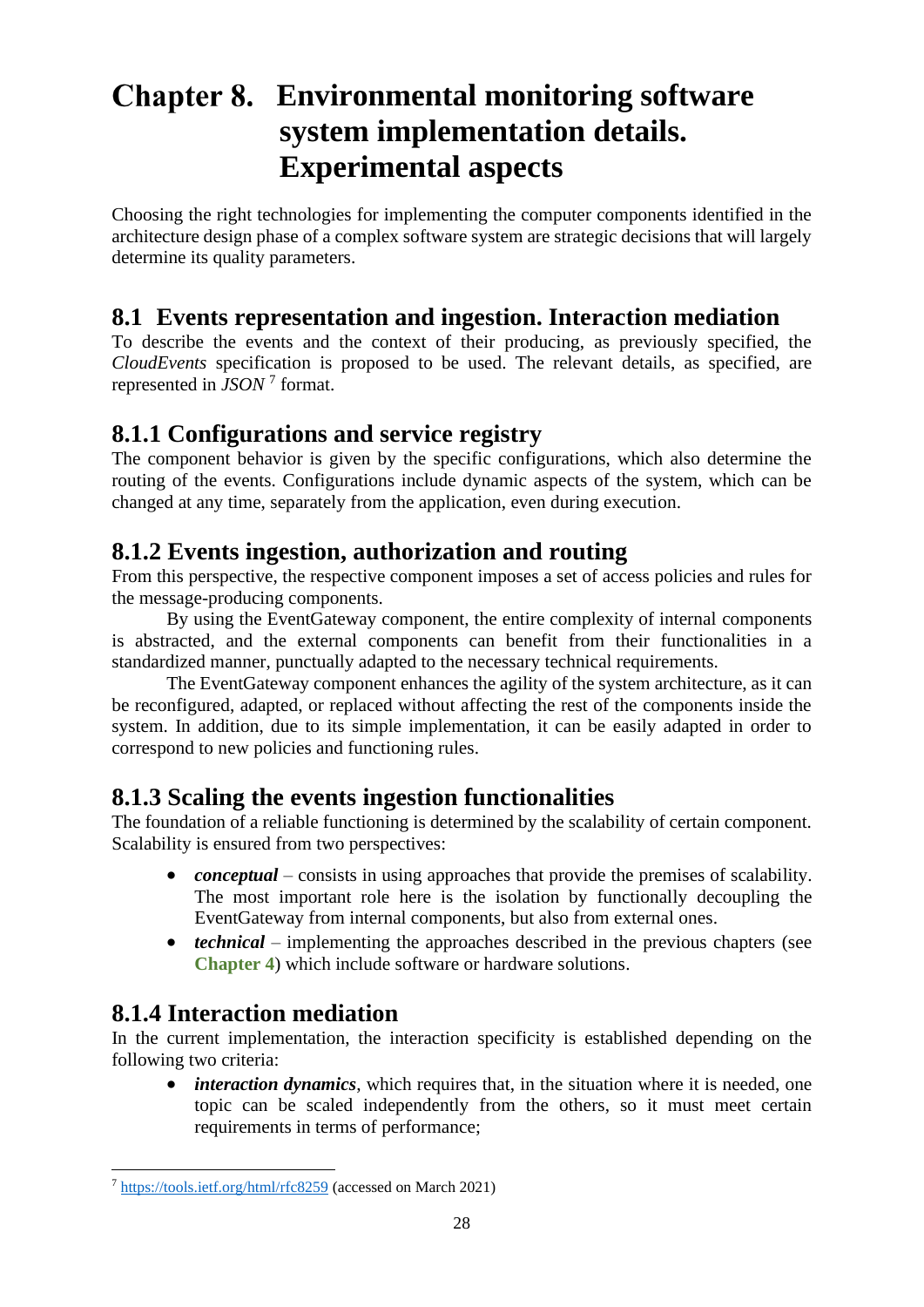• *cohesion* between producers and consumers, which means that one topic will provide support for communication between those components that have a close collaborative relationship and a well-defined common goal.

#### **8.2 Events processing. Reactive distribution of tasks**

The criteria on which the decision to choose this model was based on:

- <span id="page-30-0"></span>• high-level programming model that allows the execution of multi-threaded tasks and the abstraction of the complexity of the details specific to the implementation of concurrent multi-threaded execution functionalities;
- abstracts the interaction through the network and the distributed execution of tasks:
- allows the creation of independent modules, but which can be organized in clusters for the distributed, collaborative and organized execution of tasks and the **creation of resilient, extensible, evolutionary systems that can be scaled both vertically and horizontally**, depending on the needs;
- provides the possibility of safely saving the current state on persistent environment, which increases the probability that the received messages will be processed, but also the possibility to "recreate" the actor, maybe even in another physical location, and to continue the initial flow as if that interruption had not taken place;
- facilitates the implementation of scalable components and complies with the principles of the *Reactive Manifesto*, which allows the implementation of applications that meet the requirements of cloud-native architectures.

### <span id="page-30-1"></span>**8.2.1 Hierarchical structure of the processing node. Module scaling**

In **[Fig. 8.1](#page-30-2)** is represented the proposed conceptual structure of the hierarchy of actors of which a processing node is composed. The actors in the proposed hierarchy can be grouped into four general categories:

- **I)** Coordination (AC, ACCh, ACG);
- **II)** Configuration (ACfg, ADCfg);
- **III)** Management (AMCh, AMG);
- **IV)** Device Virtualization represented by the acronym AD (Device Actor).

Loosely coupled stand-alone modules, which interact based on asynchronous message exchange, and location transparency, are the essential scalability approaches that were taken into account when implementing the environmental monitoring system detailed in this thesis.

Location transparency implies a common form of representation that abstracts the interaction between components,



<span id="page-30-2"></span>*Fig. 8.1 – Conceptual Architecture of Processing Node*

regardless of whether the message sent is to be processed locally or remotely. In addition, ensuring the location transparency allows new components to be added dynamically.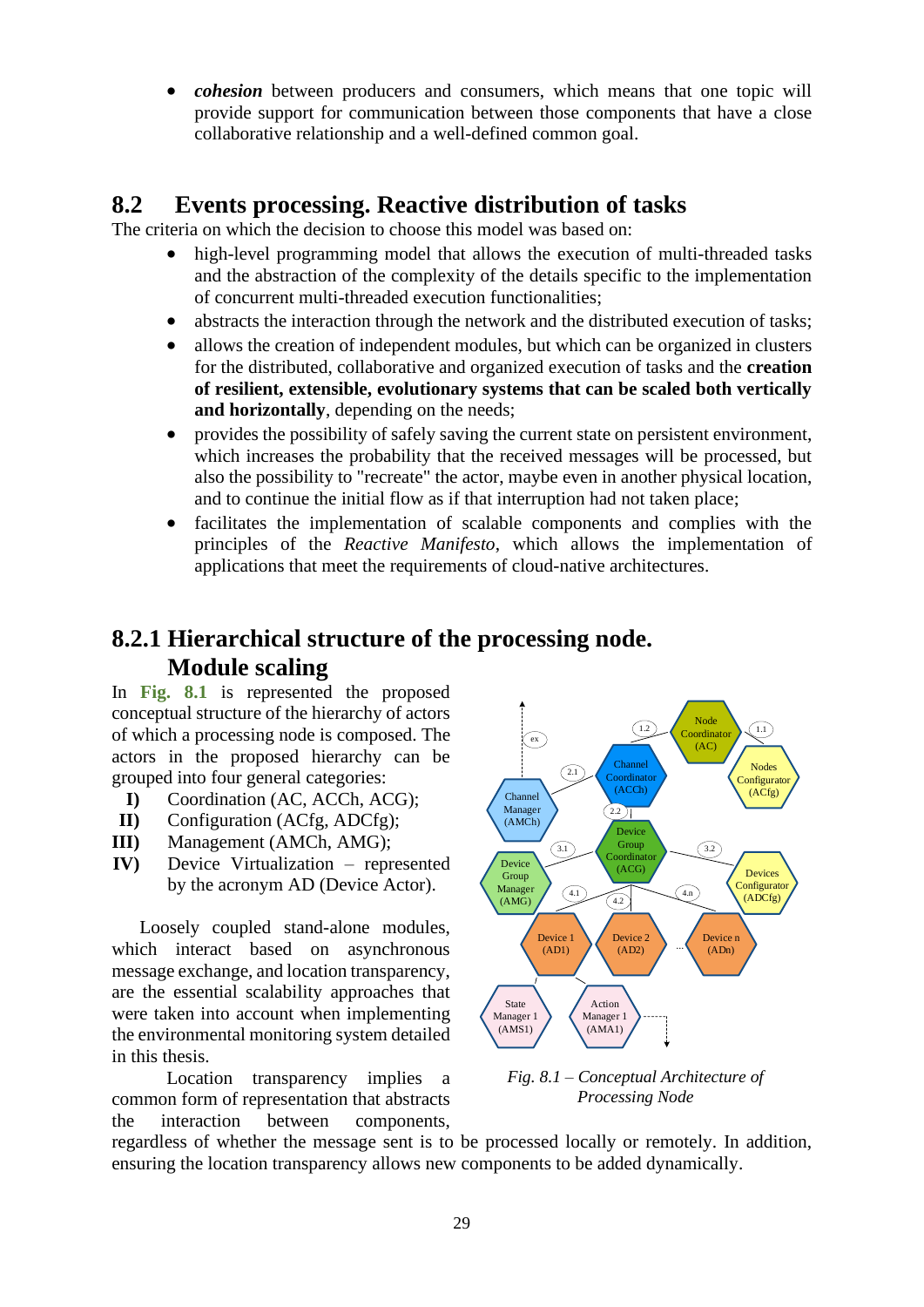

*Fig. 8.2 – Actor location representation example*

The asynchronous message transmission method functionally decouples the components of a software system, which allows the manufacturer and the consumer to be **scaled vertically** separately from each other.

The inclusion of several actor systems in a cluster facilitates **horizontal scaling** and **high availability** of the resulting system. Clustering, by adding and removing nodes during system operation, allows it to be expanded or contracted depending on the load.

We consider clustering as one of the methods to provide a dynamic elasticity and the system evolution.

The nodes that are part of a cluster have as basic goal the sharing of functionalities in order to achieve the results. The addition of new nodes allows the extension of system functionalities.



*Fig. 8.3 - Cluster of nodes and collaboration between device-actors*

#### <span id="page-31-0"></span>**8.3 Extending functionalities and system evolution**

As stipulated in the papers of the author of this thesis [TOVARNITCHI2017], [TOVARNITCHI2019A], a modern computer system must be designed so that it can be extended and evolve with the requirements of the beneficiaries.

These features come in tandem with the possibility of the system being designed as an open [TOVARNITCHI2012] and scalable [TOVARNITCHI2021] one, which provides the advantage that it can be included in other systems by complementing the functionalities of the latter and creating systems of systems.

#### <span id="page-31-1"></span>**8.3.1 Details on functionalities externalization and extensions implementation**

The system described in the thesis was designed so that its modules can be replaced with minimal effort and cost. At the same time, the existing functionalities can be completed with new ones. This feature has been implemented as a way to extend the functionalities of virtual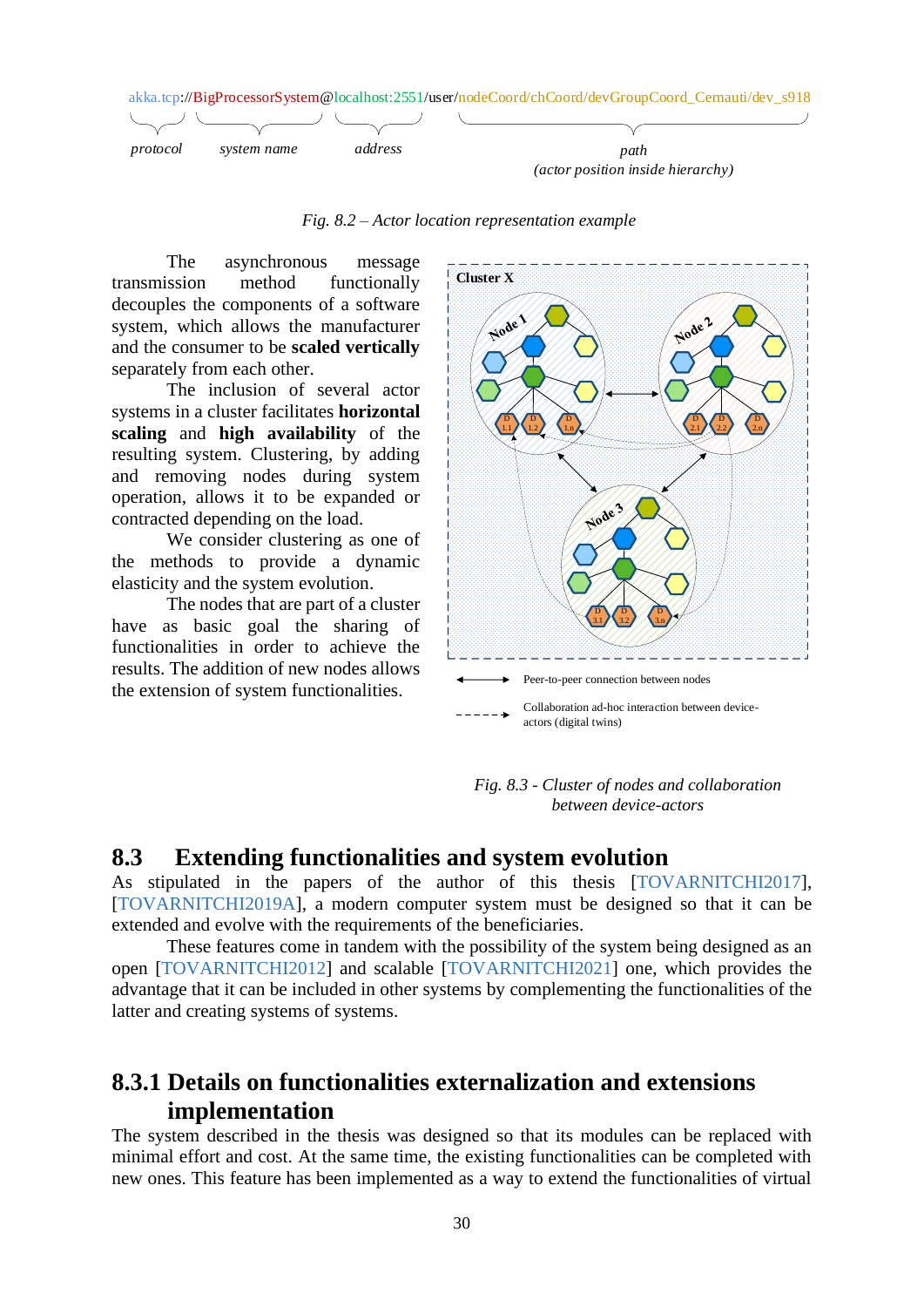devices at the level of actors responsible for the digital image of the physical devices. From this perspective, these actors act as mediators regarding the extension of the functionalities of physical devices, a feature mentioned as one of the advantages of applying the concepts of digital twins [TAPUS2013], [BORANGIU2019].



*Fig. 8.4 – Functionalities externalization*

The environmental

monitoring application presented in this thesis involves working with events that are identifiable in *time* and *space*. Labeling events with information related to time and place of occurrence, comes with a significant advantage – allows correlating of multiple events and determining the context for real-time monitoring over a large area, but also for further processing for analysis, forecasting or model creation.

#### <span id="page-32-0"></span>**8.4 Implementation details summary**

It is noted that the detailed implementation elements are deeply embedded in the system architecture at all levels, and any changes to it would come with a significant effort, and, therefore, with a significant cost. This confirms once again the significance of developing an optimal system architecture, together with a thorough and comprehensive analysis of the initial requirements.

The asynchronous execution of tasks determines the optimized use of the involved computing resources, allowing the completion of several tasks within a certain period of time. The controlled expansion of the system by adding additional nodes organized in clusters, along with the asynchronous execution of tasks, brings a major operational advantage: it allows the involvement of the required volume of computing resources at a certain time and optimized use of available computing resources.

The implementation of the environmental monitoring system, which was carried out in accordance with the architecture proposed and presented in the previous paragraphs, aimed:

- implementation of a distributed system, through the use of modern technologies and techniques;
- practical application of techniques proposed and detailed in the previous chapters, allowing the system to be scaled;
- using the principles according to which the system should operate reactively;
- the system functionalities can be extended and/or modified;
- experimenting on the use of actors for the digital representation of physical devices by using the concepts of digital twins;
- development of a hybrid Cloud architecture;
- the system should be cloud-agnostic, confirmed by the use of technologies that are not specific to a certain Cloud service provider;
- the use of provided Cloud services by distinct providers, confirming the possibility of implementing large distributed systems, with the possibility of extending or replacing the functionalities.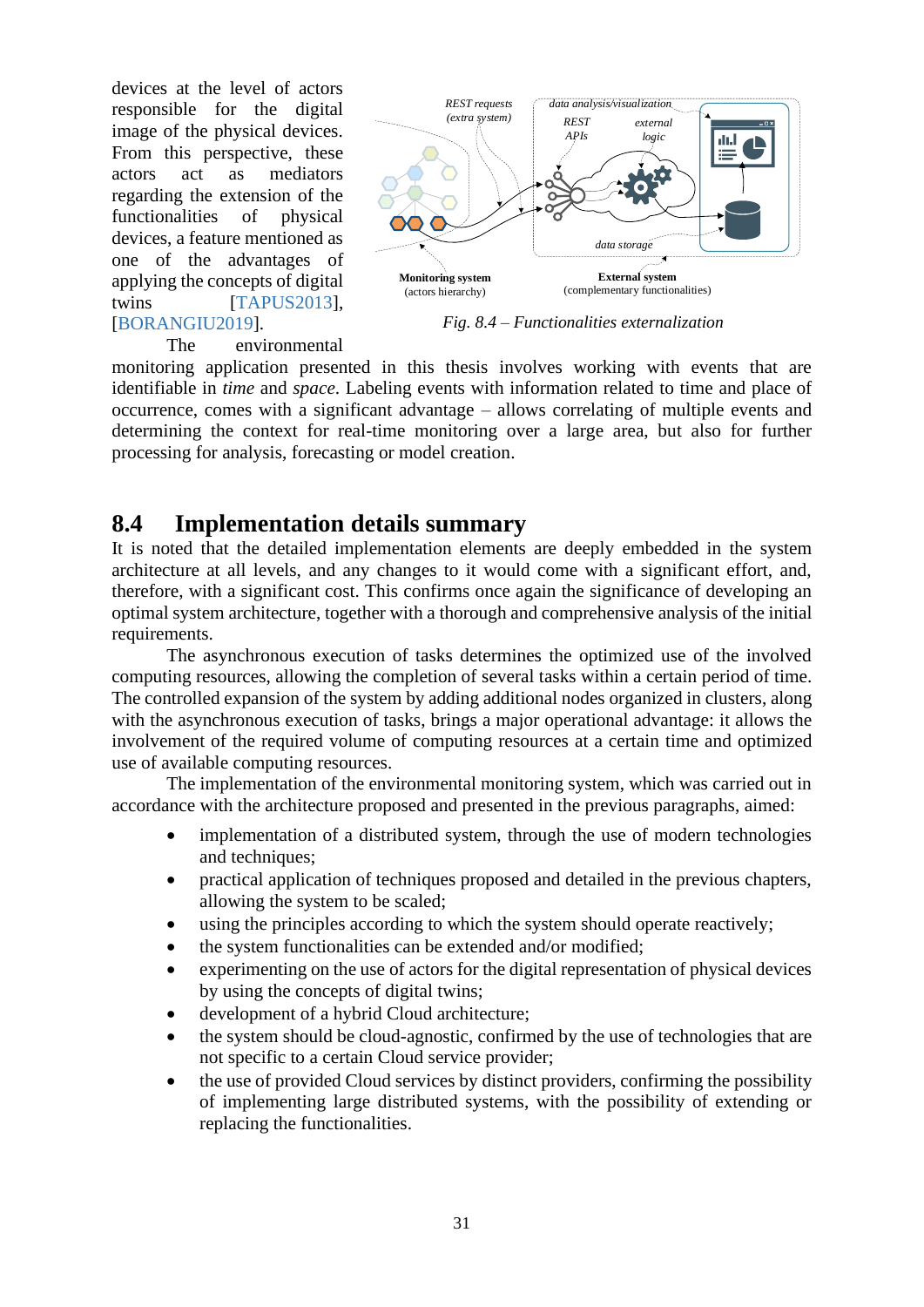## <span id="page-33-1"></span>**Chapter 9. Conclusions. Contributions. Future directions**

#### <span id="page-33-0"></span>**9.1 Conclusions**

#### *The design of complex information systems is a fundamental field and decisively determines the implementation and operation of the system throughout its entire life cycle*

A software system is designed to meet a specific purpose and is based on a set of wellestablished functional requirements. To abstract the complexity of the requirements related to the desired functionalities, it is used to formalize them in various forms, resulting in a *software architecture*.

Identifying and grouping functionalities from the same field (conceptually connected) into common components or modules and conceptual segregation between modules belonging to complementary domains covered by system functionalities facilitates the management of the complexity of modern software systems determined by the size and versatility of requirements.

#### *The scalability and extensibility of a software system is ensured from the architecture designing stage, by specifying the interactions between the components and not their implementation details. Evolutionary architectures offer the possibility to modify and update the system over time*

The main factors that differentiate the various architectures of computer systems rely primarily in the particularities of integration between components. In case of an implemented computer system, the efficiency of the integration between the components largely determines its essential quality attributes, since the functioning of the components within the system depends on the effectiveness of the "collaboration" between them. In particular, distributed software systems consist of specific components that can also run on computing systems with completely different properties and architectures.

The software architecture comes to provide effective technical solutions in order to meet non-functional requirements, such as: scalability, extensibility, resilience, availability, maintainability. The abstraction of the system components, used by the software architecture, facilitates the simplified understanding of highly complex systems.

At the same time, the integration of third-party software systems and tools, which come with delimited functionalities in order to complete the necessary ones within the designed system, is one of the main concerns of software system architects.

A successful computer system is based on an optimal architecture. However, the development of software architecture also contains a less accurate aspect, which cannot be quantified - it is based to some extent on experience and intuition.

#### *The identification and delimitation of the components of a software system, dispersed either physically or logically, as well as the efficient interoperability between them, require the use of various specific approaches, adapted to the context*

From technical, conceptual, economic point of view there is no reason to design a complex computer system as a single monolithic component. This is the main reason for developing the system architecture as consisting of several distinct components, which are delimited by grouping similar functionalities.

Modern infrastructure solutions, due to the advancement of virtualization techniques, provide possibilities (somehow) "unlimited" in terms of volumes of computing resources that can be provided. The services implemented on their basis, allow the implementation of information systems not only of "unlimited" dimensions, but also with a series of essential properties such as: scalable, resilient, flexible, extensible, dynamic.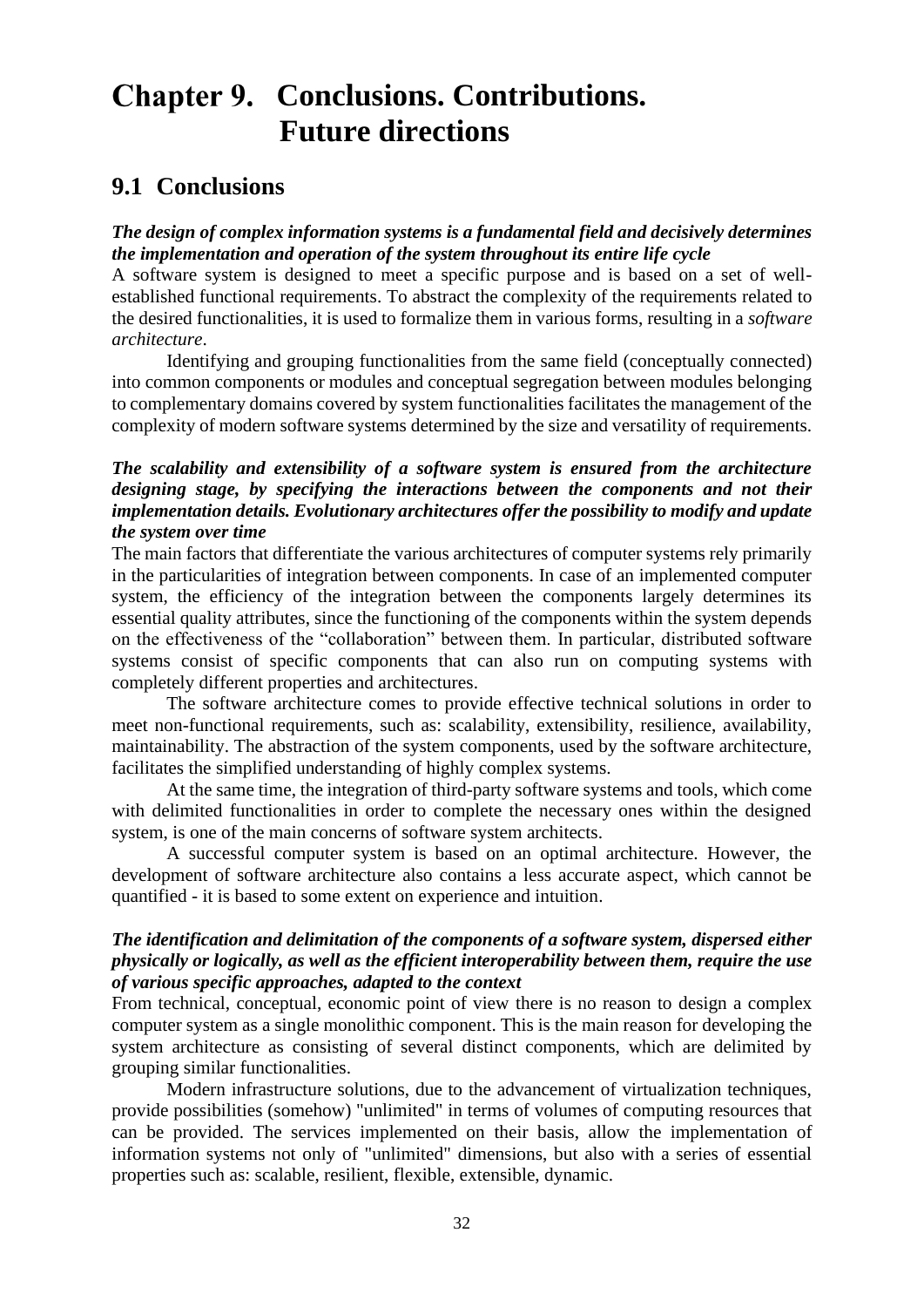Another significant aspect that software architects must take into account is the abstraction of infrastructure elements. This detail allows the implementation of infrastructureagnostic solutions, which provides the basis for the implementation of so-called *cloud-native architectures*. These architectures are portable, scalable and extensible.

Modern software architectures should not be designed as rigid ones, with possibilities and functionalities limited strictly to the initial requirements. According to the current experience in the field, architectures must be *evolutive*. This requires the early development of the software architecture, so that its components can be modified over time or even replaced. Moreover, given the current trends and dynamics of technology development, along with the diversification and sophistication of end-user requirements of information systems, modern software architectures must be designed so that the resulting systems are *extensible* in order to add new functionalities or are included in even larger systems (systems of systems).

#### *The demands on a modern computer system are variable and spontaneous*

Information systems, as one of the basic requirements, must operate in such a way as to provide a certain level of quality of service. This is not possible without two fundamental details: a proper sizing of computing resources and the ability to use them optimally. They form the practical basis for *scalability techniques*.

It is noted that there is a trend where the design and operation of software components becomes completely independent from the infrastructure – through the use of *containerization technologies* and *serverless technologies*.

The ability to make efficient use of the available computing resources is extremely significant as to ensure the proper scalability of the system.

From the software architecture point of view, this is achieved through some essential basic approaches:

- abstraction of the future system functionalities;
- delimitation of functionalities by grouping them into distinct components;
- establishing the way of interoperability between components by designing the interfaces with the appropriate semantics and syntax depending on the context, as well as the interaction mode.

Proper modularization and abstraction of functionality details are one of the essential solutions for managing the complexity of an IT system. Abstractions do not have to depend on abstracted details, and details do not have to be implemented depending on abstractions. The interaction between the components must be performed according to these abstractions. Components that interact based on these abstractions are considered to be *loosely coupled*.

Loose coupling between components, asynchronous and message-based communication promise to be the main architectural approaches for a scalable, highperformance, resilient, extensible and scalable software system.

#### *The interaction between the components of a modern distributed system is continuous and spontaneous, characterized by a changing dynamic*

The operating environment of a distributed computer system consists, among others, of users and third-party components that are not under its direct control, and their intervention in the sense of interaction can be spontaneous and variable. Modern information systems must maintain a continuous link with their environment, and this requires that they be implemented in such a way that they are able to respond appropriately to requests. Such systems are called *reactive systems*, and one of the approaches according to which reactive systems can be built is the *actor model*.

Although the implementation of systems based on the actor model requires a different way to see the problem, this model allows the implementation of reactive applications, and the resulting systems to be scalable, extensible, resilient, resilient, elastic and responsive.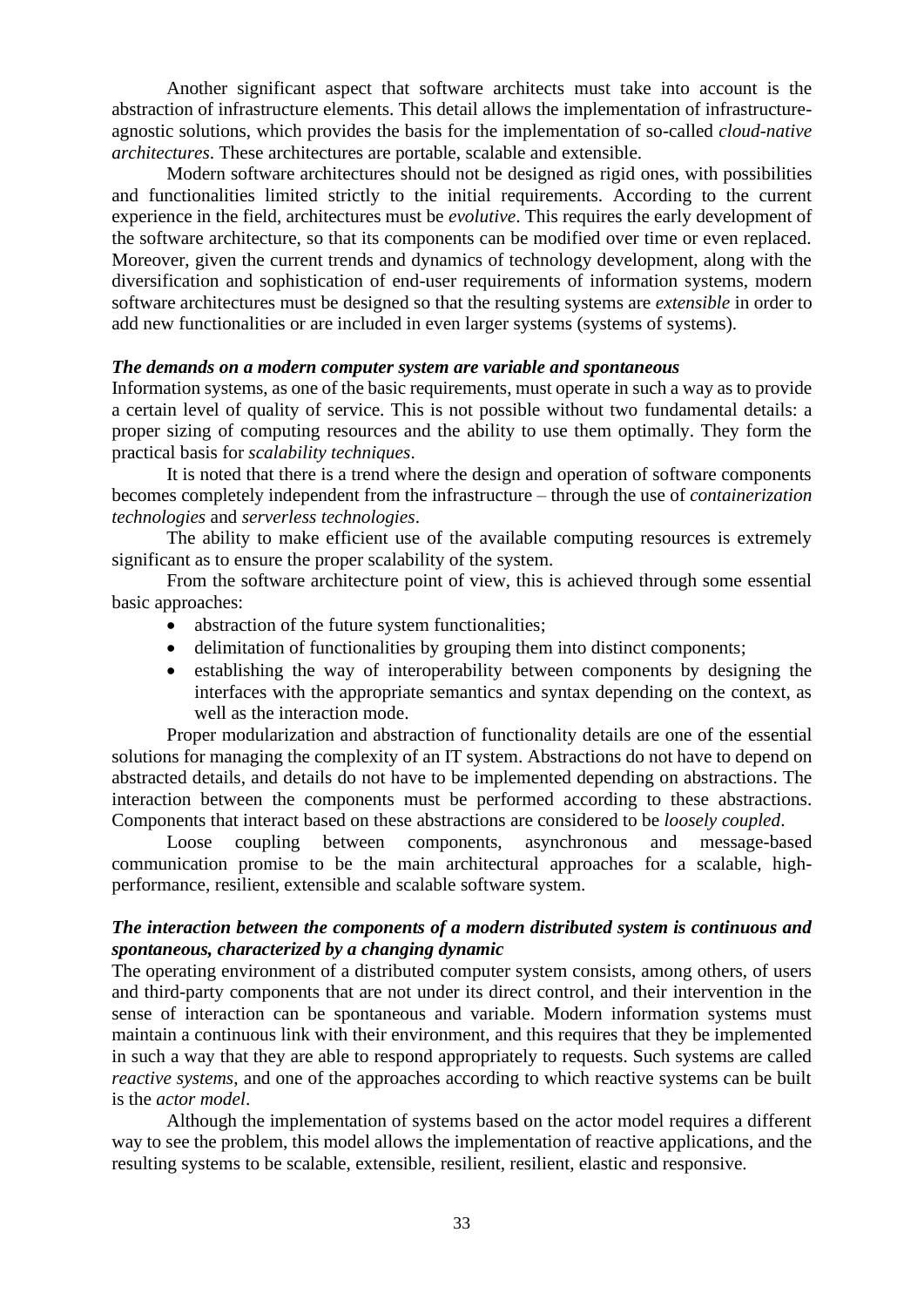*The physical and digital worlds are becoming more and more integrated, operating as a unitary whole, and the demarcation line is becoming more and more diffuse. The convergence between the two worlds - physical (real) and digital (virtual) becomes inevitable, and the latter, which (theoretically) has no limits, comes to extend the tangible reality*

The use of modern approaches of tangible reality abstraction such as *digital twins* provides the possibility of digital modeling of physical objects and processes from the real world, which allows their management and monitoring at an extremely high level of granularity and accuracy, even in real time.

Today's technologies and techniques connect people, devices, processes and services in a collaborative environment in the form of *intelligent digital mesh*, approaches that have the potential to significantly increase the competitiveness of modern enterprises and help them come up with services and products with an increased added value.

Such techniques open new opportunities for research and development of automated solutions in all areas of our lives and work, especially where it is necessary to collect, analyze and take quick and correct decisions based on data collected from multiple distinct, scattered physical entities, but which act in an organized manner and are in some form of physical or logical dependency.

The combined use of these approaches allows the implementation of monitoring and management systems of physical systems in an extremely accurate and prompt manner.

#### <span id="page-35-0"></span>**9.2 Contributions**

The contributions made in this thesis are predominantly applicative, the main direction being to pursue a practical and applicable finality of the research results. Results materialization represents the proposal of a reference software architecture for an intelligent environmental monitoring system, confirmed at the end through a practical implementation of a detailed environmental monitoring system. The proposed architecture was developed in compliance with the primary goals set at the beginning of the research - *scalability*, *extensibility*, *resilience* of software components of modern computer systems. The fields of applicability of the results of this research are multiple, where, with relatively few adjustments, the proposed architecture can be extended and applied successfully. The target domains include, first of all, *smart environments*.

A considerable effort in this research has been made in order to identify the details, elements, approaches, techniques and tools actively used today, which allow the implementation of a modern monitoring software system so as to ensure, depending on the context, its maximum possible scalability. A secondary direction that was taken into account in this research, was to identify practical solutions to ensure high indicators on the following quality attributes of a software system: performance, extensibility, resilience.

In addition to presenting the current ways of approaching scalability from various perspectives, the author's view was presented on the specific details of software architecture development so that the future system is both scalable, extensible and resilient. The significance of abstracting the specific details of interaction between the components of a software system that is reflected in its ability to be scaled and extended was emphasized. *Eventbased architectures* have also been detailed, which form the basis for the implementation of modern IT systems with the goals pursued - to be scalable, extensible and resilient.

A special contribution made in this thesis is to deepen and expand the concept of a *system for intelligent environmental monitoring*. In summary, the following key proposals have been made in that direction: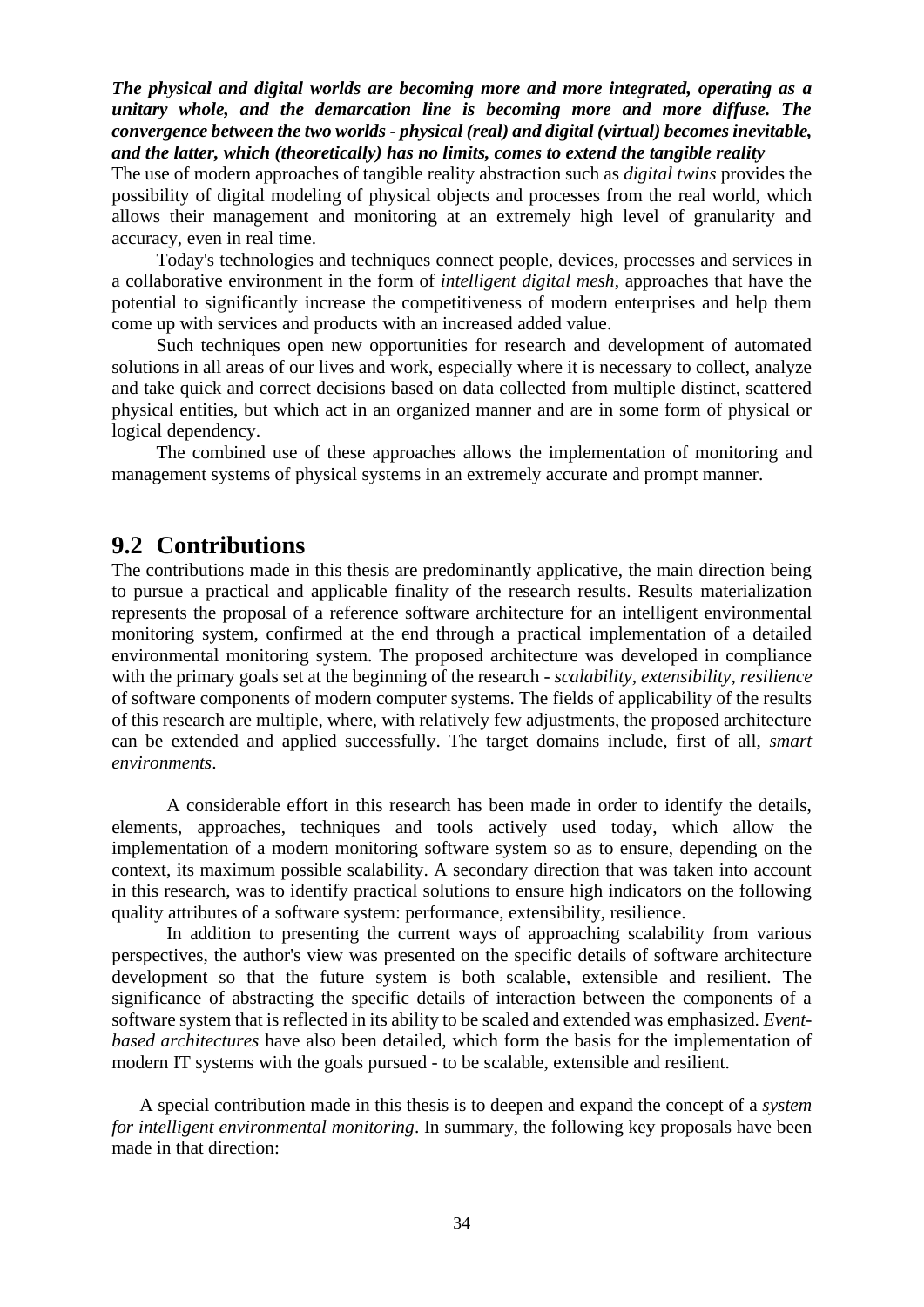- it was proposed to use digital twins approaches in the digital modeling of a physical environment for the purpose of intelligent monitoring;
- it was proposed to use in an original way the actors from the actor model for modeling and implementing digital twins as a basis for a monitoring system that is scalable, extensible, and also resilient;
- a set of requirements has been proposed that an intelligent environmental monitoring system must meet according to the proposed architecture;
- it was proposed for use a series of software architecture components detailing the modules grouped by functionalities, for an environmental monitoring system. Emphasis was placed on the architectural elements and principles identified in the research in order to ensure the scalability, resilience and extensibility of the designed system;
- it was proposed to use a standardized format for event representation, as a basis for providing the interoperability between heterogeneous software components and systems.

The essential contribution of the present thesis consists in the proposal of a reference software architecture for intelligent monitoring of the environment, which has been validated through a conceptual implementation of a software system.

The proposed software architecture for an environmental monitoring system is original from several perspectives. First, for its development, it was proposed to use modern techniques and concepts that were substantiated and justified within an extensive research. The proposed details have been applied to the design of the modules of the future system that meet the identified requirements and consider the specifics of each required functionality. The particular way how the system modularization was proposed provides the basis of an *evolutionary architectures*.

Secondly, given the context of the intensive evolution of digital technologies where everything "moves to the Cloud", the originality of the proposed architecture is given by the fact that it was designed to be approached as a *cloud-native architecture*. This aspect is essential in providing the competitiveness of a modern software solution, since it conditions the maximum possible decoupling of all software components implemented by the infrastructure components. Additionally, cloud-native applications are evolutionary, scalable, resilient and extensible. Not to be neglected is the efficiency of such architectures both technically and financially.

A significant effort was made for the practical validation of the developed architecture, materialized by implementing a scalable and extensible software system for the intelligent monitoring of the environment. It was described the specific implementation aspects that represent the implementation of the architectural details proposed and designed in the development phase of the architecture underlying the respective system. Also were presented the technical details considered relevant from the perspective of the goals of this thesis that were taken into account when implementing the system.

The implementation was approached from the perspective of two distinct, but complementary aspects. The first aspect is determined by the specifics of implementing the system modules so that they are scalable. Depending on the identified particularities of the functionalities within each module, various appropriate technologies has been used, the decision being argued for each module. A standardized event representation format has been proposed for use, providing the interoperability between heterogeneous components and software systems, both internal and external.

The second significant aspect regarding the development of the system was determined by the implementation details of the processing module. The theoretical basis is the actor model, but the implementation is original, from the perspective of several specific details. This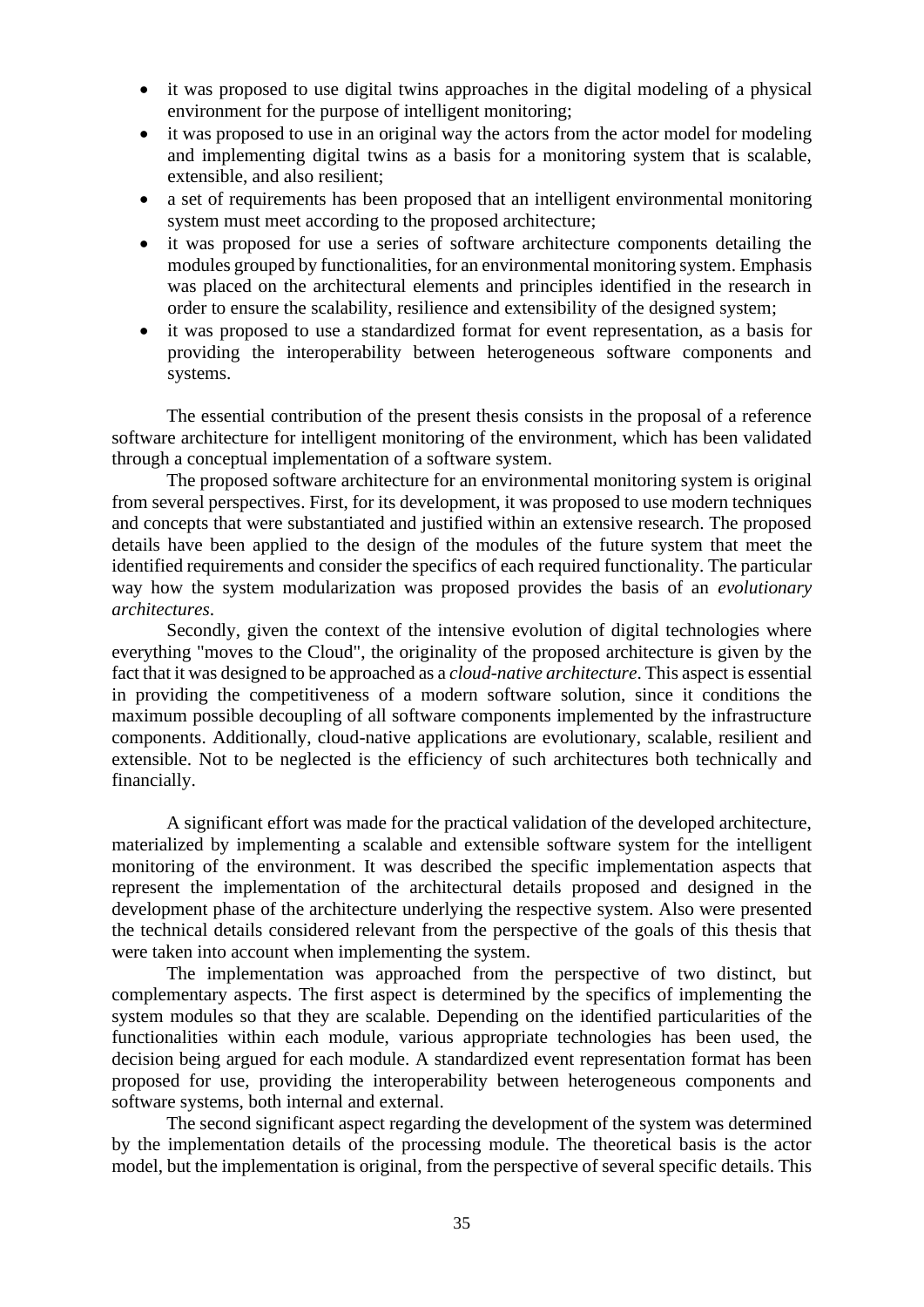module is scalable horizontally and vertically and allows the system to be expanded at the cluster level. Additionally, the components of this module are extensible and resilient. It includes the implementations of the actors that represent the physical devices which manage the interaction with the external environment (based on the digital twins approach), but also the tasks offloading to third party components.

Another significant advantage of the solution is the system extensibility. Extensibility is managed at the processing node level and can be applied in two ways:

- adding native functionalities, by connecting in cluster the additional nodes with the necessary new functionalities;
- offloading functionalities, by connecting the external components (to the system) by using generic interaction methods, agnostic to the used technology.

#### <span id="page-37-0"></span>**9.3 Future directions. Perspectives**

The concepts treated and proposed in this thesis have an increased potential for practical implementation in the development of complex information systems with applicability in most economic fields, including those related to our personal life.

As a practical example, in this thesis was proposed a conceptual software architecture for an environmental monitoring system. Our environment is an extremely complex "organism" and is influenced by a lot of actors and factors, which are, without a doubt, in a relationship of interdependency. This field is a generous one in challenges and in various details that determine it to be a very complex one.

The main direction for future development consists in improving the proposed architecture and create a *Holistic Environmental Monitoring System*, which would explicitly take into account the diversity of indicators, factors and actors in diverse, heterogeneous environments, but which, apparently or not, are in any relationship, even indirect. From this perspective, it is considered appropriate to expand the system with artificial intelligence capabilities, given the maturity and evolution of the concepts and the entire theoretical basis related to this field.

For effective implementation of details of artificial intelligence, as a second direction, it is necessary to adjust the interaction capabilities of entities that simulate real-world objects digital twins, which are implemented as actors according to the actor model. First of all, this would involve their design and implementation so that they operate with a high level of autonomy, on the basis of decisions taken. Because this would require dynamic interactions between virtual entities, it is necessary to implement their interaction so that they are able to initiate and participate in complex flows and coordinated activities.

Human-machine interfaces are indispensable in an advanced environmental monitoring system. Their continuous evolution is observed, together with the fields of related digital technologies. Thus, another perspective of the necessary improvement of the system proposed in this thesis, imposed by the current trends, consists in including advanced human-machine interfaces based on the augmented reality. In the context of the diversity and complexity of the types of data with which a monitoring system can currently operate, this type of interfaces has an increased potential to provide an extremely useful tool in terms of simplifying the observation and real-time control of monitored situations.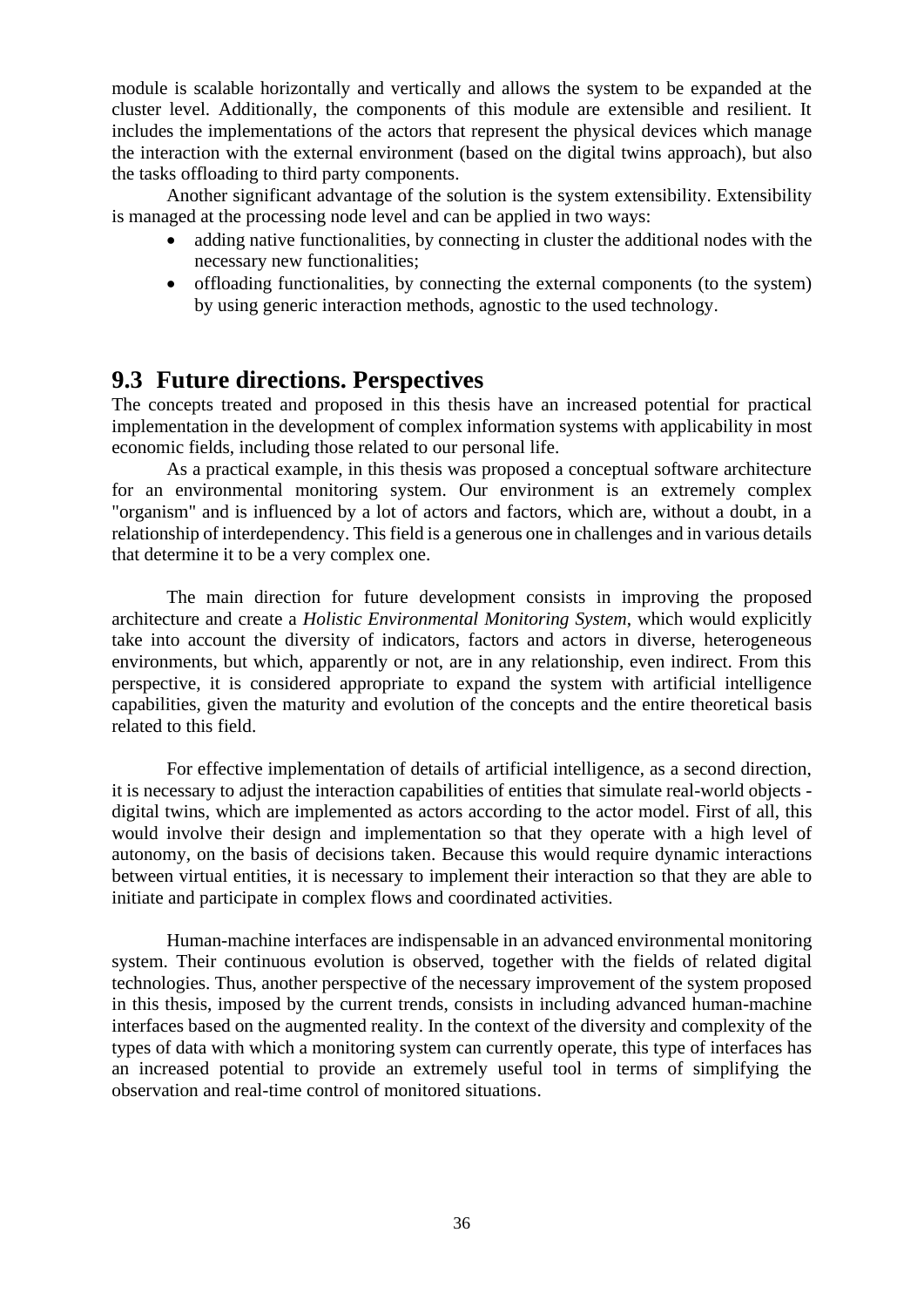## <span id="page-38-0"></span>**9.4 Author's publications**

- 1. **Vasile M. Tovarnițchi**, "Algorithms for data processing in environmental analysis", CSCS18: The 18th International Conference on Control Systems and Computer Science, Bucharest, 2011
- 2. **Vasile M. Tovarnițchi**, "Open Source Hardware as a Framework", 12th International Multidisciplinary Scientific GeoConference - SGEM2012, Bulgaria, 2012, pp. 193- 197, **WOS:000348533800026, ISI Indexed**
- 3. **Vasile M. Tovarnițchi**, "Arhitecturi software și tehnologii cloud în monitorizarea distribuită a mediului", partea VII (3 capitole) din: Nitu C., Dobrescu A. S., Oprea A., Tovarnițchi M. V. , Popescu S., Iurescu L., "Sisteme Inteligente în Ecologie. Surse regenerabile de energie. Aplicații", Matrix Rom, București, 2016, pp. 437-530, ISBN: 978-606-25-0241-6
- 4. **Vasile M. Tovarnițchi**, "Cloud-based Architectures for Environment Monitoring", CSCS21: The 21th International Conference on Control Systems and Computer Science, Bucharest, 2017, **WOS:000449004400102, ISI Indexed**
- 5. Vladimir F. Krapivin, Ferdenant A. Mkrtchyan, Vladimir Yu. Soldatov, **Vasile M. Tovarnițchi**, "An Expert Systems for the Aquatic Systems Investigation", CSCS21: The 21th International Conference on Control Systems and Computer Science, Bucharest, 2017, **WOS:000449004400101, ISI Indexed**
- 6. **Vasile M. Tovarnițchi**, "Designing Distributed Scalable and Extensible System using Reactive Architectures", CSCS22: The 22th International Conference on Control Systems and Computer Science, Bucharest, 2019, **WOS:000491270300081, ISI Indexed**
- 7. **Vasile M. Tovarnițchi**, "Intelligent Wireless Sensor Network Applications in Cloud Era", CSCS22: The 22th International Conference on Control Systems and Computer Science, Bucharest, 2019, **WOS:000491270300082, ISI Indexed**
- 8. **Vasile M. Tovarnițchi**, "Scalable Approaches for Environmental Monitoring Solutions", CSCS23: The 23th International Conference on Control Systems and Computer Science, Bucharest, 2021, (accepted, to be published)**, ISI Indexed**

## <span id="page-38-1"></span>**Bibliography**

[ABBOTT2009] Martin L. Abbott, Michael T. Fisher, The Art of Scalability: Scalable Web Architecture, Processes, and Organizations for the Modern Enterprise 1st Edition, Addison-Wesley Professional (2009)

[AGHA1985] Agha, G.A., ACTORS: A Model of Concurrent Computation in Distributed Systems, Doctoral thesis, Massachusetts Inst of Tech Cambridge Artificial Intelligence Lab (1985)

[ANGEL2012] Angelov S., Grefen P., Greefhorst D.; A framework for analysis and design of software reference architectures. Information & Software Technology. 54. 417-431 (2012); 10.1016/j.infsof.2011.11.009

[BASS2003] Bass L., Clements P., Kazman R., Software Architecture In Practice, Addison-Wesley Professional, 2rd Edition (2003)

[BASS2013] Bass L., Clements P., Kazman R., Software Architecture In Practice, Addison-Wesley Professional, 3rd Edition (2013)

[BATES1998] Bates John, Bacon Jean, Moody Ken, Spiteri Mark, Using Events for the Scalable Federation of Heterogeneous Components. Proceedings of 8th ACM SIGOPS European Workshop Sintra, Portugal, (September 1998) doi: 10.1145/319195.319205

[BERRY1989] Berry Gérard., "Real Time Programming: Special Purpose or General Purpose Languages." IFIP Congress (1989)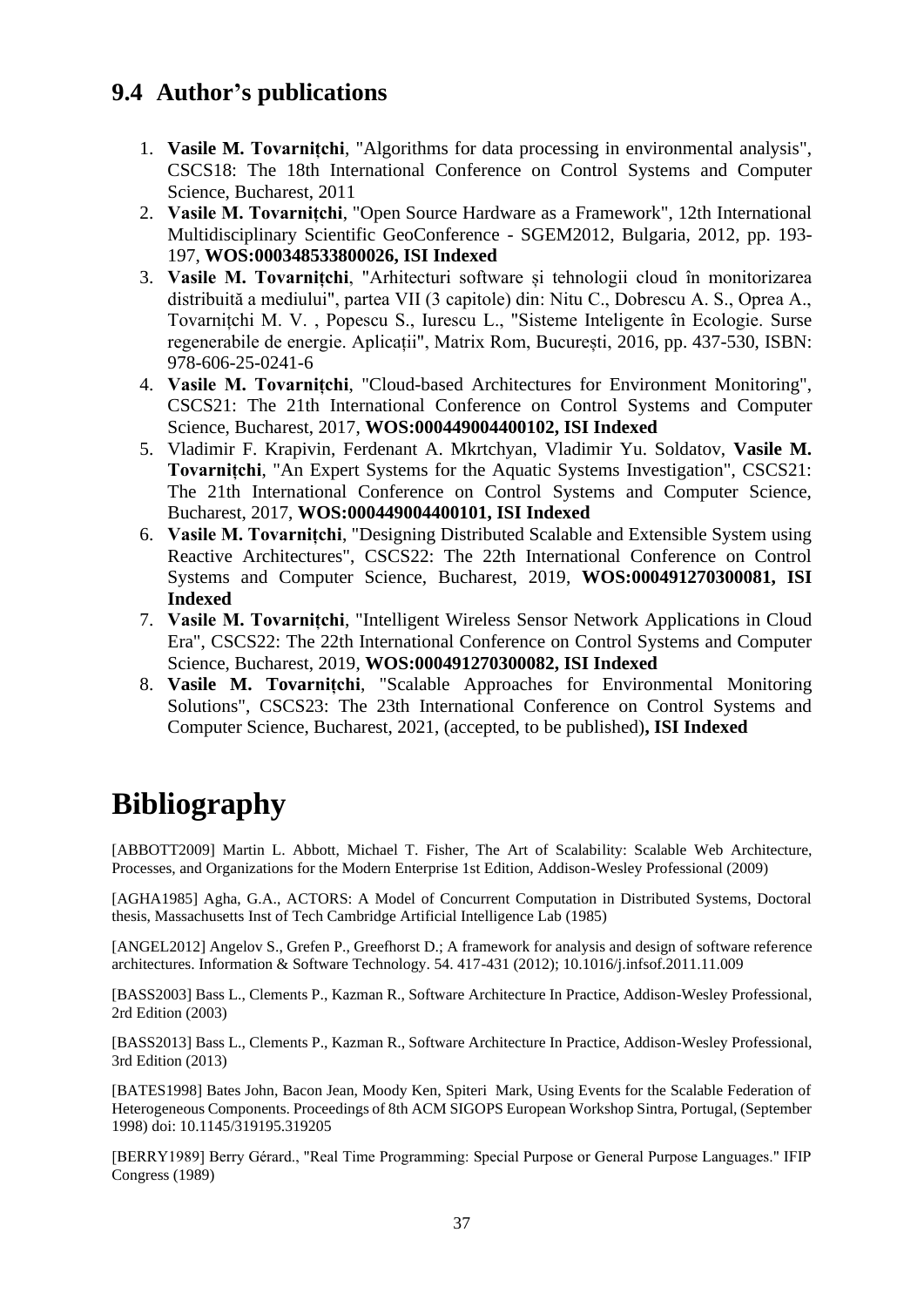[BORAH2015] Borah Amlan, Mucharary Deboraj, Singh Sandeep, Borah Janmoni. "Power Saving Strategies in Green Cloud Computing Systems.", International Journal of Grid Distribution Computing. 8. 299-306, (2015) doi: 10.14257/ijgdc.2015.8.1.28.

[BORANGIU2019] Borangiu T., Oltean E., Răileanu S., Anton F., Anton S., Iacob I. (2020) Embedded Digital Twin for ARTI-Type Control of Semi-continuous Production Processes. In: Borangiu T., Trentesaux D., Leitão P., Giret Boggino A., Botti V. (eds) Service Oriented, Holonic and Multi-agent Manufacturing Systems for Industry of the Future. SOHOMA 2019. Studies in Computational Intelligence, vol 853. Springer, Cham

[COOK2005] Cook Diane, Kumar Das Sajal, "Smart Environments: Technology, Protocols and Applications" (1st Edition), Wiley-Interscience, 2005

[COUL2001] - Coulouris G., Dollimore J., Kindberg T., Distributed Systems: Concepts and Design (3rd edition), Addison-Wesley (2001)

[CRISTEA2013] Cristea V., Dobre C., Pop F., "Context-Aware Environments for the Internet of Things", In: Bessis N., Xhafa F., Varvarigou D., Hill R., Li M. (eds) Internet of Things and Inter-cooperative Computational Technologies for Collective Intelligence. Studies in Computational Intelligence, vol 460. Springer, Berlin, Heidelberg (2013) doi: 10.1007/978-3-642-34952-2\_2

[CURRY2020] Curry E., Real-time Linked Dataspaces: A Data Platform for Intelligent Systems Within Internet of Things-Based Smart Environments. In: Real-time Linked Dataspaces. Springer, Cham, (2020), doi: 10.1007/978-3-030-29665-0\_1

[DEBS2006] Introduction. In: Distributed Event-Based Systems. Springer, Berlin, Heidelberg (2006), doi: 10.1007/3-540-32653-7\_1

[DIJK1968] Dijkstra E. W., The structure of the "THE" multiprogramming system. Communications of the ACM 11, 5 (May 1968), pp. 341–346, doi: 10.1145/800001.811672

[DUMITRACHE2017] Dumitrache I., Caramihai S. I., Sacala I. S. and Moisescu M. A., "A Cyber Physical Systems Approach for Agricultural Enterprise and Sustainable Agriculture," 2017 21st International Conference on Control Systems and Computer Science (CSCS), Bucharest, 2017, pp. 477-484, doi: 10.1109/CSCS.2017.74.

[EVANS2003] Evans Eric, "Domain-Driven Design: Tackling Complexity in the Heart of Software", 1st Edition, Addison-Wesley Professional, (2003)

[FIELD2000] Roy T. Fielding, Architectural Styles and the Design of Network-based Software Architectures, Doctoral Dissertation, 2000

[GARLAN1993] Garlan D., Shaw M., "An Introduction to Software Architecture", Carnegie Mellon University, Pittsburgh, PA, USA (1994)

[GRIEVES2014] Grieves Michael, "Digital twin: manufacturing excellence through virtual factory replication." White paper 1 (2014), pp. 1-7

[HAREL1985] Harel D., Pnueli A. (1985) On the Development of Reactive Systems. In: Apt K.R. (eds) Logics and Models of Concurrent Systems. NATO ASI Series (Series F: Computer and Systems Sciences), vol 13. Springer, Berlin, Heidelberg, pp 477-498

[HEWITT1973] Hewitt Carl, Bishop Peter, Steiger Richard, A universal modular ACTOR formalism for artificial intelligence. In Proceedings of the 3rd international joint conference on Artificial intelligence (IJCAI'73). Morgan Kaufmann Publishers Inc., San Francisco, CA, USA (1973) pp. 235–245.

[KAISLER2005] Kaisler S. H., "Software Paradigms", 1st Edition, Wiley-Interscience, (2005)

[KALE2019] Kale V., Parallel Computing Architectures and APIs: IoT Big Data Stream Processing (1st Edition), Chapman and Hall/CRC (2019)

[KUM2013] A. Kumar, H. Kim and G. P. Hancke, "Environmental Monitoring Systems: A Review," in IEEE Sensors Journal, vol. 13, no. 4, pp. 1329-1339, (April 2013) doi: 10.1109/JSEN.2012.2233469

[LAIGNER2020] Laigner Rodrigo, Kalinowski Marcos, Diniz Pedro, Barros Leonardo, Cassino Carlos, Lemos Melissa, Arruda Darlan, Lifschitz Sergio, Zhou Yongluan, "From a Monolithic Big Data System to a Microservices Event-Driven Architecture" (2020)

[PARNAS1972] Parnas D. L., On the criteria to be used in decomposing systems into modules. Commun. ACM 15, 12 (December 1972), pp. 1053–1058. doi: 10.1145/361598.361623